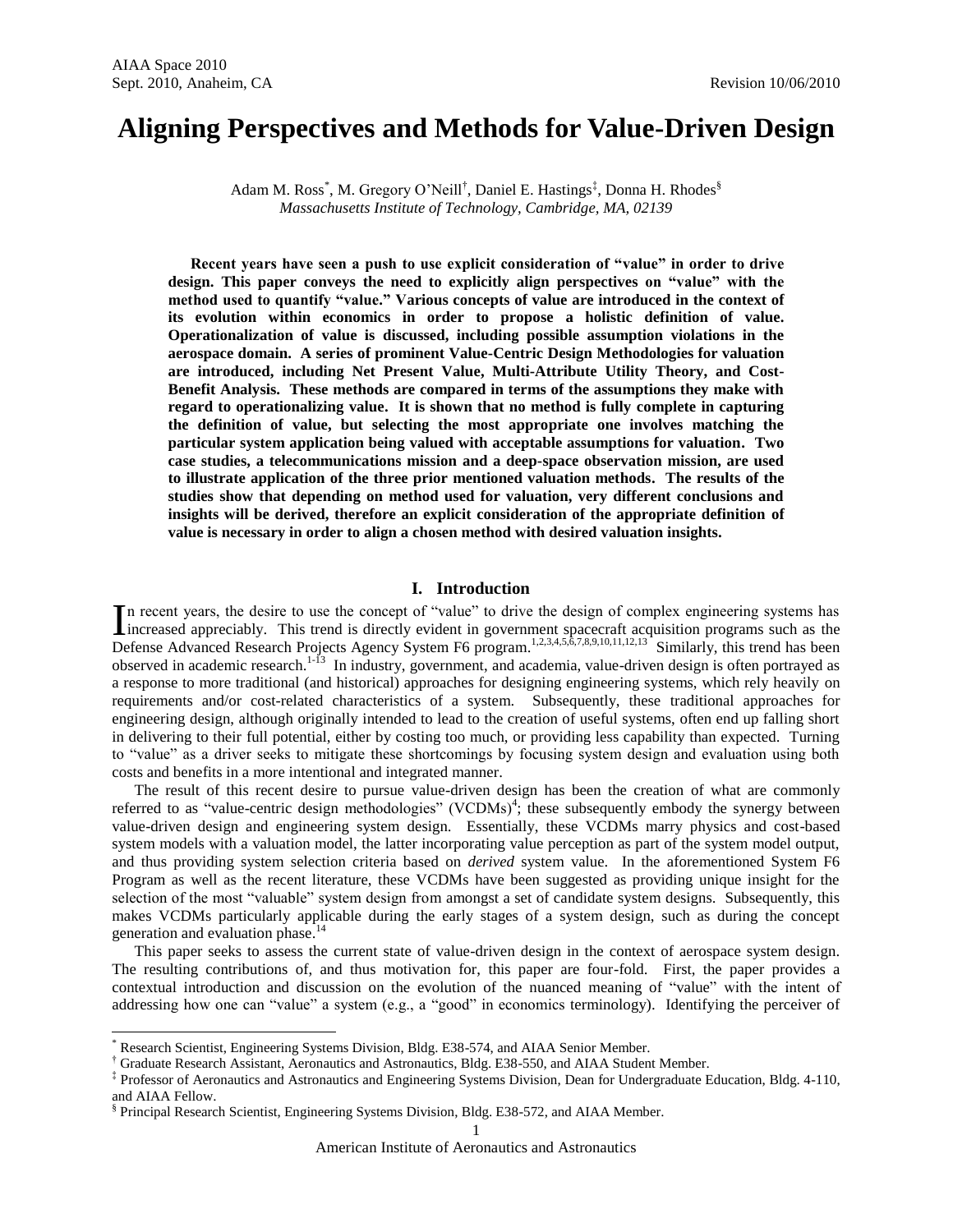―value‖ is essential for pursuing value-driven design. The second part of this paper extends the previous discussion of the concept of value into a discussion about the economics of value. Specifically, this discussion introduces various "schools of thought" surrounding the meaning of value, as well as the implications of its interpretation in accepted economic theory. Each interpretation is presented in order to make explicit the differences that underlie economic methods that are used to quantify value, which can aid an analyst in structuring their perception of value and subsequently verify that their value perception conforms to a particular economic theory. Additionally, this second section is intended to illustrate the infancy of value-driven design in the context of engineering system design. Applying economic methods to engineering design implicitly assumes the applicability of such methods. A brief discussion introduces behavioral economics, a dual-discipline area of study merging psychology and economics, which can be an alternative source of methods for engineering design. Any cross-field application of methods requires caution, as underlying assumptions, previously uncontroversial, may become critical barriers to successful implementation. This issue becomes particularly relevant when "pushing" value-driven design beyond what is currently accepted and understood in psychology and economics, with regard to valuing systems.

After introducing alternative interpretations and sources for value, the third part of this paper discusses the operationalization of the value evaluation aspect of value-driven design, in the context of the aerospace domain. To provide scope to this work, this operationalization assumes that system value is derived, and thus perceived, by system stakeholders. In particular, seven prominent valuation methods typically used in VCDMs are introduced and discussed: Net Present Value (NPV), Multi-Attribute Utility Theory (MAUT), Cost-Benefit Analysis (CBA), Cumulative Prospect Theory (CPT), Value Functions (VFs), Analytic Hierarchy Process (AHP), and Technique for Order Preference by Similarity to Ideal Solution (TOPSIS).<sup>[7,1](#page-0-3)5,16,17,18,19,20,21,22,2[3,57,](#page-12-0)[58](#page-12-1)</sup> The emphasis in the discussion of these VCDMs is to provide a comprehensive information base for the more popular approaches (i.e., VCDMs) for operationalizing value-driven design in the context of engineering system design - provided that the value generated by a system is assumed to be perceived by the stakeholder(s) of that system. The discussion of these VCDMs also explicitly states the definition of value, as quantified by each VCDM, and emphasizes the inherent assumptions in these VCDMs, thereby illustrating the need for a VCDM-user to be comfortable with making these assumptions and accepting the resulting credibility of the VCDM outputs.

The fourth part of the paper demonstrates the applicability and capability of three widely used VCDMs -- NPV, MAUT, and CBA -- for the valuation of systems. Specifically, this is done through a working example in which monolithic spacecraft, performing either a telecommunications or deep-space observation mission, are modeled and then valued via each of these three VCDMs. For each of these missions, a pseudo stakeholder is used and their respective preference structure is used to derive a value proposition and attributes for the mission.

A spacecraft modeling tool called the Spacecraft Evaluation Tool (SET) performs the quantitative physics and cost-based modeling as well as execution of NPV, MAUT, and CBA for the valuation of more than 190 alternative designs of these monolithic spacecraft.<sup>24</sup> Under the assumption that value perception is derived from stakeholders, this fourth part provides a direct comparison between the valuations of spacecraft using each of these three VCDMs. This part of the paper provides a concrete example to wrap-up the discussion found in this paper regarding the pursuit of value-driven design in the context of engineering aerospace systems.

### <span id="page-1-8"></span><span id="page-1-7"></span><span id="page-1-6"></span><span id="page-1-5"></span><span id="page-1-4"></span><span id="page-1-3"></span><span id="page-1-2"></span><span id="page-1-1"></span><span id="page-1-0"></span>**II. The Concept of Value**

The idea of creating "value" is a well-accepted goal for project endeavors. Business leaders have long espoused creating "shareholder value," economists use it as a basic concept underlying markets, and consultants use it to justify their specialized interventions. From an engineering perspective, the concept of creating value goes hand-inhand with fundamental goals in system and product design (meeting customer or user needs), as well as systems engineering (capturing requirements and developing systems that meet them). However, part of the lack of controversy is due to the inherent ambiguity of the term "value." It inherently speaks of creating "goodness," but in order to use the concept as a motivator, assessor, and quantitative evaluator of the goodness of engineering system alternatives, the term must be unambiguously understood, including subtle nuances in how the term has been used in other domains and the assumptions necessary for its quantification.

# **A. Multiplicity of Definitions of Value**

The definition of value itself may be a source of confusion, or at the very least, miscommunication about the underlying concept being discussed. Part of this confusion stems from the imprecision by which the term is defined, both colloquially (within conversational use), as well as technically (within professional use). Some have even gone so far as to denounce the usage of the term since much of its ambiguity arises from its application to encompass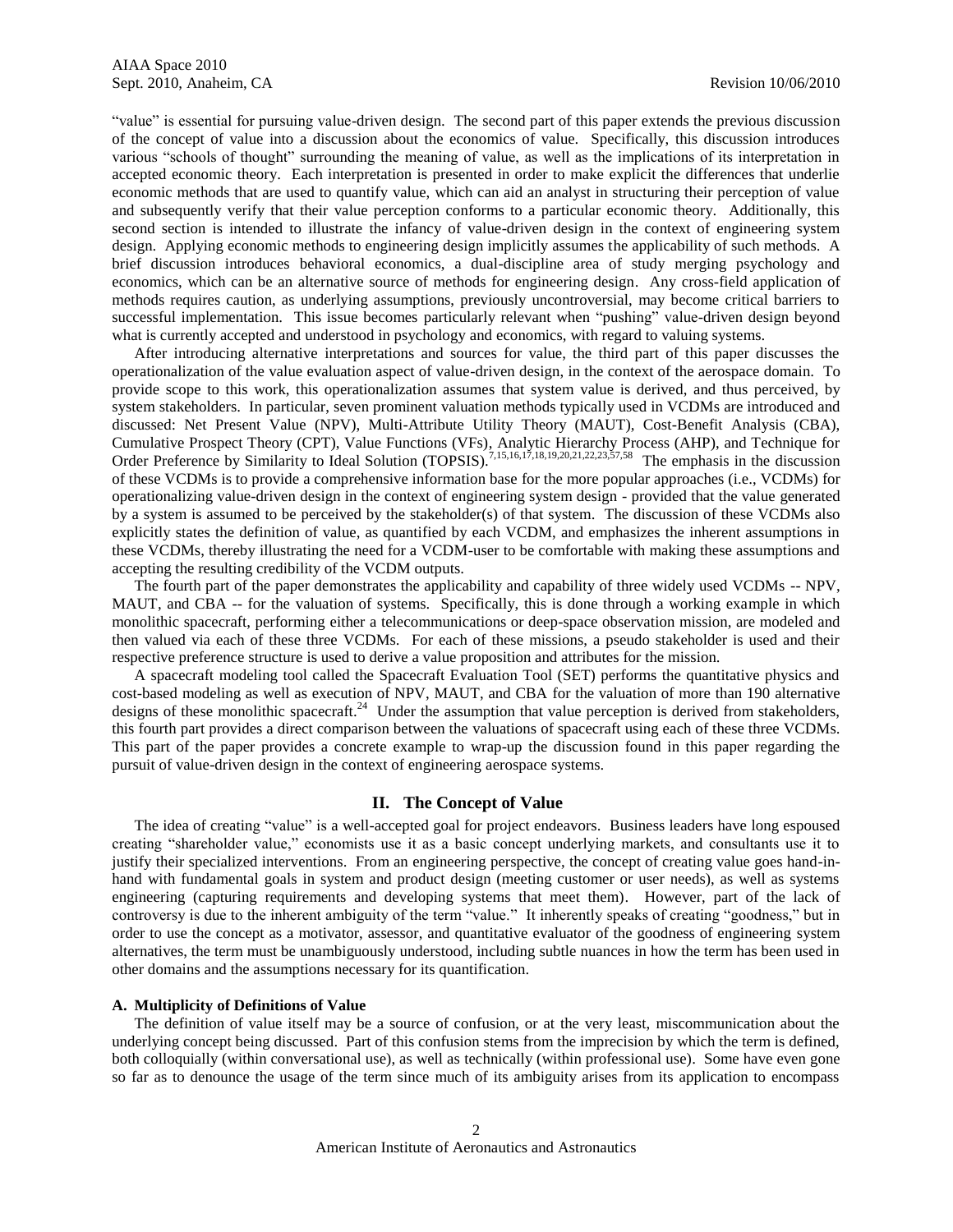AIAA Space 2010 Sept. 2010, Anaheim, CA Revision 10/06/2010

multiple distinct meanings related to such concepts as satisfaction, morality, and truth<sup>25</sup>. As a more modern example, consider the first three definitions of "value" as listed in Miriam-Webster Online dictionary<sup>26</sup>:

- 1 : a fair return or equivalent in goods, services, or money for something exchanged
- 2 : the monetary worth of something : market price
- 3 : relative worth, utility, or importance <a good value at the price> <the value of base stealing in baseball> <had nothing of value to say>

The first definition, explicitly equates "value" with its equivalence in exchange, where the equivalent medium of exchange could be defined as "goods, services, or money." The second definition focuses on the medium of exchange as monetary, and represents the common usage of the term in financial contexts. The third definition speaks of "relative worth, utility, or importance" suggesting that value is not just about a concrete representation of equivalence, but rather a balance of benefit at cost (worth), satisfaction or usefulness (utility), and priority (importance). This definition is much broader than the first two and aligns more closely with "value" as used in decision contexts, where value is created in finding solutions that solve problems which may or may not involve monetary exchanges. Since the context of "design" involves more than just monetary exchange, especially when the desired capabilities of the ultimate system being created may be cast in terms difficult to monetize, the broader, third definition is most appropriate for "value-driven design."

Given the third, multifaceted definition of "value," the notion of "creating value" likewise becomes multifaceted. In order to create value, one must advance the current level of "value," expressed as some combination of "worth, utility, and/or importance" above some prior level. *Net worth*, in economic terms, is often cast as the total amount of money for which an individual, good, or service can be exchanged. A slightly weaker interpretation is the amount of money an individual has at his disposal. An individual's "wealth level" is sometimes equated with the amount of resources that an individual could bring to an exchange. Implicit in the concept of wealth level is the bundle of goods and services that could be acquired for a given level of wealth, the higher the level of wealth, the larger the bundle of goods and services that could be acquired. Therefore, an individual often seeks to maximize wealth and/or minimize its expenditure. *Utility* is the ultimate satisfaction level of the individual engaged in the exchange. It is typically assumed that rational individuals seek utility-increasing exchanges. Lastly, the *importance* level relates to the internal priorities that an individual sets and relates to internal principles used for ranking alternative courses of action. Taken together, these three facets of value—resources, satisfaction, and priorities can be used to develop a more holistic definition of value creation. Value creation can be considered as lowering the level of needed resources, raising the level of satisfaction, meeting higher priorities, or some combination thereof, relative to some baseline situation. At this point, one may notice an inherent subjective quality to the holistic definition of value. That is, while resources could be objectively measured, satisfaction and priorities are clearly in the "mind of the beholder." Pragmatically, satisfaction is determined by meeting or exceeding important expectations, which may vary across individuals, organizations, and contexts.

#### Holistic definition of creating value:

Balancing and increasing the net level of (1) satisfaction, with (2) available resources, while addressing (3) its degree of importance

# **B. Creating Value in Design**

Many authors address the topic of value creation, often a fundamental goal for design, in different ways. For example, depending on the originating domain, various assumptions are made on the expectations of the "perceiver" of value." For financial domains, especially for profit-driven ventures, the ultimate "value" is the creation of wealth, where satisfaction is derived by having more money, resources are typically considered in terms of money, and priorities are focused on whether the money is available today or tomorrow. The "value" of alternative options in these types of problems degenerates into a time and money assessment of the alternatives.

For more general problems, value is inherently more complex, where satisfaction is not derived from money alone, and where resources are more generally accounted for as "currency exchanges" of scarce resources such as money, energy, information, matter, and perhaps time and labor as well. In this more general case, satisfaction is derived from multiple sources and may be entirely context-dependent, that is, satisfaction is only well-defined within a particular frame of use and manner that sets expectations for what is deemed a "useful" outcome. In such contexts, the "perceiver" must interpret the outcomes relative to what is expected and interpreted as "good" on this scale. For example, after a cold, wintery month, the "heated seats" feature in a car is perceived as a satisfaction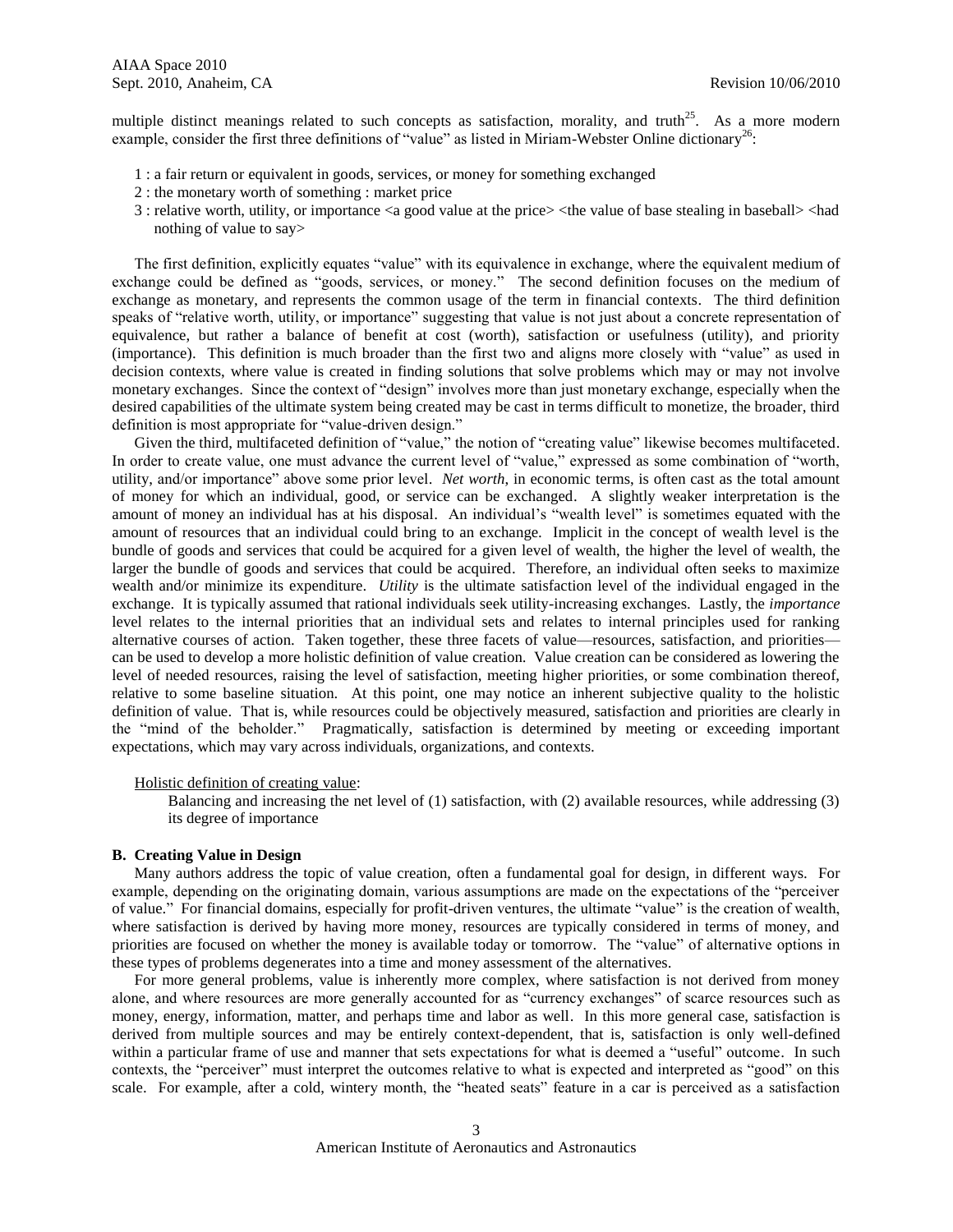increasing feature and adds "value" to one's car. That same car, perceived by the same owner, may not see that feature as "value-adding" after moving to a warm weather climate.

Given that "value" is subjectively determined by individuals, how can "value" be assessed in order to drive design?" Many approaches have been taken in order to use "value" as a motivator for design. These approaches must choose whether to maximize the value perceived by each individual, or across many individuals, thereby inherently making assumptions about the tradeoff of creating value differentially across individuals. If one assumes the goal is to create the greatest good for the greatest number, then one is following Utilitarianism principles<sup>27</sup>, and this is a choice, often implicitly made. In order to aggregate across individuals, however, one must assume the relative importance of each individual. Egalitarianism maintains that all individuals should be treated equally. Egalitarian utilitarian principles are often implicitly assumed in engineering design methods that attempt to aggregate across individuals without respect to their personal and distinct perception of value, as well as the assumption that that aggregate should be maximized<sup>\*</sup>.

#### **C. Schools of Thought**

l

Defining value precisely is not a new dilemma and in fact dates back to earlier days of economic thought:

The word value, it is to be observed, has two different meanings, and sometimes expresses the utility of some particular object, and sometimes the power of purchasing other goods which the possession of that object conveys. The one may be called "value in use"; the other, "value in exchange." The things which have the greatest value in use have frequently little or no value in exchange; and, on the contrary, those which have the greatest value in exchange have frequently little or no value in use. Nothing is more useful than water: but it will purchase scarce anything; scarce anything can be had in exchange for it. A diamond, on the contrary, has scarce any value in use; but a very great quantity of other goods may frequently be had in exchange for  $it.<sup>2</sup>$ 

<span id="page-3-0"></span>This seminal work in early economics was soon replaced by David Ricardo's *Principles of Political Economy and Taxation*, published in 1817. In this work, Ricardo confronts the "diamond-water paradox" of Smith as one that misses a fundamental connection between "value in use" and "value in exchange": that "use value is essential for the existence of exchange value, though not its measure<sup> $22$ </sup> In other words, for something to have "value in exchange" (i.e., a "price"), a demand must exist for it, but the level of demand itself is not a measure of price. According to Ricardo, prices for goods are determined by two sources: scarcity and labor required to produce them, however some items (i.e., "non-commodities") have prices determined by scarcity alone. Finding Ricardo's (supply-side) theory of value lacking in generality and ability to predict prices, three economists in the 1870s (Jevons, Menger, and Walras) each independently proposed an alternative demand-side theory in which value is determined during consumption through its utility, in particular through its marginal utility to a consumer, and not through its past (i.e., independent of how a good is made, its price is set based on how people derive utility from it in "use").<sup>30</sup> However, focusing solely on the demand-side proved insufficient to explain how firms set prices when supplies are not fixed, and the definition of value then shifted back to including supply-side considerations, using both marginal utility and marginal costs as factors. Alfred Marshall, the father of modern microeconomics (as taught at the undergraduate level), formalized the relationship between these two side and served as an effective integrator of economic ideas around the turn of the twentieth century. Modern economics has taken these ideas and successively applied more and more formalism (i.e., mathematics) in order to create context-free and generalizable economic models.<sup>31</sup>

As one sees from the preceding discussion, the notion of value in design may transcend classical economic definitions, since "value in exchange" may not be appropriate to non-commodity goods that are unique and rarely exchanged. Over the history of economics, the underlying definition and conception of value, in particular related to valuation, or "pricing," has evolved from one related to supply-side (what are the costs and factors of producing something?) to demand-side (what is the usefulness of the object, independent of how it was produced?) to a mixture

As an example, consider the collection of an aggregated set of requirements from a group of possibly disparate stakeholders (e.g., "users"). Implicit in systems engineering practice is that meeting these requirements, as well as schedule and cost goals, results in a "valuable" system. But each requirement is a distinct need from perhaps a different person. This implicitly treats the group of individuals as one "meta-person" whose satisfaction will be met from meeting the sum of the requirements. An indirect "weighting" of stakeholders can occur through the number of articulated requirements per person, if all requirements are treated equally. An alternative to an egalitarian principle is one where different stakeholders have different "importance" and therefore assigned a weighting through requirement prioritization, constraints on number of requirements, or even through an explicit weighting in a utility function.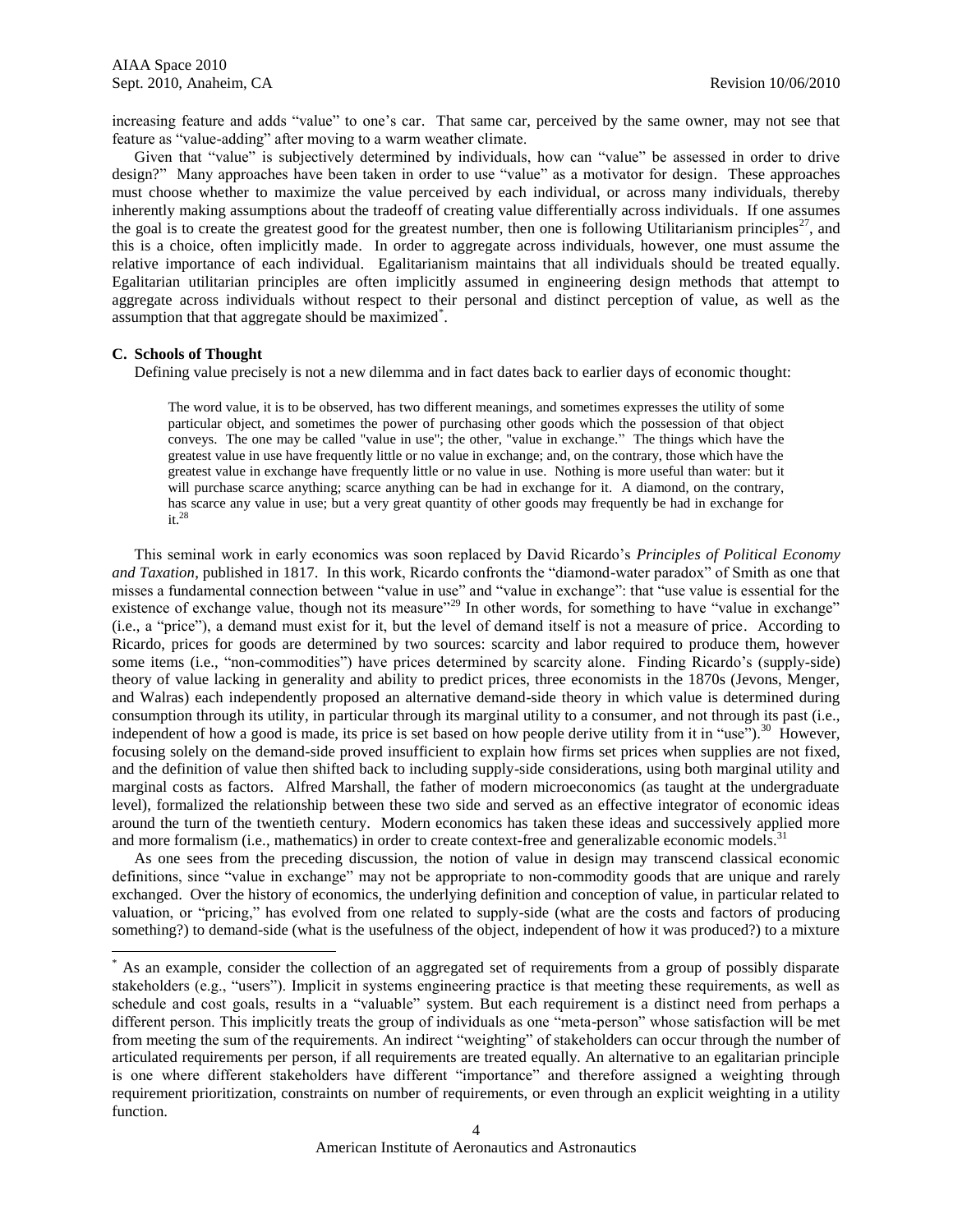of both (what is the usefulness, scarcity, and resource-intensiveness of an object?). It is not the intent of this paper to recount the historical progression of the meaning of value, however it is important to note that the definition of value, even as one of the essential conceptual underpinnings of economics, has had a complex and nuanced interpretation over time. 32

In addition to the myriad "schools" of economic thought that have existed over the years, embodying various philosophical assumptions and bases, such as the "Chicago school<sup>\*33</sup>," it is useful to consider two instructive categories of thought that impose justification on what is considered "good": Teleology and Deontology. Teleology<sup>34</sup> (or Consequentialism) is where the outcome justifies the meaning of "good", i.e., the "ends," and Deontology<sup>35</sup> is where rules, or the "character," of the endeavor justifies the meaning of "good", i.e., the "means." For example, Teleology would suggest value comes from "good" end result systems, while Deontology would suggest that value comes from the "good" process of creating the end result systems. One might even go so far as to say that this tension reflects the product vs. process focus in the development literature. Taking an agnostic position on this issue, value could be created from either or both sources. For example, one might find it "valuable" to have a system that provides precision navigation and timing information to any point on the globe. A different, or even same, person may find it "valuable" to award contracts to multiple organizations in order to promote competition and maintain a healthy industrial base.

Given the discussion thus far begs the question of whether there is such a thing as "intrinsic value" of a system design. As mentioned earlier, the value of an item cannot be measured solely by the total worth of resources that went into its creation (supply-side). The problem with only considering resources (e.g., budget and schedule) for determining value is the neglect of the "satisfaction" (demand-side) aspect of value. Additionally, a large disconnect between the amount of resources put into a system and the usefulness of the system is often seen by the aerospace industry. That is, one could spend many person-years and dollars developing a system, only to find it utterly useless in raising the satisfaction level of its user-base (e.g., the original Iridium system, or any other "failures" in the 1990s satellite constellation craze, or other systems that took too long to reach operations, finding themselves irrelevant in their ultimate operational context). This then suggests that value for design should incorporate the competing "subjective theory of value." This theory holds that in order to have value, a good must be both "useful" (i.e., satisfying to both the supplier and the demander) and "scarce" (i.e., special or unique). Coupled with consideration of efficient allocation of resources needed for its creation, the use of "value" in the aerospace community aligns very well with these criteria. Since aerospace systems are typically costly, in terms of dollars, effort, time, and possibly political will, to develop, they are "scarce" in the sense these systems are not considered ubiquitous. The second criteria, being "useful," is the ultimate aim of the systems engineering and acquisition process, especially developing good requirements capture and validation, as well as the development of contracts that make participation worthwhile for the aerospace industry. In summary, in order to create "value" to someone, one must balance and increase the net level of (1) satisfaction (i.e., utility), with (2) available resources, while addressing (3) its degree of importance.

## **III. The Foundation of Value-Centric Design Methodologies: Economics**

Supposing that an economics perspective is still a useful approach to defining value in order to drive design, then it is necessary to explicitly point out the assumptions needed to apply economic methods. In particular the issue arises around the connection between "value in use" and "value in exchange," Price-setting, specifically the willingness to exchange money for a good or service, relates fundamentally to the "value in exchange."

### **A. Traditional Economic Assumptions**

 $\overline{\phantom{a}}$ 

The world of design is an interesting application for economics-based approaches, in that it violates most common assumptions used in neoclassical economic approaches. For example, design typically incorporates a "supplier" and a "demander" as in the case of economic markets. However, the "supplier" in this case, such as an aerospace manufacturer, has a direct conversation with the demander, such as the Department of Defense, in order to better assess how the demander will perceive the usefulness of the ultimate system to be exchanged. The terms of the exchange (i.e., what scarce resources are exchanged for what level of satisfaction) are specified through contractual means, thereby pre-specifying acceptability levels and expectations on "value." For technically

 $*$  The Chicago School is associated with techniques of academic economists of the "neoclassical" tradition (e.g., marginal analysis) that became identified with the economics department at the University of Chicago. The school emphasizes "the power of .neoclassical price theory to explain observed economic behavior and the efficacy of free markets to best allocate resources and distribute income."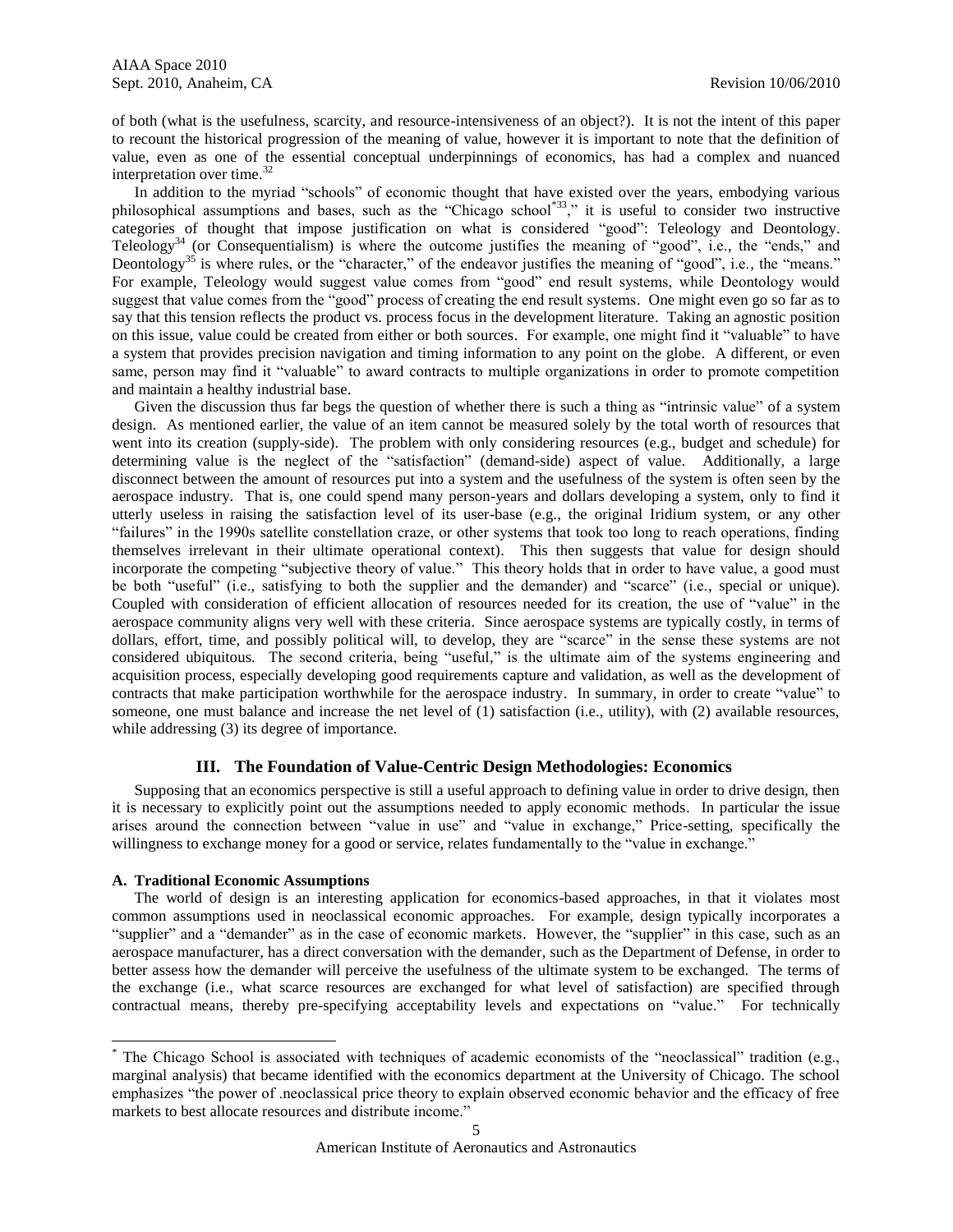challenging or unique aerospace applications, the definition of expectations of the demander (the expected "value in use") is often ill-defined, either because the expectation is based on ambiguous goals or the desire for a new, possibly unproven capability (such as enabled by immature technologies or untested collaborations between systems or organizations). In a typical market studied by economists, such direct conversations usually do not occur. Instead, demanders "reveal" their preferences through their decisions to pay a price (in terms of dollars, usually, though it could include time or effort as well) through purchasing, and therefore demanders are usually "pricetakers.‖ However, in the typical aerospace case, the choice of which product to purchase can be degenerate, if the product is an evolving "concept" that is the subject of the design effort of the supplier. If the supplier is unable to meet the prior level of expectations set forth in requirements and/or contracts, then the "value" of the system is reduced to the demander. The "value" of the system to the supplier, however, may be contingent upon other factors, not necessarily specified in the contract or requirements. Any shift in resources required to develop a system, or reduction in performance, would result in lower levels of satisfaction in the demander. In a competitive market, this could result in a change in the terms of exchange, for example the decision to purchase an alternative system.

The aerospace context itself is not unique in its violation of typical economic markets assumptions. The models of aggregate demand for neoclassical economics assume a "rational, utility-maximizing" individual, which psychologists began to question in the late 1970s.<sup>[16](#page-1-0)</sup> Recognizing that humans in fact have limited cognitive capabilities, are affected by biases, and tend to rely upon heuristics for decision-making, the field of behavioral economics married insights of individual thinking from psychology with the logic of markets from economics.<sup>[17](#page-1-1)</sup> Such knowledge can be used to manipulate markets, for example by selectively controlling access to information such as "hidden add-on prices"<sup>36</sup>, thereby altering the landscape of "value" exchange due to psychological limitations. A related field, behavioral finance, applies psychological insights, such as risk aversion and short time horizons, to predict and explain deviations from efficient markets.<sup>37</sup> The field of behavioral economics is still maturing<sup>38,39</sup>, but the impetus for the field was the recognition that human psychological perceptions drive markets, both at the aggregate level (e.g., financial markets), as well as the level of the individual (e.g., high-end consumers). In addition to neoclassical economics, emerging methods from behavioral economics can be leveraged and applied to help value and guide system design and selection.

#### **B. Assumptions for Monetizing Value**

As the fundamental currency of economics, dollars are used as a common metric in economic models. The notion of monetizing value is similar to the problem of developing a "theory of pricing," that is, determining the amount of money that is (should be) exchanged between a demander and a supplier in return for good(s) exchanged. In order to perform this calculation, it has been recognized that a simple causation relationship between costs, utilities, and prices cannot be determined, but rather emerges from a complex interrelationship among these concepts.<sup>[29](#page-3-0)</sup> In order to turn value into a dollar figure, one must have a consistent "measure" of both value and dollars. Possible violations of this consistency include: the existence of multiple perceivers of value, with distinct perspectives (e.g., the problem of aggregating across individual preferences mentioned earlier), temporal considerations (e.g., the difference between achieving value today versus tomorrow), and constraints on types of dollars expended (e.g., the "colors of money" problem where budget allocations put constraints on how dollars can be spent up to certain limits). If a consistent measure for both dollars and value does not exist, then a consistent transformation from one to the other is not possible. One can impose assumptions in order to make this transformation work, however, and this will be described in Section IV.

#### **C. Possible Violations for Aerospace Context**

A dilemma that faces engineers and analysts seeking to apply economic approaches within the aerospace context involves the fact that many assumptions in economic theories are violated in the aerospace context. The more specialized a system, and the more resources required to construct the system, the more a market deviates from a competitive market, which requires many suppliers, demanders, exchanges, and access to information. In the aerospace case, the resulting market has a reduction in the size of the potential demanders for the system, as well as the potential suppliers. In the extreme example of most aerospace systems, only governments can afford the dollars, time, and effort required to develop a system, and only a few specialized companies possess the labor and capital in order to create the system. The interactions between monopsonies (single demander) and oligopolies (few suppliers) is a much more complicated case of market dynamics than what is intuited through competitive markets as taught in most economics courses and methods. In order to apply economics methods to the aerospace system design problem, one must take into account the different dynamics at work, especially as related to price-setting.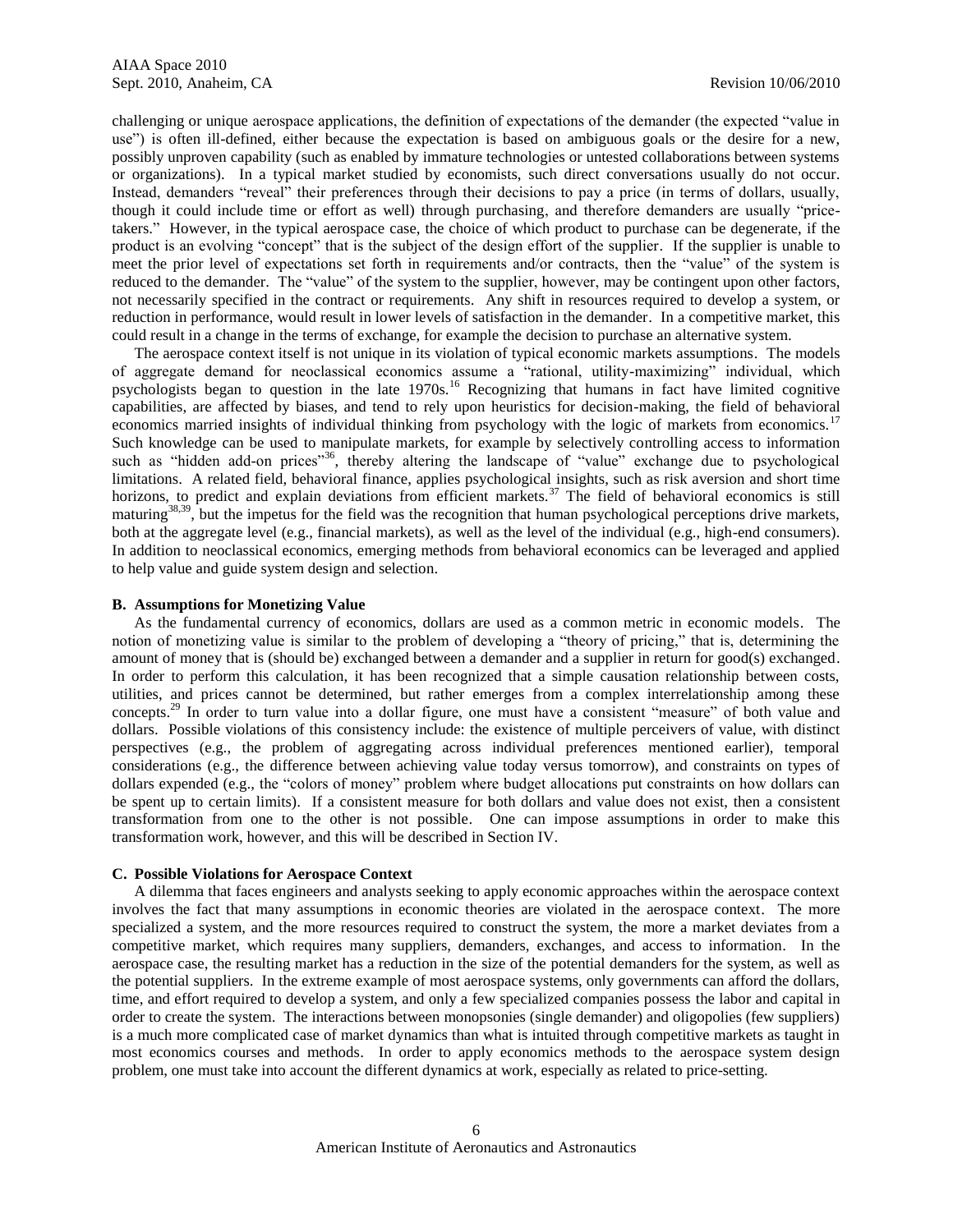l

Being a "price-taker" is often a characteristic of a demander in a competitive market. In such marketplaces, the customer has to pay the price that the supplier offers\* . The theory goes that the customer will pay a price only if the ―value‖ of the good to the customer exceeds the net loss of the price paid. But how to set the price for an aerospace product if only one (or few) customers exist? The supplier may choose not to create the product in the first place if the supplier does not see the "value" in such an exchange. Therefore, the dilemma of creating valuable aerospace products falls on properly crafting an exchange that will result in value to both the supplier and demander in a small market (where few exchanges will occur). As mentioned in the Teleological vs. Deontological interpretation of value, one must look to both the "ends" and the "means" in order to propose value opportunities. For example, the demander may want value in terms of benefit in end use, while the supplier may want value in terms of consistent employment and low-risk contracts.

# **D. Choosing the Appropriate Operationalization of Value**

Given the foregoing discussion, a number of issues have arisen regarding the appropriate operationalization of value. On the one hand, the utility, as determined by a demander, is an operationalization of value in use, while on the other hand the "price" is an operationalization of the value in exchange between a demander and a supplier. The determination of such a price, depending on the market however, may not be well specified and can readily fall victim to tautological arguments where price is determined by demand, which is determined by supply, which is determined by demand,. In such cases, an arbitrary starting point (such as prior exchange values) can be used to begin the bargaining. As has been pointed out in the previous section, however, the determination of price through market mechanisms is dependent on the number of suppliers, demanders, possible exchanges, resourceintensiveness, and scarcity of "goods," which may not be appropriate in the aerospace context when the number is small. In this extreme market case, economic theory does not provide clear suggestions on how to best determine price. Therefore, it is with caution that the aerospace valuation engineer chooses his method for quantifying the "value" of a design for a demander, or a supplier.

In order to best determine the appropriate operationalization of value, the valuation engineer should first identify the type of market in which the system will be evaluated. For instance, if the system has many demanders and many suppliers, then traditional market economics will apply and pricing can be determined "by the market" through competition. In such cases, it is not necessary to know the individual preferences of demanders since enough of a market exists and the supplier can get good enough market share by providing a useful system that enough demanders are willing to pay for at a particular price† . If, however, the number of demanders, suppliers, or exchanges is small in number, the stakes are raised in terms of "getting terms right" in order to have an exchange occur. In these cases, understanding the utility, resource, and importance expectations of both the supplier and demander is essential in order to maximize value creation. An operationalization of value for the supplier is to identify the demanders as explicitly as possible and attempt to elicit the value expectations for each demander. Such demanders are often called *stakeholders*, and meeting their needs (value in use along with resources for their realization), along with supplier needs<sup> $\ddagger$ </sup>, maximizes the chances of creating a valuable system design. The rest of the paper will examine several mathematical methods for operationalizing value in order to propose valuable system designs to a stakeholder of interest.

<sup>\*</sup> In such markets, suppliers do not need to care about the satisfaction of particular demanders since it is the aggregate behavior of the market through many exchanges that result in value to the supplier. As the number of exchanges and demanders go down, the supplier must care more and more about the particular demand preferences of the remaining market players. Therefore the more information the supplier can glean about the preferences of the demander, the more the supplier can cater to, or at least anticipate, the "willingness to pay" of the market. This is the motivation for identifying the needs of a small market in order to maximize value to both the supplier and demander.

<sup>&</sup>lt;sup>†</sup> This does not mean that the supplier/system designer should neglect the expectations of the demanders (i.e., users or customers), but rather it becomes less and less important to satisfy each one individually since other exchanges can occur if one demander decides to not participate. Market research can be performed to understand the aggregate preferences of a market in order to target "useful" systems and expectations on price.

<sup>&</sup>lt;sup>‡</sup> For simplicity sake, the rest of the paper will focus on demand-side value expectations (i.e. value as perceived by stakeholders), though the supplier (i.e. aerospace system designer and his firm) should also understand its value expectations as well (e.g., profit margins, contract stability, alignment of organizational competencies).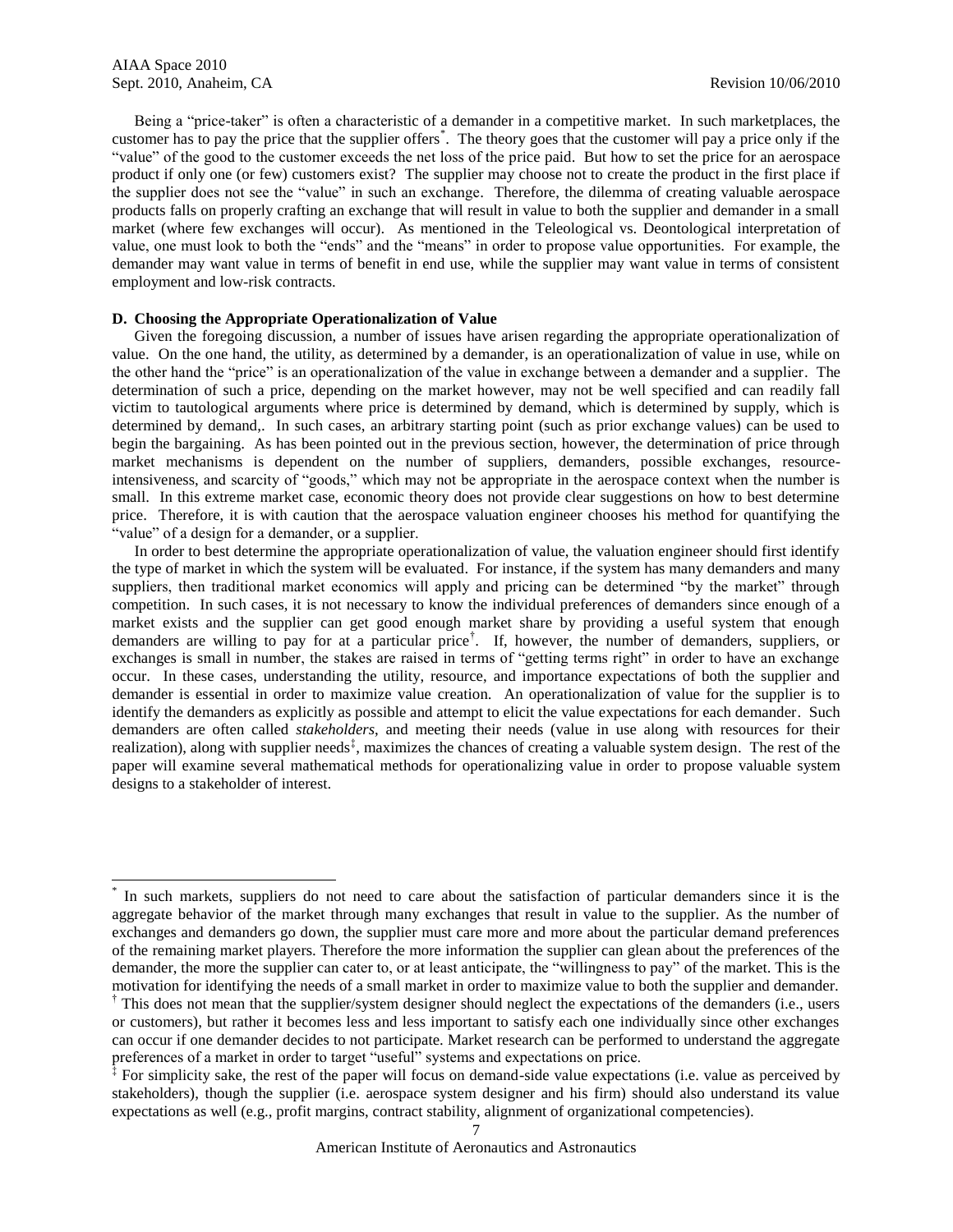#### **IV. Value-Centric Design Methodologies**

Value-driven design is implemented through what have commonly been referred to as Value-Centric Design Methodologies (VCDMs). The fundamental premise of these VCDMs is that they attempt to quantify the "value" of an (engineering) system, and subsequently they each have a unique interpretation, quantification, and representation of the term value. Given the desire to employ a VCDM that is able to capture the aforementioned value of a system, as perceived by the stakeholder(s) of the system, it becomes crucial to recognize the manner in which each VCDM quantifies and defines value. This is necessary to avoid employing a VCDM that does not conform to a given stakeholder's interpretation of value in a system. For example, if a stakeholder perceives a system's value to be a function of both performance and cost, then they would not be satisfied with a VCDM that quantifies, and therefore assumes, the value of a system is equal to its respective profit. Regardless of the VCDM employed and its ensuing interpretation of value, fundamentally the motivation for using a VCDM is the provision of a consistent, consensus building tool for making educated (value-driven) decisions about system design, not to provide absolute measures of value. Without such consistency, trends in value cannot be preserved amongst multiple stakeholders and/or system designs, something that eradicates confidence in conclusions as to the most valuable system design.

Of equal importance to the conformance of a VCDM to stakeholder perceived value are the inherent assumptions in a given VCDM. Assumptions form the credibility, or lack thereof, of a given VCDMs capability to quantify a system's value. Therefore, in choosing a VCDM, it is important to balance the desire to quantify value using the output of a given VCDM to the liberalness, or lack thereof, of the assumptions made by the VCDM. Therefore, the ideal VCDM is one in which interprets and quantifies value directly as perceived by stakeholders and furthermore makes assumptions enabling the VCDM to quantify that value, credibly. With this in mind, the ensuing sections succinctly discuss several of the more prominent VCDMs employed in an engineering context.

#### **A. Net Present Value (NPV)**

Net Present Value is a method often used for the financial appraisal of physical assets and can subsequently be used to quantify the monetary "value" of a system, if a system's respective value is interpreted as being cash flow or profit less costs over time; note, cash flow may be a negative quantity. As such, NPV is frequently employed as indicating measure of how much an investment in an asset (e.g., an engineering system), adds to the monetary net worth of the stakeholder(s) making that investment. Specifically, NPV achieves this by quantifying the discounted cash flow generated by an asset over time. Discounted cash flow is an estimation of future cash flows that an asset will generate, which are then discounted so that they have present-day value. Subsequently, a discount rate is used in NPV calculations to account for the real discount and inflation rate in a given asset's future cash flow. Therefore, value, as interpreted, quantified, and represented by NPV, is discounted cash flow. *Fundamentals of Corporate Finance* provides an excellent discussion of NPV theory and applications in the finance market, which can be readily extended to valuing engineering systems, and an application of NPV for the "valuing" of spacecraft can be found in *A Modular, High-Fidelity Tool to Model the Utility of Fractionated Space Systems.* [7,](#page-0-3)[22](#page-1-2)

<span id="page-7-0"></span>*1. Governing Equation*

For a given asset, NPV is quantified in monetary terms (e.g.*,* USD). The governing equation for NPV is given by Equation 1. 40

$$
NPV = D_o + \int_{t_j}^{t_k} \frac{D(t)}{(1+r(t))^t} dt \sim D_o + \sum_{t_j}^{t_k} \frac{D(t)}{(1+r(t))^t} \sim D_o + \sum_{t_j}^{t_k} \frac{D(t)}{(1+r)^t}
$$
(1)

Here,  $D<sub>o</sub>$  is defined as the cash flow expended before time  $t<sub>j</sub>$  (i.e., the initial investment);  $D(t)$  is the net cash flow (revenue minus cost) at time  $t$ ;  $r(t)$  is the discount rate (i.e., rate of return on future investments) at time t; and  $[t_j, t_k]$  represents the time interval over which the NPV is quantified. Ideally, the variables in the NPV equation are known to the limit that they become continuous functions in time, however, most often the simplest form of the NPV equation is used (furthest to the right in Eq.(1)). This simpler form of the NPV equation subsequently assumes a constant discount rate and discrete time steps such as monthly. Intuitively, the smaller the time step, the more descriptive a NPV calculation is, but also the more predictive fidelity required in determining the NPV equation variables in time.

If the NPV of an investment over a given time period is positive, zero, and negative, it implies that, the investment yields a positive, zero, and negative cash flow respectively. A NPV of zero is a special case in which the discount rate for the investment is the internal rate of return on the investment, thereby providing the "break-even" discount rate. Regardless of the NPV sign, its ability to predict profit for investors depends entirely on their respective financial situations.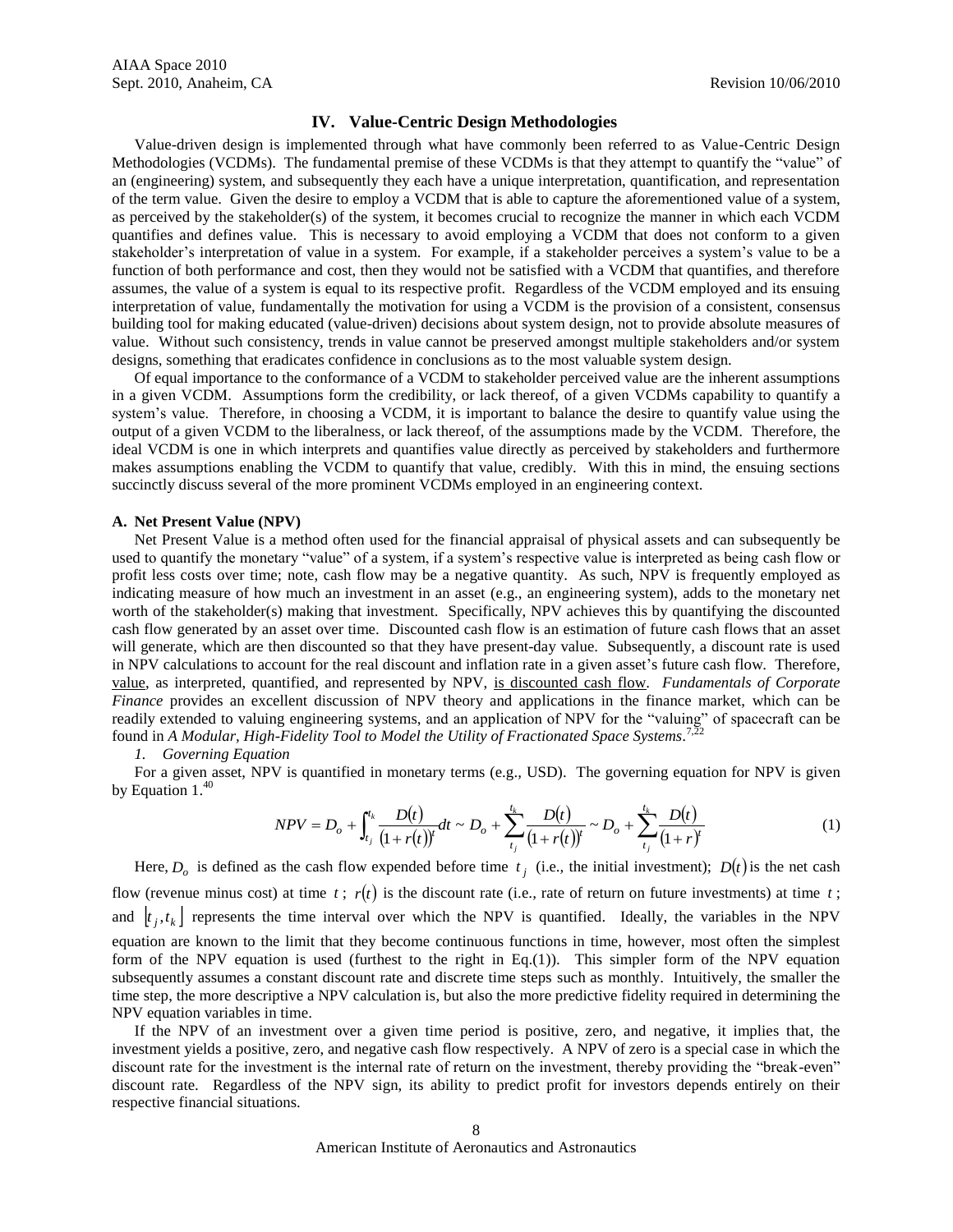# *2. Assumptions and Limitations*

There are several notable assumptions made in a NPV analysis and these become the inherent limitations of employing NPV as a VCDM. Note that the assumptions mentioned hereafter are not intended to encapsulate every assumption made in NPV but rather enumerate only the major assumptions. The first of these is that a given NPV analysis, which is quantified as a discounted monetary return on investment over time, assumes that the stakeholders for a given system (asset) perceive the value of that system only to come from monetary return. This assumption thereby causes NPV to fail to account for any other potential sources of (non-monetary) value a system provides to the stakeholders; this point is particularly well articulated in literature.<sup>[18](#page-1-3)</sup>

The second assumption made in a NPV analyses pertains to the computation of NPV, and this assumption is that the variables in the NPV equation can be credibly (i.e.*,* appropriately and accurately) predicted and thus quantified, for a given system. This assumption emphasizes the highly uncertain nature of these variables and therefore potential for a given NPV analysis to require extensive predictive insight into the respective market for a system. As such, it is extremely difficult to determine a discount rate and cash flow such that they are accurate to the true stochastic, evolutionary (emergent) nature of a system's respective revenue market over time; this representation becoming especially inaccurate when the discount rate and/or cash flow is held constant. The implications of this second assumption are that further, more detailed, assumptions must be made for calculating the cash flow and discount rate at a given point in time, for a given system. This in turn requires extensive market predictions to be made for a potentially volatile, future financial market, which include market demand curve(s), revenue (pricing) structures, monetary inflation/deflation, and return rates on investment.

The remaining set of assumptions inherent to NPV analyses are grounded in psychology and economics.<sup>[18](#page-1-3)</sup> In particular, given its additive form, NPV necessarily assumes the existence of *mutual preferential independence* amongst its respective "attributes", aka independent variables in time. Within the psycho-economic domain, another assumption NPV embodies is that a set of independent variables can be quantified and then combined under certainty, that is, the independent variables are determined from a tradeoff between pairs of certain consequences and hence outcomes. Given these two assumptions, NPV thus fails to capture the intrinsic nature of decisionmaking under uncertainty given its assumption that in the present, all attributes of a system (and thus cash flow) are known with certainty. And this last point ultimately leads NPV to deviate significantly from accepted psycho-economic tenets for stakeholder behavioral decision-making, in the context of valuing assets (e.g., systems).<sup>[18,4](#page-1-3)1</sup>

Lastly, as with MAUT and CBA, inherent in NPV is an inability to aggregate the preferences (pertaining to the benefits of a system) of more than a single stakeholder; this being best summarized through Kenneth Arrow's *General Possibility Theory*. 42

<span id="page-8-1"></span>Consequently, all the assumptions made in employing NPV as a VCDM lead to a compounding error in the NPV equation and, if applicable, continued nonconformity to the stakeholder perceived value in a system. In addition, as mentioned previously, NPV also has other sources of error, specifically with regard to projected versus actual cash flows, forecasting risk, other sources of value not captured by NPV calculations, risk in using discounted cash flow, hidden costs, and the incremental (discrete) nature of the NPV metric characterization.<sup>[22,](#page-1-2)[40](#page-7-0)</sup> While NPV is no doubt a well-vetted and useful tool in economics, ultimately, the assumptions inherent to NPV are best summarized as leading to the following predicament:

...most of the time we can't actually observe relevant market value. Instead, we estimate it. Having done so, it is only natural to wonder whether our [NPV] estimates are at least close to the true values... The first possibility is that the project really does have a positive NPV. That's the good news. The bad news is the second possibility: A project may appear to have a positive NPV because our estimate is inaccurate... [And] if we conclude that a project has a negative  $\overrightarrow{NPV}$  when the true NPV is positive, we lose a valuable opportunity.<sup>[22](#page-1-2)</sup>

#### **B. Multiple Attribute Utility Theory (MAUT)**

<span id="page-8-0"></span>Expected utility theory is a respected economic theory that enables the numerical quantification of a benefit (attribute) provided by, in relevance to this work, an engineering system. <sup>43</sup> More generally, utility theory provides a means to quantify the benefit produced by a given outcome, this outcome in turn resulting from a system's inherent functionality, for example, the EOS Aqua satellite's six instruments' bandwidth and data correlation (cross registration) capabilities. Utility theory was developed as a potential improvement to indifference theory and the desire to rank preferences amongst a set of outcomes numerically rather than qualitatively, the latter being the extent possible using indifference theory.<sup>44</sup> Subsequently, for the past fifty years, utility theory has become a useful construct for consistent decision-making, specifically in the context of a set of uncertain outcomes such as potential benefits yielded by a system.<sup>[18,](#page-1-3)[44](#page-8-0)</sup>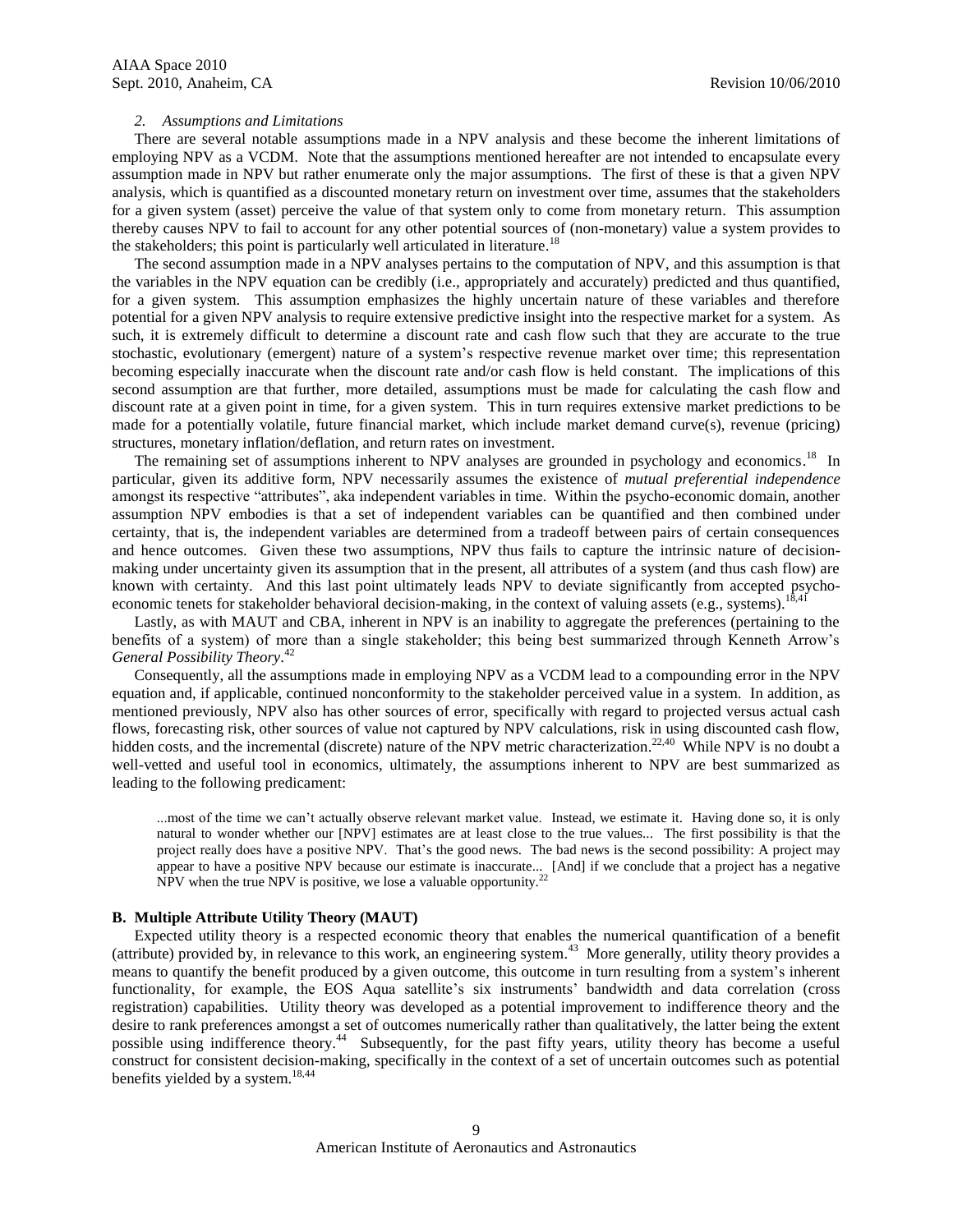In the context of a system, while utility theory is based on a single benefit (attribute) of a system, often there are multiple benefits of interest for a particular stakeholder of that system. Thus, multiple attribute utility theory (MAUT) is often used instead because of its ability to rank systems on the basis of their aggregate benefit (called MAU), relative to a pre-determined set of attributes, which each characterize a desirable (or sometimes an undesirable) aspect of a system.<sup>[18](#page-1-3)</sup> Subsequently, MAUT allows for the quantitative aggregation of monetary, but more often non-monetary, stakeholder preferences for, and hence stakeholder perceived value of, a given system. In addition, analogous to utility theory, MAUT quantifies and thus ranks systems based on their respective benefits and a stakeholder's preferences are characterized by the MAUT metric under uncertainty – a notable feature of MAUT given the naturally uncertain context in which decisions are made by stakeholders. This feature of MAUT is specifically manifested by the MAUT representation for a given system, namely, a multiple attribute utility curve, which in turn is derived through a set of probabilistic lotteries (scenarios) based on system attributes, rather than, using certainty equivalents as is done for value functions, NPV, and CBA. Therefore, value, as interpreted, quantified, and represented by MAUT, is the aggregation of (non-monetary) benefits relative to the monetary cost of obtaining those benefits. In some recent applications of MAUT, cost is not included in the attribute set in order to provide a direct benefit-cost comparison, however, it can be included in the attribute set if desired.<sup>45,46</sup>

The motivation for using MAUT in the valuation of engineering systems is due to it being the more appropriate alternative to value functions, for the ranking of alternatives based on multiple sources of non-monetary value under

uncertainty.<sup>[18,4](#page-1-3)7</sup> This motivation is further substantiated given the inherent inability for stakeholders to assign a monetary value to an outcome (or set of outcomes) in the first place.<sup>[47](#page-9-0)</sup> As such, given the inherent advantages of MAUT, specifically over value functions, in the domain of space systems, the use of MAUT for value-centric design

<span id="page-9-2"></span><span id="page-9-1"></span><span id="page-9-0"></span>has been significantly motivated in academia as well as industry for valuation of space systems.<sup>[1](#page-0-4)[-4,](#page-0-2)[6,](#page-0-5)[8-](#page-0-6)[13](#page-0-1)</sup>

## *1. Governing Equation*

The governing form of the MAUT equation is dependent on the assumptions made about the stakeholderperceived independent nature of a system's attributes used to quantify the MAUT. As more assumptions are made, and thus more likely to deviate from the desired decision-making behavior of stakeholders, the MAUT governing equation becomes numerically simpler to derive and compute. The most useful form of the MAUT is given by Equation 2; this form of the MAUT equation assumes *mutual utility independence*, a weaker (less restrictive) assumption than *mutual additive (preferential) independence*[18](#page-1-3), as is assumed for discounted cash flow methods such as NPV and CBA. This allows for consideration of substitution and complement affects among attributes, thereby enabling MAUT to conform to the desired behavior of stakeholder decision-making more accurately than the VCDMs having governing equations that assume mutual additive (preferential) independence.

$$
K \cdot U(\hat{X}) + 1 = \prod_{i=1}^{n} (K \cdot k_i \cdot U(X_i) + 1) \quad \text{where,} \quad K = -1 + \prod_{i=1}^{n} (K \cdot k_i + 1) \tag{2}
$$

Here, K is the normalization constant;  $U(\hat{X})$  is the aggregate utility value for the multiple attributes and their respective utilities,  $U(X_i)$ ;  $k_i$  is the i<sup>th</sup> corner point which is a swing weighting factor for the i<sup>th</sup> attribute,  $X_i$ ; and

*n* is the total number of attributes. The MAUT function,  $U(\hat{X})$ , is almost exclusively quantified and represented on a scale from 0.0 to 1.0, where a MAUT value of 0.0 and 1.0 is the least and most desirable respectively. However, although the *[0.0, 1.0]* scale is conventional, it is entirely arbitrary and hence any scaled range preserve the functionality of MAUT (e.g.*, [-4.1, 56]*). The MAUT function therefore provides a means to aggregate *n* monetary and/or non-monetary benefits produced by a system into a single number that can then be used to conveniently rank, in terms of desirability, numerous systems across these *n* benefits (attributes). A discussion pertaining to the derivation of the MAUT function for a given stakeholder and preference structure is not given herein, but it is treated in detail in several literature sources. [18,4](#page-1-3)8

*2. Assumptions and Limitations*

While MAUT has proved itself a useful value-centric methodology, it also makes several key assumptions and thus suffers from notable limitations. The first set of these assumptions, which are implicit to deriving a MAUT function, leads to the MAU being a non-ratio, dimensionless, bounded cardinal scale. This thereby precludes quantitative ratios between any two MAU values from being meaningfully calculated. Additionally, this has notable ramifications for using MAUT as a valuation tool as it implies that while MAUT can be used to provide a ranked ordering of MAU values and hence systems (e.g.*,* system A is more desirable than system B since it has a larger numeric MAU value), the boundedness of the scale limits appropriate statistics that can be calculated. Thus, while MAUT aggregates and compares systems based on a set of benefits, alone, it cannot provide descriptive insight into quantitative disparity in those benefits between systems.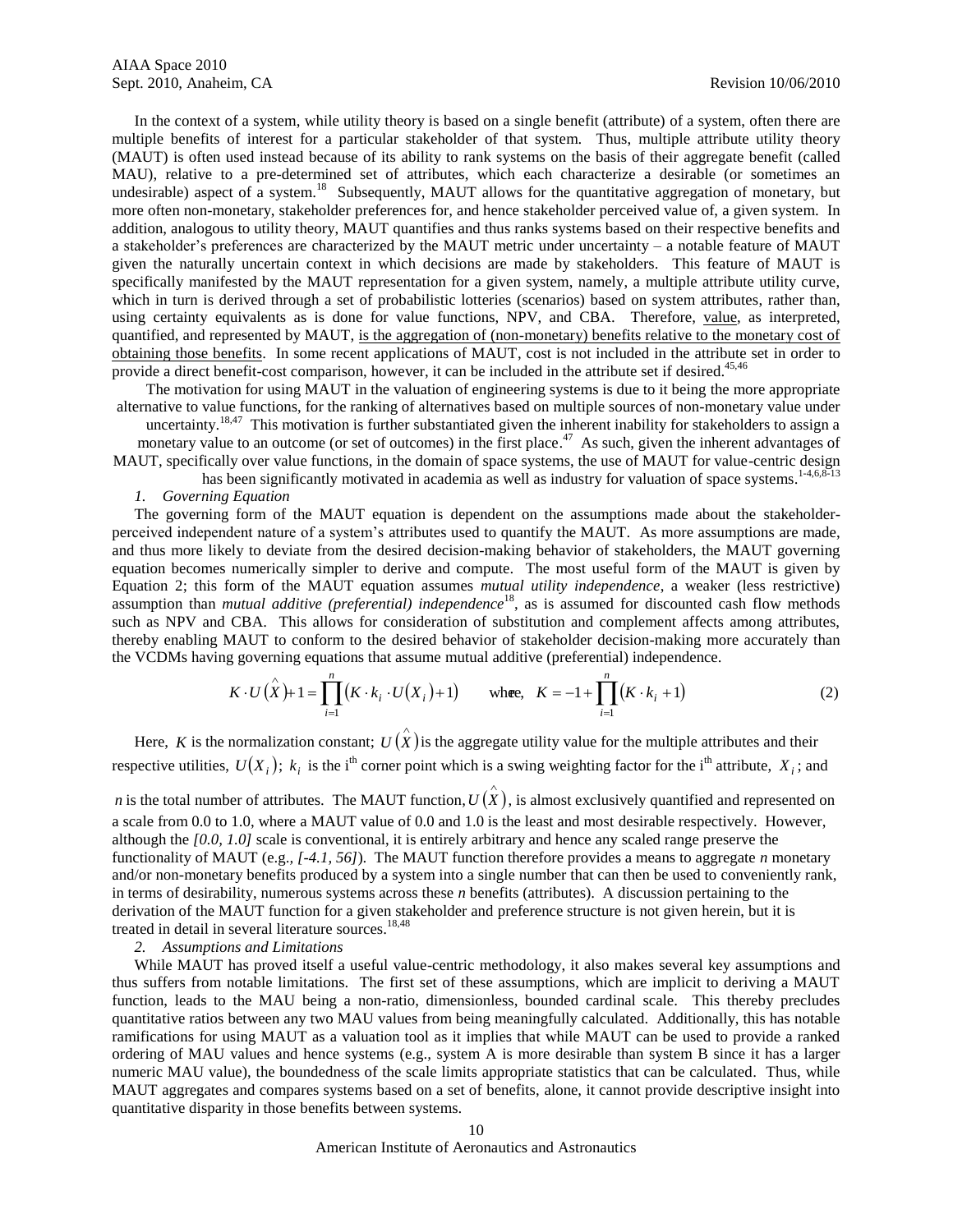The second notable assumption inherent in MAUT leads to its inability to "reasonably" aggregate the preferences (pertaining to the benefits of a system) of more than a single stakeholder; this dilemma is best summarized through Kenneth Arrow's *General Possibility Theory*.<sup>[42](#page-8-1)</sup> As a response to Arrow's proof for the nonexistence of a social welfare function, Ralph Keeney and Howard Raiffa provide several methods for integrating multiple stakeholder preferences into a MAUT function<sup>[18](#page-1-3)</sup>, however, note that these do not absolve MAUT from the issues established through the *General Possibility Theory*.

Another assumption and ensuing limitation of MAUT is that it quantifies the aggregate benefit of a given system using an abstract dimensionless metric, rather than a more intuitive scale, such as dollars, which tends to resonate poorly with stakeholders. For a given system, if one qualitatively compares a MAU level to its associated cost, it does provide a proxy for value, however, at its very basis, MAUT does not *directly* quantify the value of a system, rather, it tries to quantify the perceived utility, and this should be recognized. This assumption forms perhaps the common basis for cases made against the use of MAUT as a VCDM, despite its ability to value systems based on a any number of benefits without the need for mapping different cardinal scales to one another, something not possible using "traditional" cardinal valuation techniques such as NPV and CBA.

As was cited previously, MAUT (in its most common function form) assumes *mutual utility independence*, and although less restrictive than *mutual additive (preferential) independence*, it still does not completely conform to the actual observed behavior of stakeholders and their respective decision-making under uncertainty. Thus, it is not accurate in providing a description for a decision-making characterization of stakeholder behavior, but is an improvement over methods such as NPV and CBA. There are also assumptions regarding the attribute set in applying MAUT. In particular, an attribute is a characteristic of a spacecraft (system) assumed to embody useful/desirable stakeholder objectives to and adhere to the five properties of an attribute set established by Keeney and Raiffa: complete, operational, decomposable, non-redundant, and minimal.<sup>[18](#page-1-3)</sup> And lastly, MAUT, in its traditional application, assumes that over a given period of time, the *stationary assumption* holds, implying that preferences do not change in time.<sup>[18](#page-1-3)</sup> Analyses such as NPV and CBA also suffer from this assumption; however, in contrast, this has been, in part, addressed for MAUT through the development of Dynamic Multiple Attribute Tradespace Exploration and Epoch-Era Analysis. [45,4](#page-9-1)9,50,51

#### **C. Cost-Benefit Analysis (CBA)**

Cost-benefit analysis (CBA) is a prescriptive methodology that quantifies the net benefits yielded by a system relative to its respective net costs.<sup>[20,5](#page-1-4)2</sup> CBA serves as a useful value-centric tool for cardinally weighting the positive and negative effects of various outcomes and combining them into a single metric. As such, CBA encompasses a vast domain of specific methodologies, each having their own unique CBA prescription. However, most often the costs and benefits, per the CBA prescription, are quantified for a given system into a single, monetary metric, this thereby requiring that all direct costs and benefits associated with the system be transformed into monetary units. However, any cardinal scale may be used in CBA. As a result, discounted cash flow is implicit to CBA, as it is for NPV, for the assignment of monetary values for the costs and benefits of a system, and thus the limitations of NPV are inherent to CBA. CBA and NPV are often used similarly, but CBA differs from NPV because it discretizes and monetizes each attribute of a system, regardless of whether it contributes to the revenue of the system, which is of particular relevance in missions having benefits clearly not mapped to revenue or missions generating a negligible (if any) amount of revenue. Ultimately, value, as interpreted, quantified, and represented by CBA, is single, monetary metric representative of the difference between a set of monetized benefits and their respective monetary costs. *Cost-Benefit Analysis* provides an excellent discussion of the topic, and an overview and application of CBA, in particular with regard to transportation systems, is given in *Using Multi-Attribute Tradespace Exploration for the Architecting and Design of Transportation Systems*. [19,](#page-1-5)[20](#page-1-4)

*1. Governing Equation*

Given the reliance of CBA on discounted cash flow, the governing equation for CBA most often assumes the non-integral (summation) form shown in Eq. (3). The only difference between Eq. (1) and Eq. (3) is that the latter uses the difference between monetized benefits and costs instead of cash flow alone, however like NPV, these need to be determined from a transfer function (or set of functions), given that benefits are most often not in monetary form. The most succinct and generalizable governing equation for CBA is given be Equation 3; note, there is an continuous (integral) form of this equation akin to Eq.  $(1)$ .<sup>[20](#page-1-4)</sup>

$$
CB = \left(\sum B_o - \sum C_o\right) + \left(\sum_{t_j}^{t_k} \frac{\sum B(t)}{(1+r)^t} - \sum_{t_j}^{t_k} \frac{\sum C(t)}{(1+r)^t}\right) \tag{3}
$$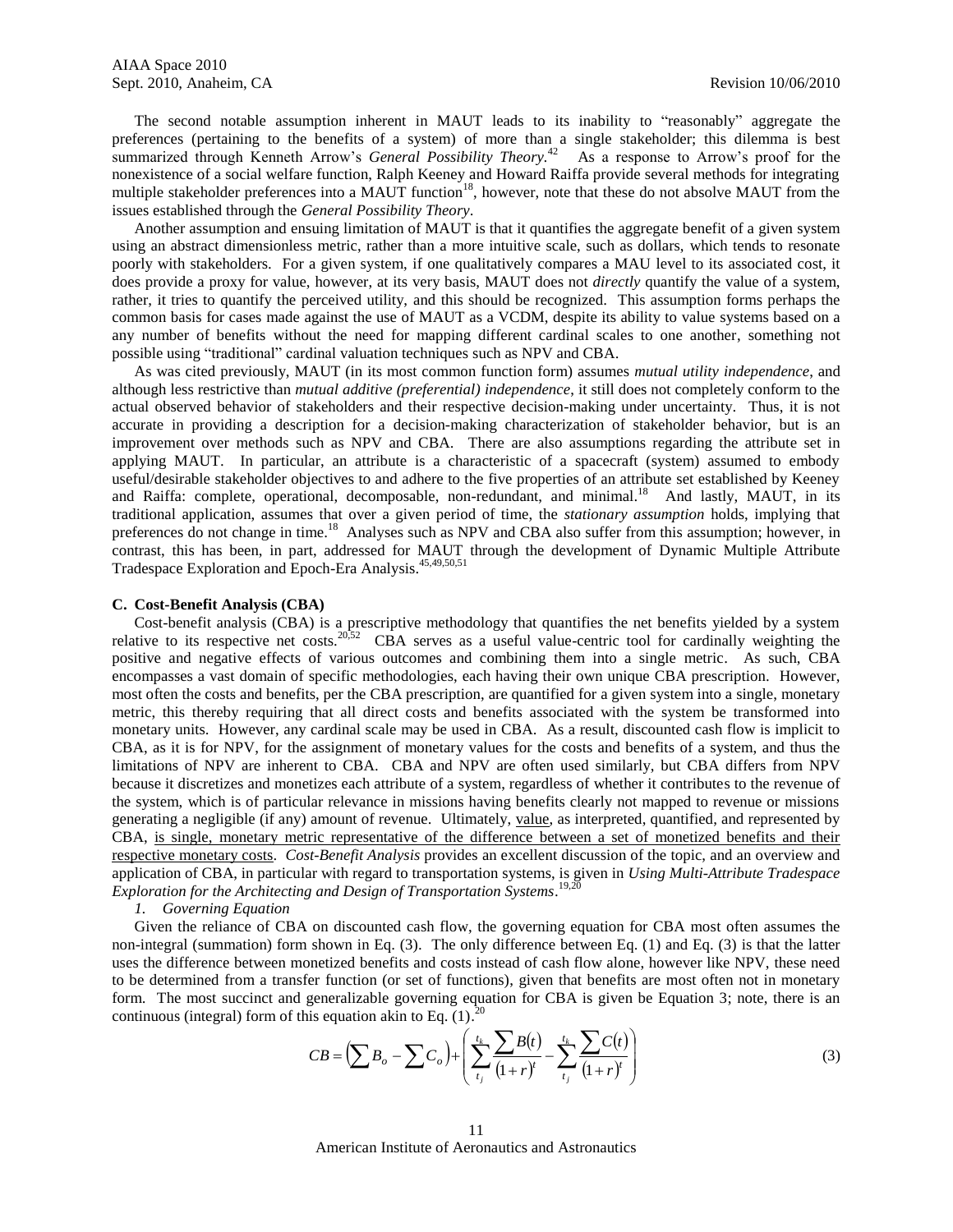Here, CB is the resulting monetary benefit of a system relative to its respective cost (i.e., value);  $B_o$  and  $C_o$  are the initial monetary benefit and cost of the system respectively, if applicable; *r* is the discount rate (i.e.*,* rate of return on future investments), assumed constant;  $[t_j, t_k]$  represents the time interval over which the cost-benefit is quantified; and  $B(t)$  and  $C(t)$  are the monetary benefits and costs yielded by the system at a given point in time,  $t_i$ . In Eq. (3), it is evident that CBA aggregates a set of costs and benefits across a given time interval and that each of

these costs and benefits must be in cardinal (most often monetary) terms. Subsequently, one of the inherent challenges in CBA is how to monetize and appropriately normalize all of these benefits and costs to a common single cardinal, monetary scale.

#### *2. Assumptions and Limitations*

Given the dependence of CBA on NPV, or more generally discounted cash flow, it inherently contains the assumptions and subsequent limitations previously cited for NPV. It should be noted, however, that unlike NPV, CBA it is able to aggregate and value a system along multiple dimensions (i.e.*,* costs and benefits), the aggregation of multiple benefits making it similar to MAUT. However, in addition to the assumptions made by NPV, CBA makes several other unique assumptions.<sup>[20](#page-1-4)</sup> The first assumption is that a system's respective benefits can be monetized and furthermore that the costs and benefits of that system can be mapped to a single cardinal (monetary) scale, accurately. Subsequently, this monetization requires assumptions that may be extremely liberal (and sometimes unacceptable) in their interpretation of valuing of goods and services.

Secondly, CBA necessarily discounts non-monetary and monetary goods and services, thereby requiring assumptions to be made about future markets and the monetary worth of goods and services – a highly uncertain and difficult set of predictions to make. This assumption highlights the vast area for interpretation in using CBA, in particular in the development of transfer functions to assign monetary value to benefits produced by a system. The third assumption arises from CBA truncating and therefore losing information about the distribution of costs and monetized benefits in time, which may be of importance to decision-makers interested in the influence of specific costs on the resulting CBA and subsequent decisions made. Another notable assumption made by CBA is that *it is* appropriate to combine a potentially diverse set of costs and benefits and normalize them to a unifying cardinal scale, which becomes a decision-makers only datum for evaluating a set of outcomes (systems). This assumption in turn has significant ramifications for the valuing of a system, specifically with regard to equating and comparing system attributes that can be easily monetized (e.g.*,* material cost of a system) to those that simply cannot be monetized (e.g.*,* spacecraft pointing-tolerance). Lastly, as with MAUT and NPV, inherent in CBA is an inability to aggregate the preferences (pertaining to the benefits of a system) of more than a single stakeholder; this being best summarized through Kenneth Arrow's *General Possibility Theory*. [42](#page-8-1)

CBA can therefore be thought of as a bridge between NPV and MAUT in that it employs a NPV-type analysis to monetize the costs and benefits of a system but deviates from NPV and likens itself to MAUT in its ability to incorporate and combine multiple benefits into a single numeric value. This conclusion, however, enumerates perhaps the most significant shortcoming of CBA, which is the plethora of assumptions required to monetize, and subsequently normalize to a common scale, the costs, and benefits of a system.

# **D. Other: Cumulative Prospect Theory, Value Functions, Analytic Hierarchy Process, and Technique for Order Preference by Similarity to Ideal Solution**

For completeness, it is necessary to mention alternatives to the previously described VCDMs, and these alternatives provide perspective on the advantages, assumptions, and disadvantages of these aforementioned VCDMs. The following discussion will therefore just briefly touch on a few of the prominent alternative VCDMs and not explore them beyond introducing their purpose in the context of value-centric design. Specifically, the four alternative VCDMs are (Cumulative) Prospect Theory (CPT), Value Functions (VFs), Analytic Hierarchy Process (AHP), and Technique for Order Preference by Similarity to Ideal Solution (TOPSIS); note, this list is not exhaustive. An excellent discussion and comparison of Prospect Theory, Utility Theory, and Value Functions is in *Value Functions Versus Utility Functions*. [15](#page-1-6)

#### *1. Cumulative Prospect Theory (CPT)*

The first of these alternative VCDMs, Cumulative Prospect Theory (CPT), was developed by Amos Tversky and Daniel Kahneman; CPT is an improvement upon Prospect Theory, also developed by Kahneman and Tversky in the late 1970's. [16,](#page-1-0)[17](#page-1-1) Specifically, CPT is a *descriptive-based* tool developed in response to the belief that the *normative* expected utility theory does not appropriately characterize decision-making under uncertainty.<sup>[23](#page-1-7)</sup>. Subsequently, CPT is directly aimed to modify utility theory to account for observed violations of expected utility theory, as developed by John von Neumann, but make as few modifications as possible.<sup>[44](#page-8-0)</sup> The result of CPT is evident in its respective loss-gain or "S" curve, which forms a value function representing the behavioral characteristics of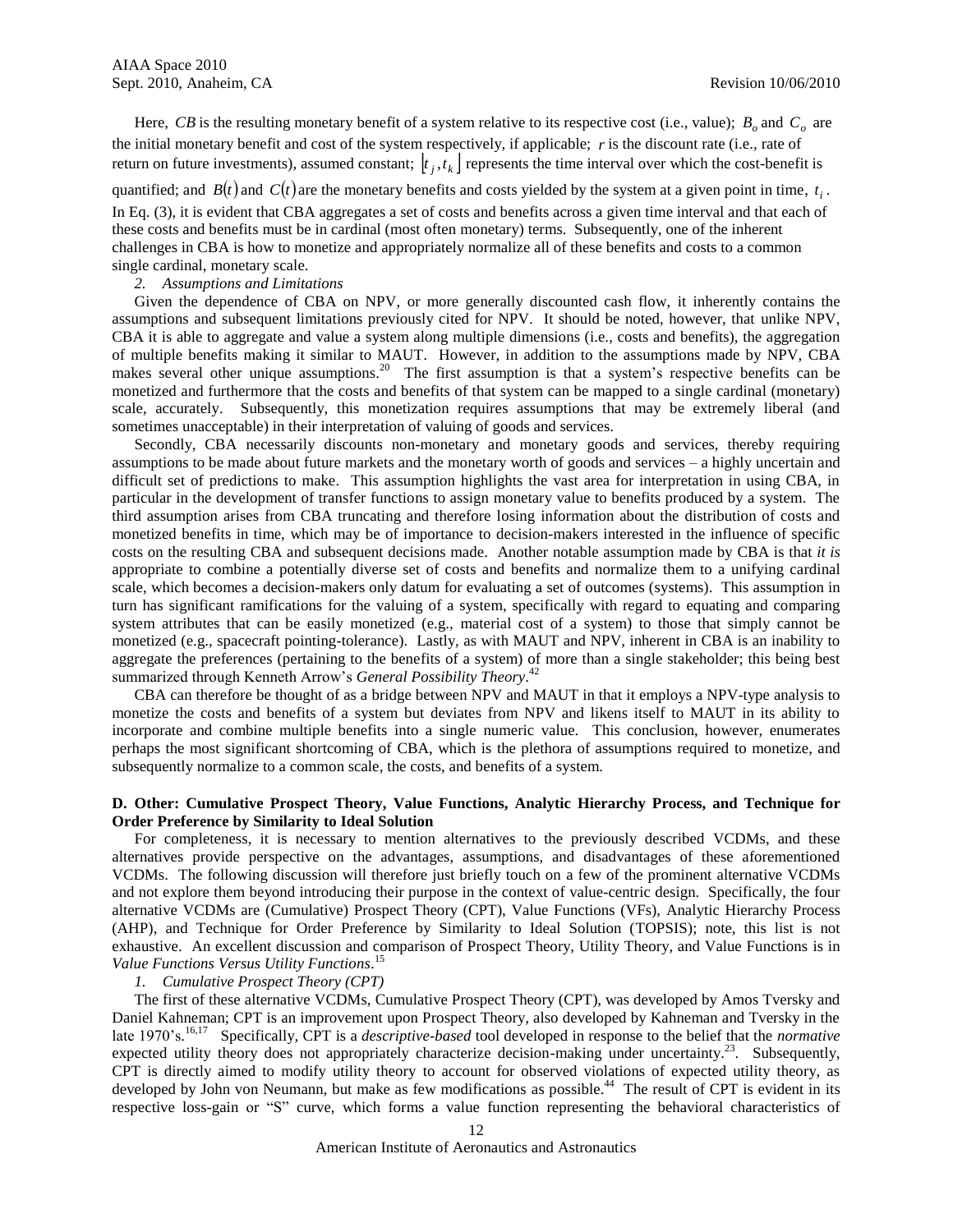stakeholders under uncertainty, much as utility theory does, but instead in monetary terms. Literature offers many good sources for understanding CPT and its application. [23,5](#page-1-7)3,54,55,56

In terms of limitations, CPT shares many of those found in MAUT, however, it deviates from MAUT in its descriptive rather than normative nature and thereby quantification of stakeholder preferences in descriptive, monetary terms. Consequently, CPT necessarily suffers from the assumptions and resulting limitations created by monetarily valuing goods and services such as those observed in CBA and NPV.

*2. Value Functions (VFs)*

Value functions can be broadly categorized as functions that quantify, in any cardinal unit of measure (although usually in monetary units), the intrinsic value of a system, which in turn is determined under certainty, and VFs may be ascertained so that they exist as an ordinal or cardinal function.<sup>[15,](#page-1-6)[18](#page-1-3)</sup> Furthermore, this property of value functions implies that utility functions are value functions but the converse is not necessarily true. In short, VFs capture the elicitation of stakeholder preferences about the outcome of a situation, which is known with certainty, in terms of how much they would be willing to pay to have that outcome occur or not occur. Hence, VFs most often assume a monetary form and embody a stakeholder's change in wealth relative to a given set of outcomes. Like, MAUT, VFs can incorporate (combine) multiple sources of "value", which are derived from multiple attributes, however, unlink MAUT, through stakeholder elicitation, VFs map a stakeholder's preference structure across a set of attributes (with their own cardinal scales) to a single cardinal scale, thus implying that such a mapping exists. VFs, as are found in literature, are often additive in nature and thus make the assumption of *mutual additive (preferential) independence* amongst the various attributes constituting the value function as NPV and CBA do.<sup>[18](#page-1-3)</sup> Therefore, from a psychoeconomic standpoint, the main difference between VFs and MAUT is that VFs assume *mutual additive (preferential) independence* (not *mutual utility independence –* a much weaker, less restrictive, assumption). In addition, VFs and MAUT differ in the former's quantification of value in explicit monetary terms and they also *do*  not characterize behavioral decision-making under uncertainty as is evident by their derivation.<sup>[18](#page-1-3)</sup> Hence, situations (in time) that involve a set of outcomes, each having a certain probability distribution or probability of occurrence that are dependent on a set of attributes, can be appropriately characterized by MAUT and not by VFs, thus the motivation for MAUT.

*3. Analytic Hierarchy Process (AHP) and Technique for Order Preference by Similarity to Ideal Solution (TOPSIS)* 

It is worth mentioning two other alternative approaches to valuing systems and options for these systems, in particular AHP and TOPSIS. The former, AHP, is a method for systematically decomposing a system into a hierarchy of desirable attributes that aggregate to an overarching goal. The manifestation of this is a decision tree (or matrix) where the highest order of the tree/matrix is the goal to be achieved and logically disseminating from this are a set of decisions, or attributes, where each attribute aggregates a set of attributes that collectively comprise that attribute at the next higher level in the hierarchy. Through a simple algorithm and appropriately weighting of each ensuing node of the decision tree via pairwise comparisons, this hierarchy is then used to mathematically inform decisions as to the most "valuable" system or decision meeting the overarching goal. Ultimately, AHP provides a cardinal measure for decision-making. A detailed explanation of this method can be found in *Decision Making — The Analytic Hierarchy and Network Processes (AHP/ANP)*. 57

<span id="page-12-0"></span>TOPSIS is an ordinal, aggregate measure of utility (benefit) derived from a set of attributes. The TOPSIS method entails normalizing and weighting the values of a set of attributes corresponding to numerous alternatives (scenarios or outcomes). This information is then used to compute the "distance" of the current set of attributes for a given system in terms of its normalized "distance" from the positive and negative ideal solution. Here, the concept of distance is in relevance to the cardinal scales of each attribute. Ultimately, this yields a rank-order for a given set of attributes (derived from a system). TOPSIS is best summarized in *A TOPSIS Based Robust Optimization Methodology for Multivariable Quality Characteristics*. 58

<span id="page-12-1"></span>The purported advantage of TOPSIS over AHP is that it can find the "best" alternative quickly, from an operational (i.e.*,* end-to-end application) perspective. 59 However, it has been quantitatively suggested through a detailed comparison of AHP and TOPSIS conducted by Zanakis, that TOPSIS is less accurate than AHP in determining the best-ranked alternative from a set of alternatives as well as a poorer matching to an assumed correct ranked order of alternatives than AHP.<sup>60</sup> With regard, to the previously mentioned VCDMs, TOPSIS is identical to MAUT in its output, namely a ranked ordering of alternatives, and AHP is similar to NPV and CBA in its mapping alternatives to a cardinal scale, albeit not a monetary one necessarily. However, it should be noted that AHP and TOPSIS both rely on an *ad hoc* assignment of importance weights to attributes (or decision nodes in the case of AHP), which clearly prohibits these weighting functions from embodying a set preference structure for decision makers, regardless of where the structure is derived from. Consequently, AHP and TOPSIS violate the basic von Neumann and Morgenstern axiomatic structure of normative utility theory.<sup>[44](#page-8-0)</sup>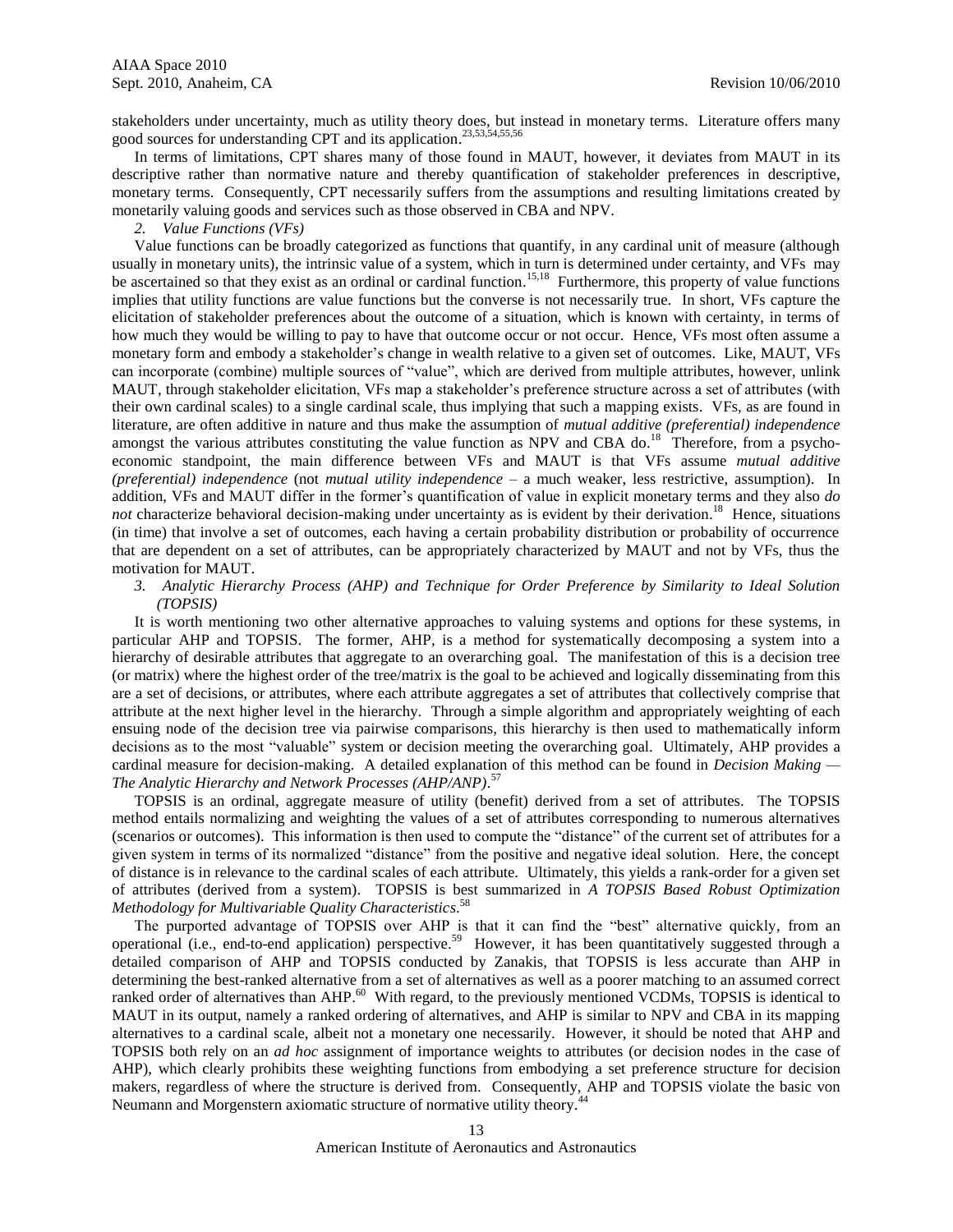In the case of TOPSIS, some of the earliest research supporting TOPSIS concluded an inability of the method to embed human behavior in the TOPSIS distance functions and that regardless, it suffers from the *mutual additive (preferential) independence* as do value, NPV, and CBA functions, motivating the use of MAUT in place of TOPSIS.<sup>61</sup> While inherent advantages of TOPSIS such as providing a "clear and easily understandable geometric meaning" are often stated in literature, they are also often unsubstantiated beyond the statements made.<sup>62</sup> Furthermore, there has yet to be a publication pertaining to TOPSIS justifying the method in the field of economics and psychology (or some other field) as an acceptable (normative or descriptive) theory of decision making under certainty or uncertainty. In fact, the opposite has occurred with one of the more recent publications applying TOPSIS further violating the tenets of social choice, only distancing TOPSIS from having a substantiated academic foundation.<sup>63</sup> Regardless, TOPSIS still has an appreciable user base knowingly or unknowingly aware of the inherent limitations of this alternative rank-ordering method, and it is indeed a rapid method to employ for consistent decision-making.

Conversely, in the case of AHP, there is still an on-going and complex debate as to the validity of AHP relative to the tenets of economic theory; however, the debate is likely to continue.<sup>64</sup> Conceptually, advocates of AHP have not proved the conformance of AHP to the basic von Neumann and Morgenstern axiomatic structure of normative utility theory and instead justified AHP on the basis that such conformance is not required for a decision-making method. Opponents of AHP, who are most often instead in support of MAUT, continue to argue that AHP is fundamentally unsound. Ultimately, regardless of these arguments, AHP methods' derivation of value can become very complex and consequently loose transparency, which makes the method akin to a "black box" model where inputs lead to outputs but the transition of inputs to outputs is difficult, or impossible to understand. The consequence of this is that AHP cannot be a useful consensus building tool if the mapping of inputs to outputs cannot be easily understood, visualized, and hence actively adapted per the desires of decision-makers (stakeholders). 65

#### **E. The VCDM Assumptions**

The notable differences between the aforementioned VCDMs are their respective (1) conformance to the actual decision-making behavior of stakeholders (i.e.*,* the independence assumption); (2) ability, or lack thereof, to aggregate multiple sources of value/benefit/cost; and (3) monetization, or lack thereof, of the source(s) of value/benefit/cost. It is thus necessary to consider these and other assumption-based differences in choosing the "best" VCDM to employ as some VCDMs require far more unsubstantiated (liberal) assumptions than others, and this has direct ramifications the VCDM valuation accuracy and conformance to stakeholder-perceived value, for a given system.

The intent of enumerating the various VCDM options is not to prescribe a given VCDM, but rather, place each of the VCDMs in context with the others. Subsequently, this serves as the most appropriate basis for comparing the most prominent VCDMs. To this end, [Table 1](#page-14-0) provides a succinct listing of the VCDM assumptions cited herein as a means for logically structuring an argument for, and against, the use of any of these VCDMs on the basis of their inherent assumptions, and hence the VCDM developer's/user's comfort in making these assumptions. It needs to be recognized that the comprise in appropriateness and accuracy in selecting the most "valuable" outcome (system) via the VCDM because of its assumptions is bestowed to the decision-maker's (stakeholder's) for that outcome (system), as they ultimately reap the benefits for making the correct decision but pay the price for having made the incorrect one.

The motivation for summarizing the major assumptions in each of the VCDMs in Table 1 is to allow a potential user to select the best VCDM on the basis of minimizing the number of assumptions they are comfortable with making and the number of assumptions they disagree with. To perform this activity, read Table 1 row-by-row, starting at the top of Table 1. Place an "X" or tally mark in each column of a given row that you disagree with or are not comfortable making that assumption. Then move onto the next row. In a given row, assumptions that are identical are called out by being shaded in gray, hence an X in one column corresponding to an assumption shaded in gray requires an X in the tally columns corresponding to all other assumptions shaded in gray. After reviewing all the rows, take the summation of all "X's" or tally marks in each column. The VCDM that is potentially the best for you, based on minimizing the number of assumptions you are uncomfortable making is the column and corresponding VCDM with the least number of tally marks, on an absolute scale. While it is recognized that there are other driving criterion (e.g.*,* political pressure) for selecting the best VCDM for a particular application, this paper purports that the assumptions and ensuing inaccuracies of quantifying value are the most important criterion for selecting a VCDM.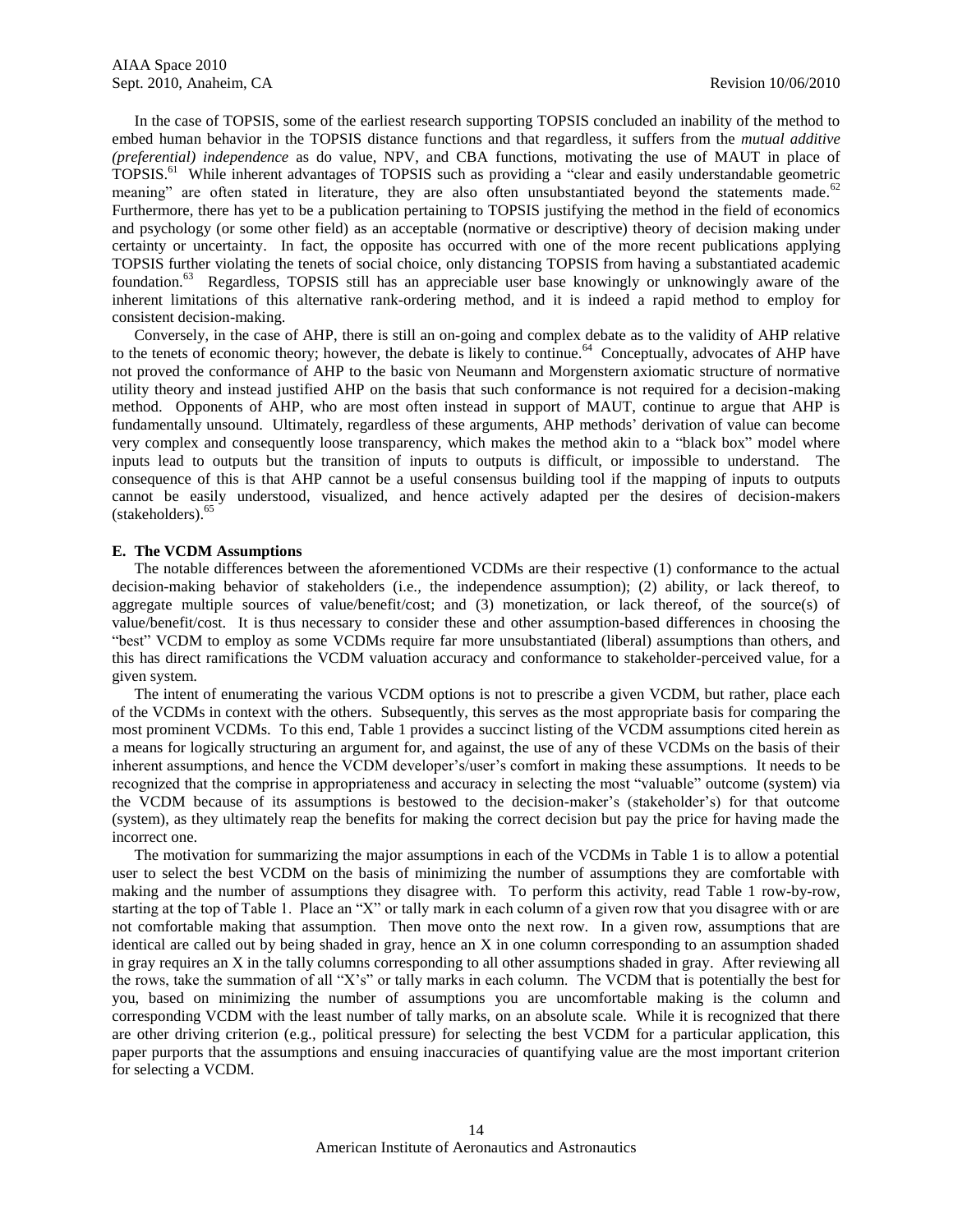# **Table 1. Using assumptions as guidance for selecting the most suitable VCDM.**

<span id="page-14-0"></span>

|                                         |                                                                                                                                                                                                   | $\mathbf{A}$ |                                                                                                                                                                                              | $\bf{B}$ |                                                                                                                                                                                                                                                                                               | $\overline{c}$ |
|-----------------------------------------|---------------------------------------------------------------------------------------------------------------------------------------------------------------------------------------------------|--------------|----------------------------------------------------------------------------------------------------------------------------------------------------------------------------------------------|----------|-----------------------------------------------------------------------------------------------------------------------------------------------------------------------------------------------------------------------------------------------------------------------------------------------|----------------|
| <b>Definition</b><br>of Value           | Value is discounted cash flow (monetized)                                                                                                                                                         |              | Value is discounted cash flow (monetized)                                                                                                                                                    |          | Value is an aggregation of a set of benefits<br>relative to their respective net cost (non-<br>monetized)                                                                                                                                                                                     |                |
| <b>Sources of</b>                       | Value is not derived from any sources other                                                                                                                                                       |              | Value is derived from multiple benefits and                                                                                                                                                  |          | Value is derived from multiple benefits and                                                                                                                                                                                                                                                   |                |
| <b>Value</b>                            | than revenue                                                                                                                                                                                      |              | costs                                                                                                                                                                                        |          | costs                                                                                                                                                                                                                                                                                         |                |
| <b>Market</b><br><b>Prediction</b>      | Cash flow and discount rate<br>Extensive and quantitative predictions can be<br>made about a system's future financial<br>markets, revenue and pricing structures,<br>demand functions, etc.      |              | Cash flow and discount rate<br>Extensive and quantitative predictions can be<br>made about a system's future financial<br>markets, revenue and pricing structures,<br>demand functions, etc. |          |                                                                                                                                                                                                                                                                                               |                |
| <b>Psycho-</b><br>Economic              | Mutual additive (preferential) independence -<br>stakeholder(s) desirability for one system<br>attribute value is entirely independent of the<br>respective values of all other system attributes |              | Mutual additive (preferential) independence -<br>stakeholder(s) absolute preference for a given<br>attribute is independent of the respective<br>values of all other system attributes       |          | Mutual utility independence - stakeholder(s)<br>relative preference between two values for a<br>given attribute is independent of the respective<br>values of all other attributes; absolute<br>preference for one attribute is dependent on<br>the respective values of all other attributes |                |
|                                         | Stationary assumption - stakeholder<br>preferences do not change over time                                                                                                                        |              | Stationary assumption - stakeholder<br>preferences do not change over time                                                                                                                   |          | Stationary assumption - stakeholder<br>preferences do not change over time                                                                                                                                                                                                                    |                |
| <b>Stakeholder</b><br><b>Perception</b> | Multiple stakeholder preferences cannot be<br>aggregated – nonexistence of a social welfare<br>function                                                                                           |              | Multiple stakeholder preferences cannot be<br>aggregated - nonexistence of a social welfare<br>function                                                                                      |          | Multiple stakeholder preferences cannot be<br>aggregated – nonexistence of a social welfare<br>function                                                                                                                                                                                       |                |
|                                         | Stakeholder's make decision's under certainty<br>- they have perfect foresight into all present<br>and future events pertaining to the values of a<br>system's attributes                         |              | Stakeholder's make decision's under certainty<br>- they have perfect foresight into all present<br>and future events pertaining to the values of a<br>system's attributes                    |          | Stakeholders make decisions under<br>uncertainty – they do not have perfect insight<br>into all present and future events pertaining to<br>the values of a system's attributes                                                                                                                |                |
| Calculating<br><b>Value</b>             | Cash flow and/or discount rate are discrete in<br>time and also potentially held as constants                                                                                                     |              | Monetized benefits, costs, and/or discount rate<br>are discrete in time and also potentially held as<br>constants                                                                            |          |                                                                                                                                                                                                                                                                                               |                |
|                                         |                                                                                                                                                                                                   |              | Monetization of benefit(s)<br>Combine and normalize multiple benefits and<br>costs into a single metric                                                                                      |          |                                                                                                                                                                                                                                                                                               |                |
|                                         | Truncation of information regarding<br>distribution of costs (monetized)                                                                                                                          |              | Truncation of the distribution of costs and<br>benefits (monetized)                                                                                                                          |          | Truncation of the distribution of benefits into<br>a single metric                                                                                                                                                                                                                            |                |
|                                         | Value is a cardinal metric                                                                                                                                                                        |              | Value is a cardinal metric                                                                                                                                                                   |          | Ordered comparison of benefit (non-ratio<br>cardinal) and cost (cardinal) is assumed a<br>proxy for value                                                                                                                                                                                     |                |
| <b>Tally</b>                            | <b>Total Disagreements</b>                                                                                                                                                                        |              | <b>Total Disagreements</b>                                                                                                                                                                   |          | <b>Total Disagreements</b>                                                                                                                                                                                                                                                                    |                |
| <b>VCDM</b>                             | <b>Net Present Value</b><br>(NPV)                                                                                                                                                                 |              | <b>Cost-Benefit Analysis</b><br>(CBA)                                                                                                                                                        |          | <b>Multiple Attribute Utility Theory (MAUT)</b>                                                                                                                                                                                                                                               |                |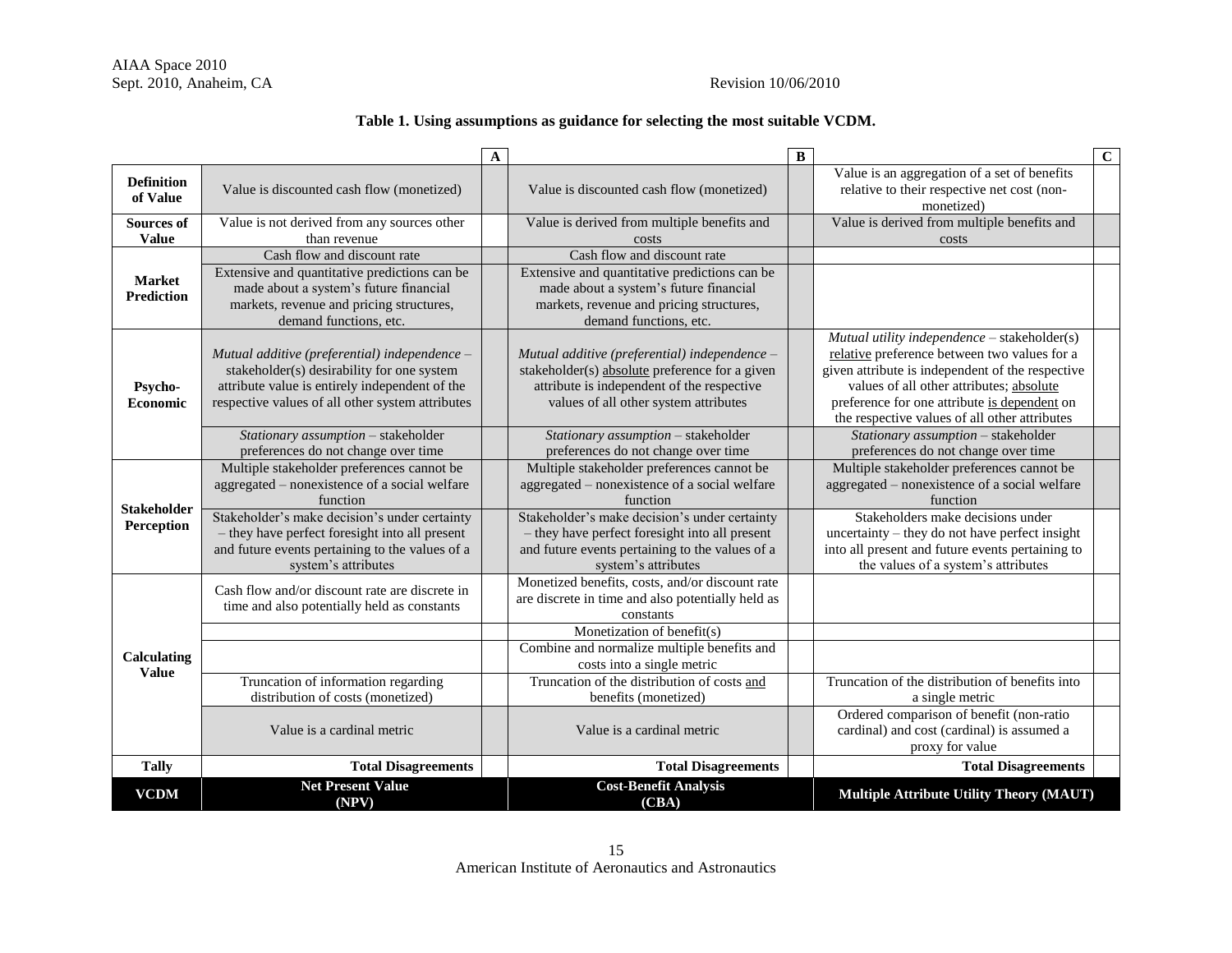# **V. "Valuing" Systems: An Illustrative Demonstration**

An analysis pertaining to the valuation of spacecraft is employed to compare the aforementioned prominent value-centric design methodologies (VCDMs): NPV, MAUT, and CBA. The objective of the analysis is not to provide an absolute measure of a spacecraft's value but rather to illustrate the potential, and meaningful differences in recommendations put forth through the quantification of "value" by these three VCDMs. In doing this, it emphasizes the sensitivity of a system's purported "value" to the VCDM used to quantify that value and thereby the sensitivity of recommendations formulated about that system based on its value quantification from a given VCDM and its implicit assumptions. Therefore, the analysis is useful for holistically coupling the core concepts in this paper, and through it, much can be learned about the advantages, disadvantages, and assumptions of today's most prominent approaches (i.e.*,* VCDMs) for value-driven system design.

# **A. Spacecraft**

#### *1. Missions*

The analysis considers spacecraft performing one of two missions. The first mission is a telecommunications mission where the spacecraft have the objective of serving as a space-based platform to assist in receiving and transmitting signals (e.g.*,* information feeds), which originate from ground-based transmission sources. Conversely, the second mission considered in the analysis is a deep-space observation mission where the spacecraft have the objective of observing phenomenon in deep (i.e.*,* extragalactic) space and subsequently collecting valuable information for the broader scientific community. The spacecraft performing the telecommunications mission hold a geostationary earth orbit assume an orbit altitude and inclination of 35,786km and 0.0°, respectively. And, the spacecraft performing the deep space observation mission assume an orbit profile akin to that of Hubble Space Telescope, namely, a circular orbit with an altitude and inclination of 593km and 28.5°, respectively. Note, the spacecraft performing both missions are assumed to operate alone rather than as part of a constellation of multiple spacecraft.

The purpose of selecting these two missions is that they offer nearly fundamentally distinct perspectives on the perceived value of the system (spacecraft). The telecommunications mission provides a direct (known) service (i.e.*,*  value) to its respective customers and hence has a market demand, which can be measured and priced accordingly. In contrast, the deep-space observation mission provides value to a broad (and not fully known) community, which in turn is not directly paying for the "service" (i.e., value) provided by the system. The intent of using these two missions in the analysis is thus to demonstrate the inherent advantages and disadvantages of prominent VCDMs when the system under consideration has an obvious (and measurable) value source, in dollar terms, and also when the system under consideration provides value to its users incommensurable with dollars.. It is thereby assumed that these two missions provide a reasonably holistic case for illustrating the application of, and subsequent recommendations formulated through, prominent VCDMs.

#### *2. Spacecraft and Mission Payloads*

The analysis specifically considers monolithic spacecraft designs, each of which has the following subsystems: tracking, telemetry, and control; attitude control; guidance control; propulsion; thermal control; structures and wiring; communications; computer system and command & data handling; tracking, telemetry, and control; attitude determination; guidance navigation; and electrical power generation and storage. In terms of specific subsystem hardware, it is relevant to note that the power generation relies on solar arrays and the attitude and guidance control actuators consist of a coupled three-axis reaction wheel unit and monopropellant, liquid propulsion system. Also worth noting is that these spacecraft employ technically mature, space qualified subsystem technologies as the emphasis is on spacecraft reliability, not innovation.

In addition to these standard bus (supporting) subsystems, the telecommunications spacecraft have two high-gain directional antennas for dedicated uplink and downlink transmission and a variable number and combination of L, S,  $C$ ,  $K_u$ ,  $K_a$ , or X-band transponders. These transponders are configured to meet the data rate and channel capacity demand for any grouping of standard definition (SD) channels, high-definition (HD) channels, and/or internet bandwidth. It is assumed that each directional antenna is parabolic and gimbaled to provide appropriate coverage, given spacecraft pointing capability and slewing constraints. Each antenna also has a variable diameter sized to meet the user receive and transmit uplink and downlink data rate requirements, respectively.

In addition to the aforementioned standard bus subsystems, the deep-space observation spacecraft have one directional antenna that is predominantly dedicated to downlink, one omni-directional antenna that is exclusively dedicated to uplink, and an optical mirror (telescope) for capturing visible wavelength (500nm) images of phenomenon in deep space.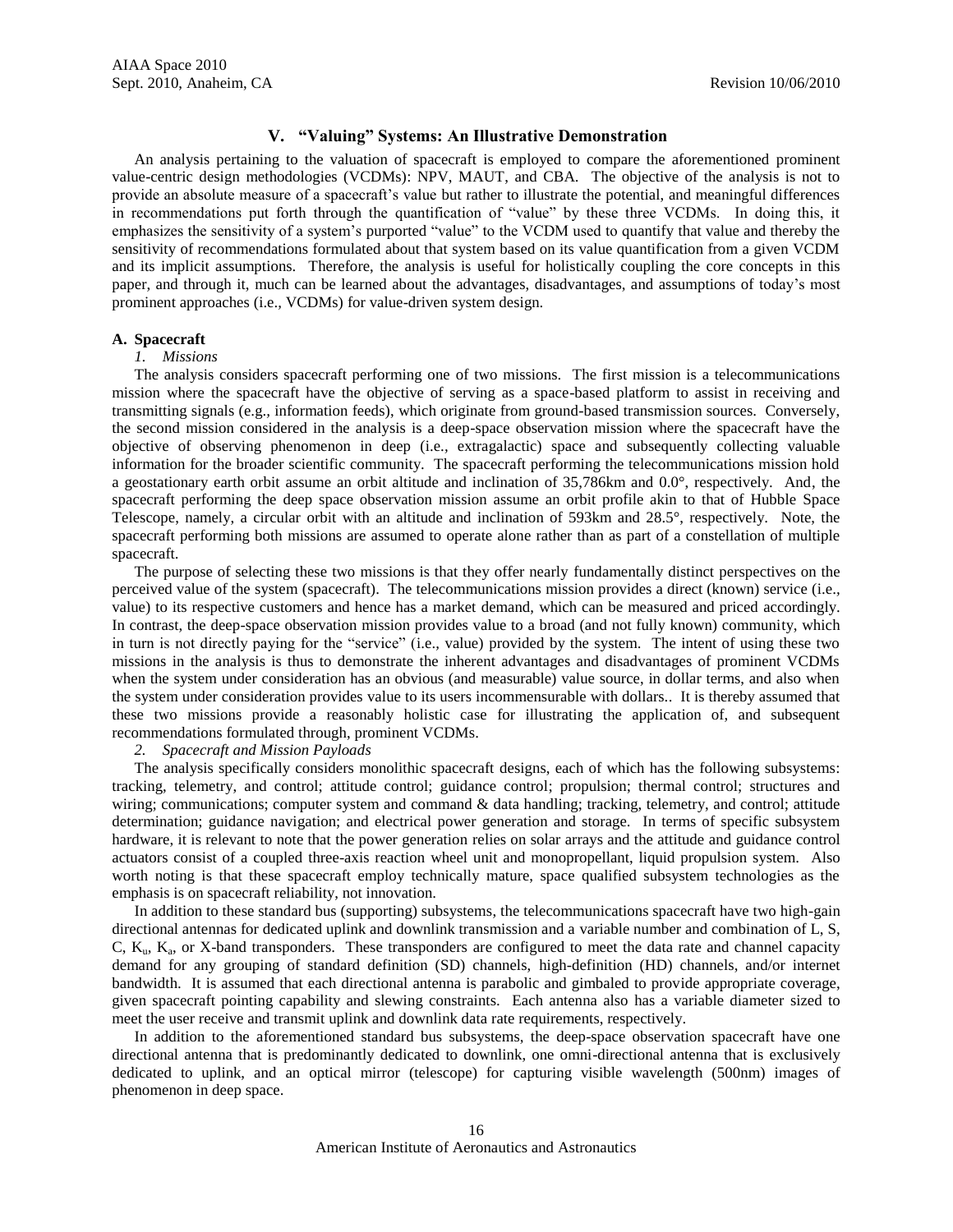Given the attributes and the ranges of their corresponding independent design variables, a total of 315 and 192 spacecraft designs were considered as candidates for the telecommunications and deep-space observation mission, respectively.

#### **B. Value-Driven Design**

# *1. Value-Centric Design Methodologies*

To assess the purported value of the spacecraft considered in the analysis, and thereby differences in the perception of the most "valuable" spacecraft considered for each mission, three VCDMs are employed: Net Present Value (NPV), Multiple Attribute Utility Theory (MAUT), and Cost-Benefit Analysis (CBA). As mentioned previously, these three VCDMs were selected due to their prominence in value-centric assessments of systems. In the domain of space systems, this is evidenced by research in academia and the Defense Advanced Research Projects Agency (DARPA) System F6 (Future, Fast, Flexible, Fractionated, Free-Flying) Program.<sup>[3,](#page-0-7)[4,](#page-0-2)[7,](#page-0-3)[8,](#page-0-6)[9,](#page-0-8)[11,](#page-0-9)[46,6](#page-9-2)6</sup>

#### <span id="page-16-1"></span>*2. Attributes*

For the purpose of this research, an attribute is a characteristic of a spacecraft (system) assumed to embody objectives of a system that are useful/desirable to the stakeholder(s) of interest and adhere to the five properties of an attribute set established by Keeney and Raiffa: complete, operational, decomposable, non-redundant, and minimal.<sup>[18](#page-1-3)</sup> For each of the spacecraft considered in the two missions, the metrics required to populate the value proposition differs between the VCDMs considered, but all are fundamentally based on the same respective attributes of the two missions; this is done to keep the comparison of value propositions as quantified by the different VCDMs uniform with respect to benefits and costs. For example, NPV formulates a value proposition in terms of a single, monetary metric whereas MAUT quantifies a value proposition in terms of the ordered pair of MAU and lifecycle cost, but both value propositions are derived from an identical set of attributes (benefits).

The respective attributes for both missions were derived assuming a pseudo, governing stakeholder for both missions. Hereafter, the stakeholder for each mission is given as well as their respective value proposition (objective) for that mission, from which the attributes for each mission shown in [Table 2](#page-16-0) were selected. The attributes corresponding to each mission are the intrinsic (and often emergent) *benefits* provided by spacecraft performing these missions per the stakeholder and their respective value proposition. Thus, these attributes along with the cost of the spacecraft need to be quantified per the specific VCDM employed to ultimately quantify the value proposition.

*Telecommunications Mission*

- Stakeholder: Satellite Owner and Service Provider (e.g.*,* DirecTV®, Inc.)
- Value: Provide high quality broadband entertainment to subscribers in North America for at least five years using one satellite, while maximizing profit.

*Deep-Space Observation Mission*

- Stakeholder: Civil Science Agency (e.g.*,* NASA)
- Value Proposition: Provide visible wavelength images of astrophysical phenomenon, in particular stellar phenomenon, in deep space (i.e.*,* extragalactic) for support of scientific studies for at least five years.

<span id="page-16-0"></span>

| <b>Attribute</b>                                                                      |                                                      | <b>Definition</b>                                             | <b>Units</b> | Range (least to<br>most desirable) | <b>Attribute</b> |                            | <b>Definition</b>                                                    | <b>Units</b> | Range (least to<br>most desirable) |
|---------------------------------------------------------------------------------------|------------------------------------------------------|---------------------------------------------------------------|--------------|------------------------------------|------------------|----------------------------|----------------------------------------------------------------------|--------------|------------------------------------|
|                                                                                       | <b>Mission Lifetime</b>                              | Operational duration of<br>spacecraft                         | years        | [5, 15]                            |                  | <b>Mission Lifetime</b>    | Operational duration of<br>spacecraft                                | years        | [5, 15]                            |
|                                                                                       | Max Number of High<br><b>Definition Channels</b>     | Max number of distinct HD<br>channels available for broadcast |              | [0, 100]                           |                  | Payload Pointing Stability | Level of pointing accuracy about<br>dominant spacecraft inertia axis | rd           | $[1e-01, 1e-06]$                   |
|                                                                                       | Max Number of Standard<br><b>Definition Channels</b> | Max number of distinct SD<br>channels available for broadcast |              | [0, 200]                           |                  | Angular Resolution         | Min. angular separation of two<br>points that can be differentiated  | mas          | [1000, 1]                          |
|                                                                                       | Max Downlink Internet<br>Bandwidth                   | Max downlink internet<br>bandwidth (aggregate)                | <b>Mbps</b>  | [0, 1080]                          |                  | Slew Rate                  | Rate of rotation about dominant<br>spacecraft inertia axis           | rd/s         | $[2e-06, 1e-01]$                   |
|                                                                                       | <b>Uplink Internet</b><br>Bandwidth                  | Max uplink internet bandwidth<br>(aggregate)                  | <b>Mbps</b>  | [0, 1080]                          |                  | <b>Focal Ratio</b>         | Aperture focal length relative to<br>its major axis diameter         |              | $[f/40, f/1]*$                     |
| *A small field of view is assumed more desirable, which is better for stellar studies |                                                      |                                                               |              |                                    |                  |                            |                                                                      |              |                                    |

|                            | Table 2. Attributes (benefits) for the telecommunications and deep-space observation missions. |
|----------------------------|------------------------------------------------------------------------------------------------|
| Telecommunications Mission | <b>Deen-Snace Observation Mission</b>                                                          |

In examining the results of the analysis in the ensuing sections, it is important to recognize the assumptions made by each VCDM in their quantification of the value proposition as well as the recommendations a decision-maker may formulate based on the value represented by the VCDM results.

# **C. Assessment: The Spacecraft Evaluation Tool**

The spacecraft performing the telecommunications and deep-space observation missions were assessed using the Spacecraft Evaluation Tool (SET). The SET is a high-fidelity spacecraft modeling tool with the capability to model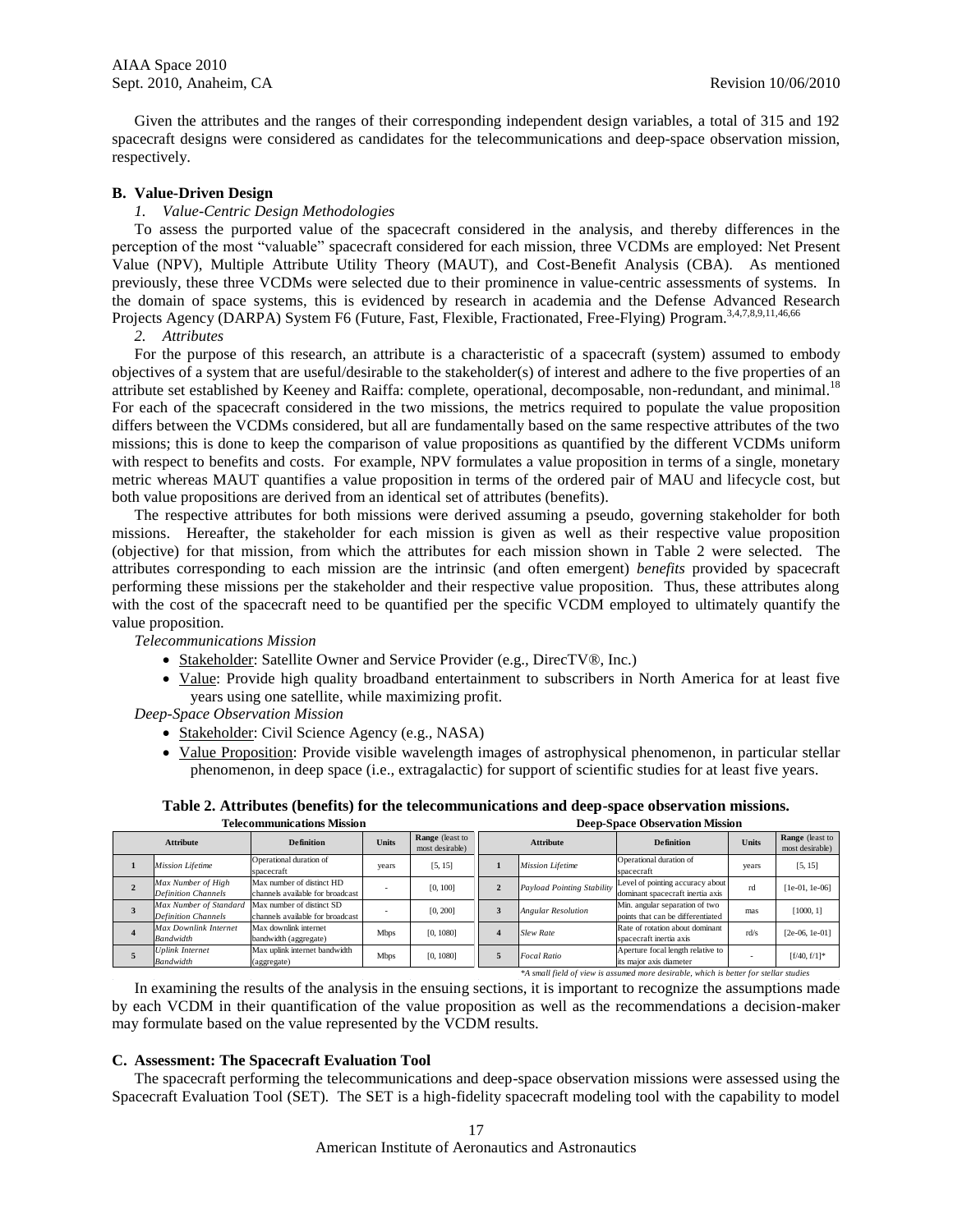monolithic or fractionated spacecraft designs having either earth imaging, telecommunications, or deep-space observation mission payloads; the latter two payloads were incorporated into the SET specifically for this research. The SET has been developed over the course of three years and consists of both a physics-based and cost model. Further documentation pertaining to the SET capability, verification, and its respective three functional divisions (inputs, algorithms, and outputs) can be found in other documentation. [24,6](#page-1-8)7,68

#### *1. Lifecycle Cost*

Given the broad interpretation of lifecycle cost metrics, it is important to note the constituents of the lifecycle cost for a given monolithic spacecraft considered in this analysis. The lifecycle cost constituents, the sum of which yield the lifecycle cost, include both nonrecurring (NRE) and recurring (RE, aka T1) costs for a spacecraft. The NRE costs include the cost of designing, developing, manufacturing, integrating, testing, assembling, and launching a spacecraft. The RE costs include the cost of operations support, human labor, and ground station facilities. Note that the lifecycle cost of a given spacecraft represents the cost of a *deterministic* lifecycle, that is, there are no launch vehicle or spacecraft on-orbit failures during the lifecycle. Also, given the use of parametric cost estimating relationships in quantifying the lifecycle cost for a given spacecraft, there is uncertainty associated with the lifecycle cost output by the SET, however, this is not treated herein for ease of presenting the analysis results.<sup>[24](#page-1-8)</sup>

#### *2. Quantification of Attributes*

The SET is used to quantify the attributes for a given spacecraft, however, given the input structure of the SET, some of the attributes, in particular for the deep-space mission, are not emergent properties of the system; these include the attributes of pointing-axis stability and mission lifetime. However, other than these attributes, the attributes are *emergent* benefits of a spacecraft where their respective values cannot be known with certainty given the SET of inputs. The nature of the attribute quantification is necessary to mention because it implies that spacecraft benefits (and costs) cannot be simply derived from inputs known a priori to designing a spacecraft, which in turn justifies the need to select the "best" or most "valuable" spacecraft design through an exploration of design alternatives. And in the case of this research, design alternatives are filtered through VCDMs, the operational manifestation of this research.

#### **D. Results: Telecommunications Mission**

The results from the telecommunications mission demonstrate the applicability of the aforementioned VCDMs for informing value-driven design. For this particular mission, given the market viability of telecommunications satellites, all three VCDMs, that is, NPV, MAUT, and CBA were successful in their valuation of candidate satellite designs, given their respective limitations (assumptions). Since each of the attributes for the telecommunications mission directly contributes to revenue, NPV and CBA converge in their respective analysis and results, hence, they are considered the same for this study. Note this would not be the case had any of the attributes not directly contributed revenue, for example, if one of the attributes was a proxy for system "flexibility" to changing demand. The results from this application of VCDMs, as detailed hereafter, enumerate one of the focal objectives of this paper, namely, decisions based on the "value" of a system are extremely volatile to the interpretation of value per the VCDM used. As will be demonstrated, the prescription as to the most "valuable" design(s) varies appreciably between the recommendations made by NPV/CBA and MAUT, which highlights a notable learning, namely, that consensus is not reached by these two differing philosophies of value.

# *1. Net Present Value and Cost-Benefit Analysis*

The NPV/CB analysis quantified the value of the 315 spacecraft designs considered in the telecommunications study, specifically by monetizing attributes 2-5 in [Table 2](#page-16-0) for the telecommunications mission relative to the mission lifetime (Attribute 1 in [Table 2\)](#page-16-0), given that these attributes are time dependent. The monetization required assumptions regarding a stakeholder's willingness to pay for the high definition channel, standard definition channel, and internet service. The data used to determine the willingness to pay for each of these respective services was taken directly from commercial providers of these services with the assumption that their respective pricing structures are indicative of the United States' current market supply and demand for these services, a reasonable assumption.<sup>69,70</sup> The cost-time profile, the other information needed for a NPV and CBA value quantification, is directly output from the SET. A discount rate of 10% was assumed, a standard starting value for discounted cash flow analyses of space systems.<sup>71</sup> Based on this information, each spacecraft design investigated produced a cash flow (i.e., revenue minus cost) and corresponding discounted cash flow profile akin to the one shown in Fig. 1. As observed in Fig. 1, the five-year development of the spacecraft yields no revenue and the time spreading of costs is reflective of beta-type distribution of costs where the outlier cost "spikes" correspond to launch vehicle procurement (insurance) payments. Once the operation of the spacecraft begins, revenue is realized and the cash flow and discounted cash flow become positive quantities; note a constant (flat) demand curve was assumed.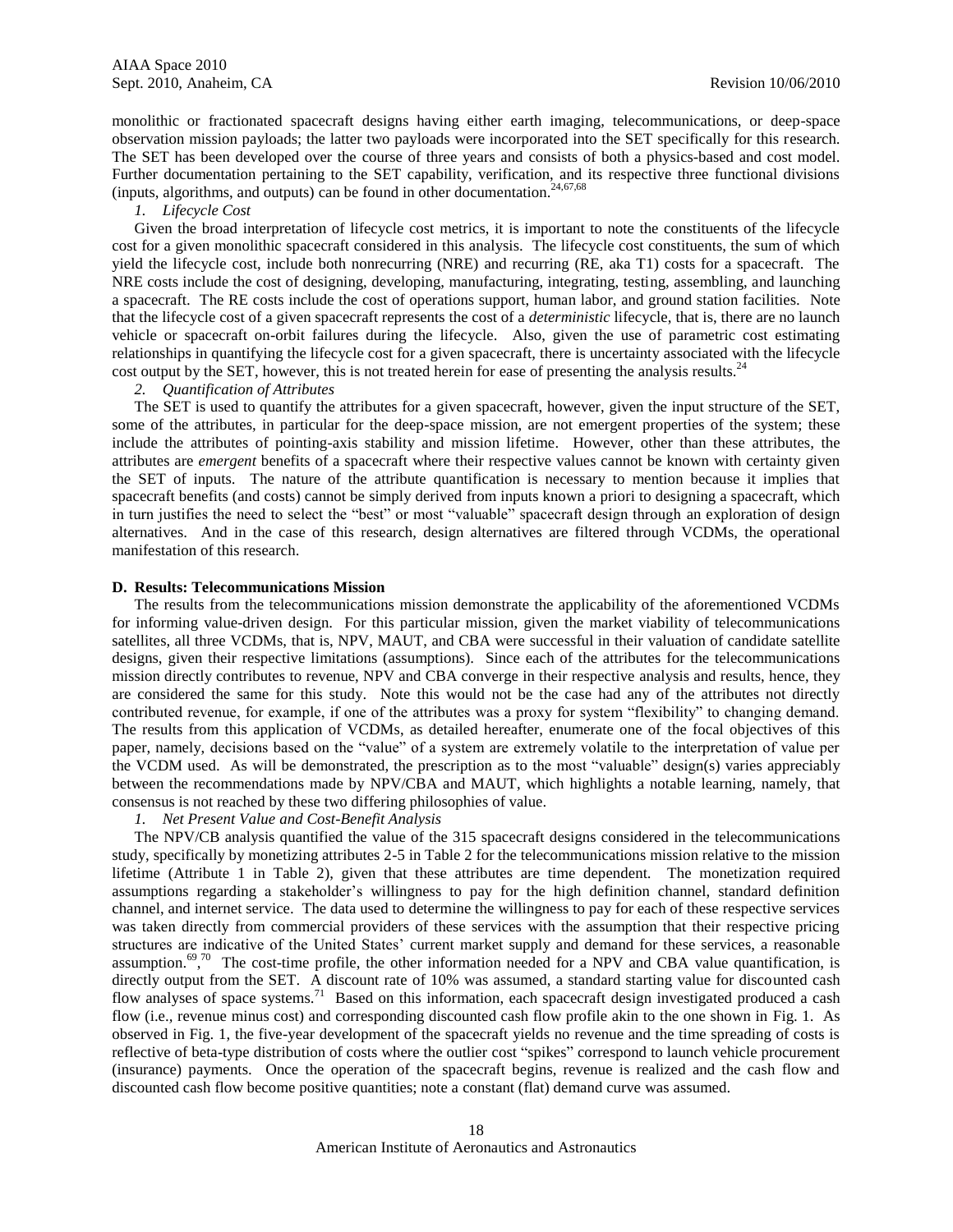The results from the NPV/CB analysis are shown in Fig. 2. Given the assumed stakeholder for the telecommunications mission, the operational costs for a satellite and its respective revenue, as aggregated in Fig. 2, is consistent with public investor information provided by DirecTV, Inc.<sup>72</sup> A trend worth noting in Fig. 2 is the clusters of design, these correspond to the seven mission lifetime values considered, where a longer mission lifetime corresponds to a cluster further to the right in Fig. 2 with respect to the x-axis. In each cluster, many of the designs provides appreciable revenue and thus has a positive NPV/CB, however, some have a negative NPV/CB because their allocation of transponders to standard definition channels and internet (instead of high definition channels) does not offset the cost of developing and operating the spacecraft over the lifetime. From the

NPV/CB analysis results, the recommendation as to the most "valuable" design is one that has the longest mission lifetime (i.e.*,* 12 years) and that allocates all transponders to the relay of high definition channels. This result is intuitive given the present marketing of high definition television and the associated higher pricing structure per channel for such services than for standard definition television and mobile broadband (internet). 1150

*2. Multiple Attribute Utility Theory*

The MAUT analysis was successfully applied based on the five attributes for the telecommunications mission shown in [Table 2.](#page-16-0) The results from this analysis are shown in Fig. 3. As observed from the MAU-lifecycle cost ordered pairs in Fig. 3, there is a positive correlation between MAU and lifecycle cost, thus supporting the common notion that more benefit can be had for more cost. From the results shown in Fig. 3, the notable trades are those designs with the highest benefit for a given lifecycle cost value; these comprise the Pareto Set also shown in Fig. 3. Subsequently, these designs are purported to provide the most desirable attribute values relative to the

associated costs of this provision. In particular, given the preference structure used in the MAUT analysis, these Pareto set designs maximize the aggregate benefit relative to cost by allocating all the transponders to the relay of standard definition channels. From a purely benefit-maximization and cost-minimization standpoint, this conclusion

most benefit per unit spacecraft cost through relaying standard definition channels, which have an appreciably smaller data rate requirement than high definition channels. Moreover, this observed trend is the case because television channels (SD or HD) provide more benefit than mobile broadband given the preference structure set forth for the MAUT analysis, assuming that there is a more inelastic market for television than for mobile broadband (see Appendix). This assumption is consistent with any first-order measurement of the number of individuals having household cable and not mobile (direct satellite) broadband, although given the increasing prevalence of internet capable phones and households this trend is changing.



**Figure 1. NPV/CBA, representative monetary profiles.**





makes sense because for a given number of transponders (and thus aggregate data rate capability), one can obtain the



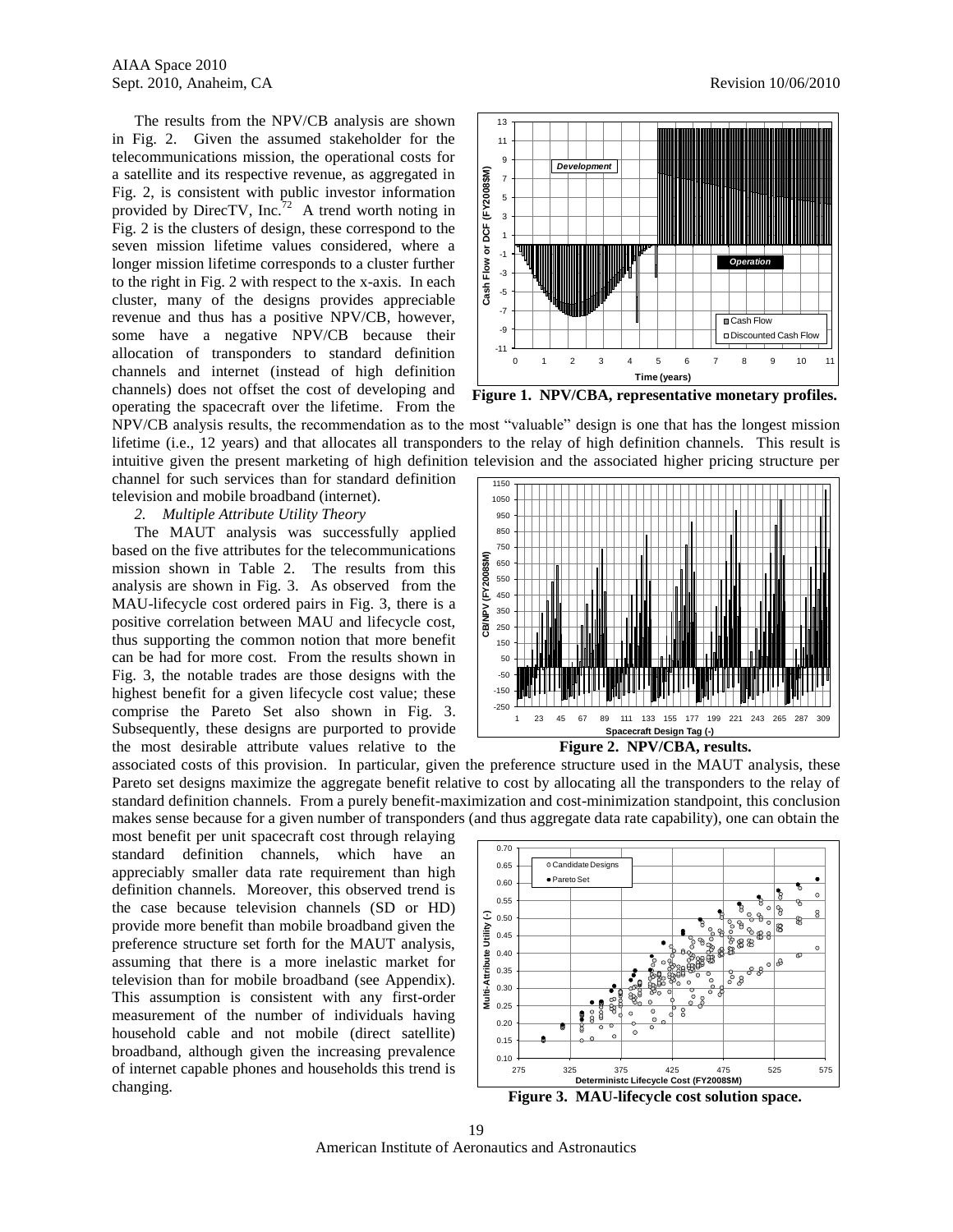#### *3. Recommendations*

The recommendation as to the most "valuable" spacecraft design from NPV, MAUT, and CBA differs significantly. A summary of these recommendations is shown the MAU – lifecycle cost space in Fig. 4. CBA and NPV immediately siphon the generalized cost-benefit space down to one design, which is certainly convenient, not leaving the selection of the most valuable design subject to interpretation. However, MAUT leaves more of the tradespace open, suggesting that 23 designs are the most valuable while not precluding other trades to be considered (e.g.*,* more value may be had by selecting a less beneficial spacecraft that costs slightly less). Thus, for this telecommunications mission, the MAUT approach facilitates constructive discussion (decision-making) because it keeps the spacecraft design in a cost-benefit tradespace whereas NPV and CBA do not, and this may (or may not) be desirable to stakeholder's of the system.

The two recommendations from these three methods are in fact mutually exclusive – NPV/CBA (supply only HD channels, which are the most revenue maximizing usage of a given transponder) and MAUT (supply only SD channels, which are the most benefit maximizing and cost minimizing usage of a given transponder). The disparity in the two recommendations from these three VCDMs assuredly provides one instantiation of no convergence in value-driven design philosophies and ensuing ability to confidently select the most "valuable" design for the mission. Ultimately, from a value-driven (informed) design standpoint, this conclusion is entirely worrisome as there is no clear agreement amongst the respective value of the 315 spacecraft considered when using today's more prominent value-centric design methodologies. Further exacerbating the disagreement in recommendations is that to the first order of "valuing" systems, the recommendations derived from NPV/CBA and MAUT demonstrate significant variance, but this *ignores* the potentially high variance in value quantifications when using a given VCDM, based on its assumptions.

Lastly, on the discussion thread of differing value philosophies, implicit to each VCDM application is their respective assumptions, as summarized in Table 1. Thus, the recommendations from NPV/CBA and MAUT need to be positioned with respect to these assumptions. For example, while NPV/CBA suggests a long-lived spacecraft supplying only HD television channels is the most valuable; this was derived assuming that people's willingness to pay for HD channels is independent of SD channels and internet, a liberal assumption and something that MAUT does not assume in its derivation of value. Thus, it is suggested that the respective value propositions from the telecommunications investigation summarized in Fig. 4 be examined with observance to their respective assumptions and not simply as point "values."





#### **E. Results: Deep-Space Observation Mission**

<span id="page-19-0"></span>The results for the deep-space observation mission demonstrate the limitations of VCDMs (i.e.*,* NPV and CBA) relying on a person's willingness to pay for attributes of a system that are never justified as providing a direct monetary benefit, such as those attributes shown for deep-space observation spacecraft in [Table 2.](#page-16-0) In contrast, MAUT could be readily applied to "value" the deep-space observation mission, thereby informing the value-driven design of spacecraft designs for this mission. While conducting interviews to ascertain a stakeholder's willingness to pay for each of the deep-space mission attributes is possible, the authors purposefully avoided doing so after realizing the intractability of doing so. To this end, nothing has been demonstrated in literature sharing how the monetization of attributes for deep-space missions can be performed, a revealing situation that either implies that such a monetization is not well substantiated, or perhaps a source of competitive advantage. This conclusion that NPV and CBA are unsuitable for valuing the deep-space observation mission, coupled with publications stating the need for multi-objective (benefit) frameworks such as AHP and MAUT when dealing with non-monetary benefits, is a clear indication of either an inability to quantify the monetary value of certain technical attributes, or more likely, an inappropriateness of doing so.<sup>73,74</sup>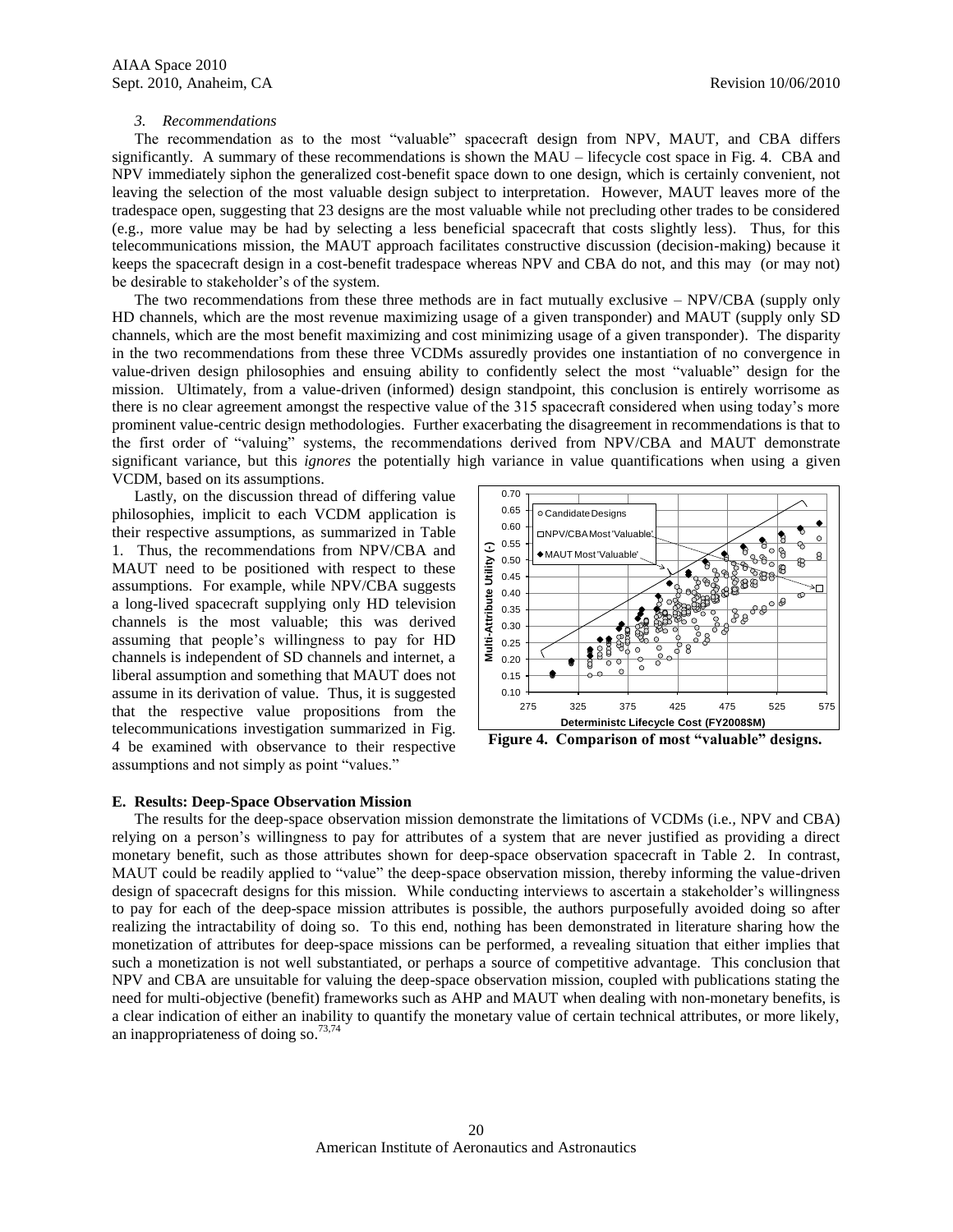Fully supporting this decision are historical acquisition programs for these types of "general science" spacecraft (historically speaking) being justified on the basis of a scientific and not a monetary return philosophy. Consider the case of the Hubble Space Telescope where monetary benefits and revenue have not formed the argument for originally acquiring or servicing the spacecraft.<sup>75,76</sup> This acquisition philosophy is well supported in literature on such "general science" space missions concluding that these missions do not generate appreciable revenue (if any) to offset their respective costs.<sup>[73](#page-19-0)</sup> Thus, studies justifying these systems have assumed value to be either derived from real options (benefits) such as serviceability and flexibility

# or from benefit proxies (abstractions) such as the number of academic publications citing the data generated from the system, discovery efficiency, and productivity – but never monetary return.<sup>[73,7](#page-19-0)7,78</sup> Although, it has been suggested that revenue streams can be created for these types of spacecraft through rental and leasing scheme, this is a conceptual notion, not a viable market.

#### *1. Net Present Value and Cost-Benefit Analysis*

stakeholder's willingness to pay for each of the deepspace attributes in [Table 2](#page-16-0) such as pointing stability as well as a revenue (market demand and pricing) function for such a spacecraft given the pseudo deepspace observation stakeholder's value proposition. This algorithm is offered in place of a NPV and CB analysis, which requires potentially erroneous assumptions to be made, as supported by the previously cited literature, and lack thereof for the monetization of these (and other) technical system attributes through willingness to pay arguments. It should be noted that for NPV, the willingness to pay would only need to be ascertained for those attributes of the deep-space mission generating revenue whereas for CBA, all attributes would need to be considered. Therefore, in the case of NPV, it may likely be

*2. Multiple Attribute Utility Theory*

For the MAUT analysis, the relative preference structure is as manifested in single attribute utility functions is provided in Appendix B. This preference structure for the MAUT analysis assumes a stakeholder generally conservative (cautious) in their decision-making with respect to attaining more system benefit for more system cost. Hence, this stakeholder is risk-averse, which is indicative of a stakeholder's who has a tendency to prefer a certain outcome (payoff) to an uncertain but potentially more desirable outcome. The results from the MAUT assessment are presented in Fig. 5 and Fig. 6, the former presenting the ordered pairs of MAU and lifecycle cost and the latter providing the one-dimensional solution space where lifecycle cost is included as an attribute. The distinct clusters of four candidate designs in Fig. 5 showing an increase in MAU at a given cost is due to

- <span id="page-20-0"></span>**Net Present Value**
- 1. Quantify the initial investment for the spacecraft  $D<sub>a</sub>$
- 2. Quantify the discount rate (inflation and real) *r*
- 3. Quantify revenue (profit minus cost) generated over the
- course of lifecycle as a function of time  $D(t)$ 4. Quantify the initial investment for the spacecraft  $D_o$ <br>
2. Quantify the discount rate (inflation and real)  $r$ <br>
3. Quantify revenue (profit minus cost) generated over<br>
course of lifecycle as a function of time  $D(t)$ <br>
- 

#### **Cost-Benefit Analysis**

- 1. Quantify the discount rate (inflation and real) *r*
- 2. Quantify the cost of the spacecraft in time  $C(t)$
- 3. Repeat for all attributes
- Quantify monetary value of attribute<sub>i</sub> in time  $v(x_i, t) = B(t)$ Compute the CB via Eq. (3)

Given the aforementioned discussion, the valuation of candidate spacecraft designs for the deep-space observation mission is left to an algorithm in [Table 3,](#page-20-0) for those wishing to make the required assumptions and conduct the required willingness to pay interviews. In particular, these assumptions include ascertaining a



difficult to justify that any of the attributes lead to revenue in the first place and thereby demonstrate the inapplicability of this discounted monetization VCDM as compared to CBA.



0.25 0.30 0.35 0.40 0.45 0.50 0.55 0.60 0.65 0.70 0.75 1 16 31 46 61 76 91 106 121 136 151 166 181 1<br>
0.25 1 16 31 46 61 76 91 106 121 136 151 166 181 1 **Spacecraft Design Tag (-)** 91 106 121 136 151 166 181 191

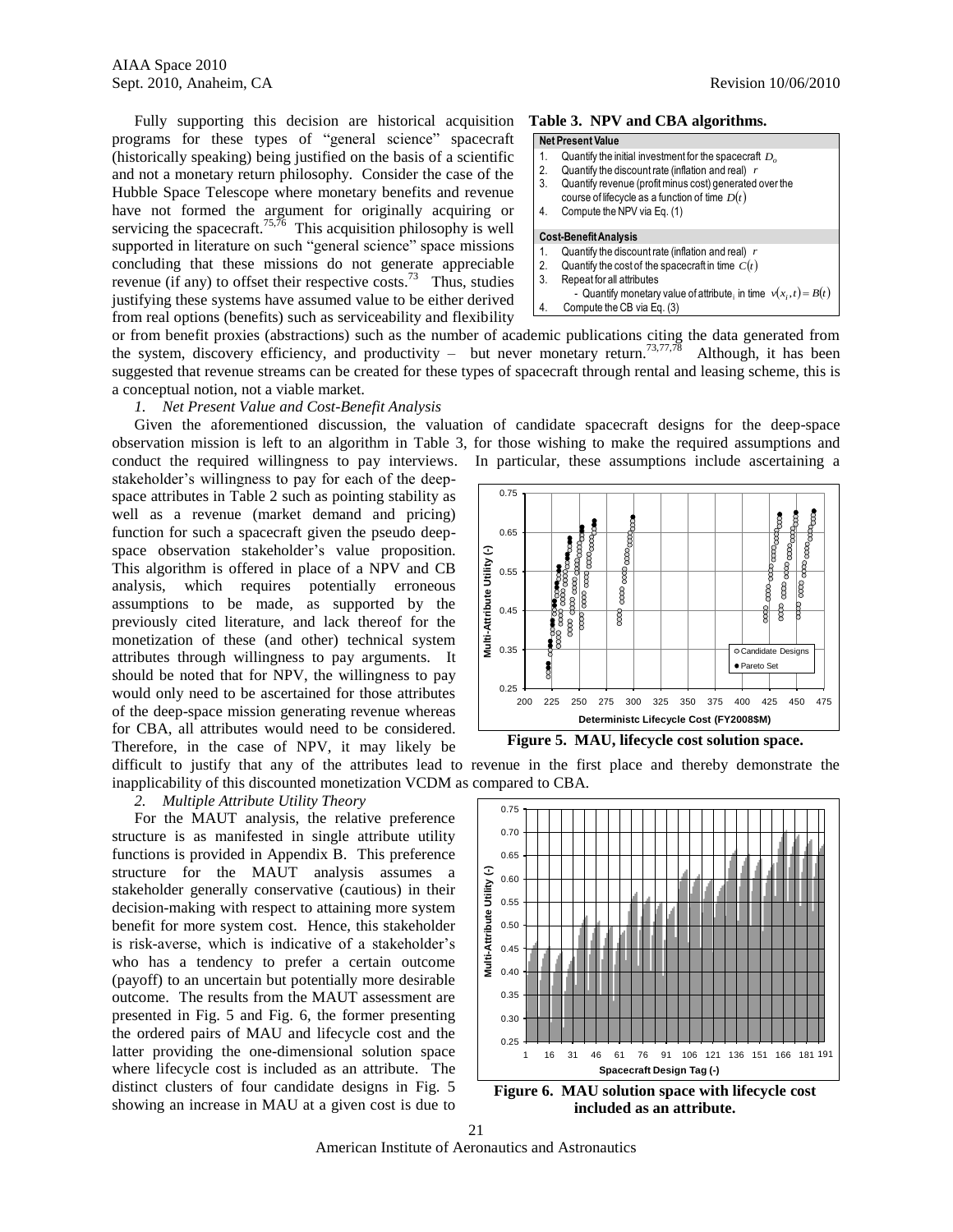an increasing (more accurate) pointing stability. And amongst the set of clusters of four designs, their movement vertically, that is providing more benefit at cost is predominantly due to an increasing mission lifetime, whereas their respective translation to the right (i.e.*,* more cost) is predominantly due to a decrease in angular resolution. Thus, the two clear groupings of designs with regard to lifecycle cost from a change in launch vehicle usage.

In Fig. 6, the MAU values, where lifecycle cost is included as an attribute in addition to those shown in Table 2, are shown against the tag for the candidate design (there are 192 of them). The "jagged" clusters of designs, there are six of them, correspond to the six different mission lifetimes considered, and the higher the design tag, the higher its respective mission lifetime.

### *3. Recommendations*

Given the purported inappropriateness of NPV and CBA in valuing deep-space observation spacecraft, as supported by the aforementioned cited literature, these methods offer no insight into the most valuable spacecraft designs considered for this mission. Conversely, MAUT is able to offer some insight as to the most valuable candidate spacecraft design for this mission. With respect to the MAU-lifecycle cost solution space shown in Fig. 5, those designs with the highest mission lifetime, lowest angular resolution, and highest focal ratios provide the most benefit, but do so for the highest cost; these are part of the Pareto Set represented by the black data points towards the top and right in Fig. 5. However, the other Pareto Set designs, towards the left in Fig. 5, are compelling alternatives because for a nearly equivalent mission lifetime and pointing accuracy, through having mediocre (slightly less than the best) focal ratios, angular resolutions, and slew rates, they have a lesser lifecycle cost. Conversely, if one considers the alternative MAUT analysis where lifecycle cost is included in the attribute set, the results of which are shown in Fig. 6, the most "valuable" design can be directly ascertained. Here value is internally computed as cardinal benefits relative to the associated cost of attaining these benefits via the MAUT governing equation. From this latter analysis, the most desirable spacecraft design for the deep-space observation mission has the following attribute values: mission lifetime (10 yrs), pointing stability (1e-06 rd), angular resolution (63 mas), slew rate (8.5e-03 rd/s), focal ratio (f/6.94), lifecycle cost (\$263.9M FY2008). Conceptually, this system is longlived, relative inexpensive as compared to other potential system designs because it has a reasonable, but not nearly the best, pointing-axis stability and angular resolution, and an appreciably low focal ratio implying that it has a large field-of-view.

# **VI. Discussion**

The intent of this paper is to introduce value-driven design in the context of differing perceptions of value, relative to well-vetted tenets and axioms of economics and psychology, as well as to substantiate the suitability of various methods for valuing systems, relative to assumptions, as illustrated by a case study. The discussion therefore synthesizes this body of work through a sequential summary of the: implications of the VCDM assumptions; case study used to demonstrate differing perceptions of value; a real-world example illustrating the one instantiation of a recent disconnect between philosophies of value perceptions in major United States aerospace companies; and the issue of aligning perspectives and methods for assessing value. In pursuing the discussion, it is relevant to reiterate that this paper does not seek to recommend how one should perceive system value, nor how one should operationalize value-driven design, but rather it seeks to provide a more comprehensive information basis that can be used to assess the current state of value-driven design in the aerospace industry.

#### **A. Informing Value-driven Design: Assumptions and Ensuing Insights**

Today's more prominent VCDMs offer a diverse set of methods for ascertaining the value of a system, but all contain inherent assumptions that must be recognized. This becomes an increasingly relevant task given the propensity to apply these methodologies with a focus on the results of the application, rather than on the assumptions inherent in these results; both are required for the appropriate application of a VCDM. Fundamentally, use of a VCDM implies the adoption of a valuation ideology wherein all assumptions and ensuing limitations of the VCDM must be accepted. In translating this notion to the valuation and selection of a system design, it would help to align perspectives by enumerating the inherent assumptions of a VCDM before presenting, discussing, and making recommendations based on the results from its application. This enumeration typically is not done in practice, as evidenced by the wealth of literature cited in this paper. It could be correctly argued that such incorporation of assumptions is essential in applying any methodology. However, what differentiates value from many other engineering measures of effectiveness used to assess a system is the inherently ambiguous and volatile nature of the term "value," in an engineering context. Most engineers are comfortable with value proxies such as mass, cost, and power, but once introduced to a term such as "value," this comfort tends to disappear.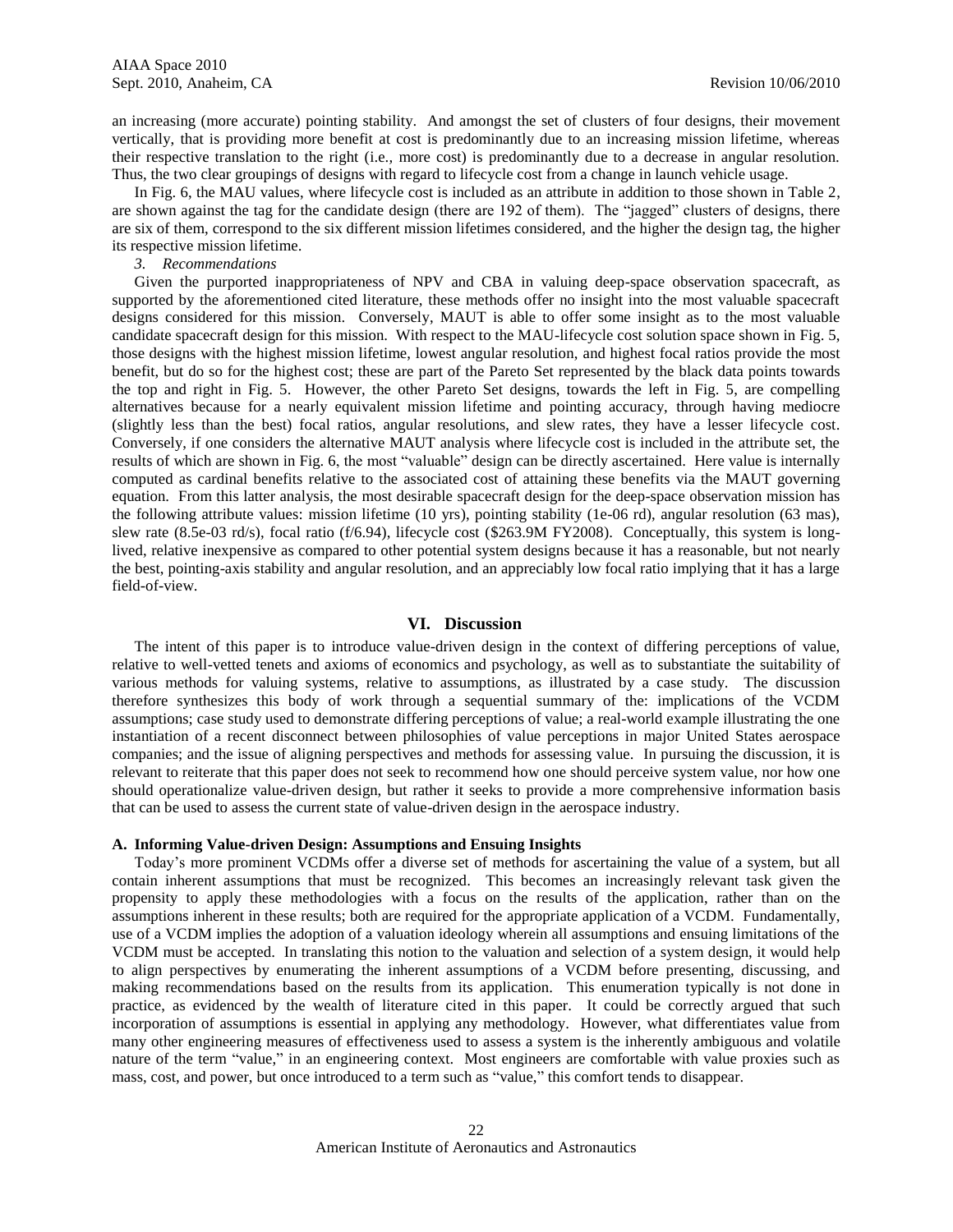Ultimately, the perception of value, and resulting adoption of a value ideology, is at the crux of successfully using value to inform engineering design. This need to identify *the* value perception seems intuitive, but in practice may be difficult to achieve since there are often several different perceptions of value at work on the same system; for example, one from the stakeholder paying for a system, another from the developer and applier of a VCDM, and another from the program manager. Thus, selecting a unifying VCDM based on the acceptance of its respective assumptions and perhaps multitude of stakeholders is not a trivial task, and subsequently should be pursued with caution. The difficulty is only exacerbated given issues regarding the non-existence of a VCDM capable of aggregating multiple stakeholder preferences, without imposing compromises, as substantiated by Arrow's *General*  Possibility Theory.<sup>[42](#page-8-1)</sup> The aforementioned reasoning, namely, the coupling of often numerous perceptions of value and the assumptions in each value ideology is the decisive catalyst in observed disconnects between the "value" of a system, as objectively determined by different individuals or organizations. An unsatisfying aspect in accepting this disconnect is that no one perception is wrong, but rather, all have strengths and weaknesses with respect to quantifying the value of a system under consideration.

Therefore, the issue of selecting the best VCDM, and thereby value ideology to adopt for a given valuation "problem," is non-trivial. The advantage of using a value-driven approach, regardless of the VCDM, is that new system design trades will be enumerated, which may not have been suggested through more traditional requirementand cost-centric trade study approaches. A risk, however, in employing a VCDM is that purported system value inherently reflects the assumptions implicit to that VCDM. It is not suggested that this is undesirable, but rather that there is an inherent risk in making recommendations as to the most valuable design per a particular VCDM, especially in the case where the stakeholders do not align well to the assumptions embodied in the recommendations. Thus, the suggestion for selecting the best VCDM for a particular application is ensuring acceptance and appropriate buy-in of the underlying assumptions, not for convenience, but in belief that (critical) decisions will be made on the basis of these assumptions.

#### **B. Informing Value-driven Design: The Telecommunications and Deep-Space Case Studies**

The two space missions, telecommunications and deep-space, were considered to demonstrate the applicability of three prominent VCDMs in the aerospace domain, namely, NPV, MAUT, and CBA. The two missions provide fundamentally distinct valuation contexts wherein the telecommunications mission has a viable market demand, and hence a pricing structure can be derived, whereas the deep-space mission does not. These two missions thereby served as a platform to demonstrate the applicability of the aforementioned VCDMs and, furthermore, the focal insight cited in the previous section that ultimately, a VCDM developer and user must respect the recommendations derived from applying a VCDM in the context of its respective assumptions.

For the telecommunications mission, NPV, CBA, and MAUT were all successful in "valuing" and thereby determining the most valuable design(s). However, interestingly the most valuable design recommended from NPV and CBA was not recommended as one of the most valuable designs using MAUT. And for the deep-space observation mission, MAUT was the only VCDM deemed capable of "valuing" the candidate spacecraft designs. In particular, this arose because conducting interviews to determine a stakeholder's willingness to pay for each of the deep-space mission attributes is possible, but perhaps inappropriate, especially since the stakeholders with preference on science attributes typically do not pay for the system. Additionally, the literature has yet to demonstrate how the monetization of such attributes can be performed in a reliable and fair manner, a situation that implies that such monetization is not well substantiated, or perhaps a source of competitive advantage.

While there are numerous insights pertaining to the case studies, in revisiting previous discussion points, perhaps the most important is the volatility of recommendations of the most valuable system per the perception of value. For example, holding stakeholder preference structure amongst the set of mission attributes constant, irrespective of a particular VCDM, the results from the telecommunications mission substantiate the potential to lose or gain a valuable opportunity depending on a stakeholder's adopted value ideology. Based on the results from the telecommunications mission, the NPV/CBA- and MAUT-recommended most valuable designs both have the same costs, however, the MAUT design has appreciably more benefit, per the stakeholder's preference for the mission attributes, than the NPV/CBA most valuable design, which in turn generates more revenue. Thus, for a stakeholder ignoring the MAUT valuation approach, they have indeed missed the opportunity to appreciably increase the value (mission attributes relative to cost) of the spacecraft design – at no additional cost to the NPV/CBA most valuable design. Conversely, for a stakeholder only ignoring the NPV/CBA approaches, they will not select the most valuable (profit maximizing) design, and thereby end up making, at a minimum, \$740M (FY2008) less profit than the NPV/CBA-recommended most valuable design. A different situation occurs in terms of the deep-space mission because there are no recommendations from NPV/CBA. Hence, MAUT shows itself the only method for informing value-drive design in this case.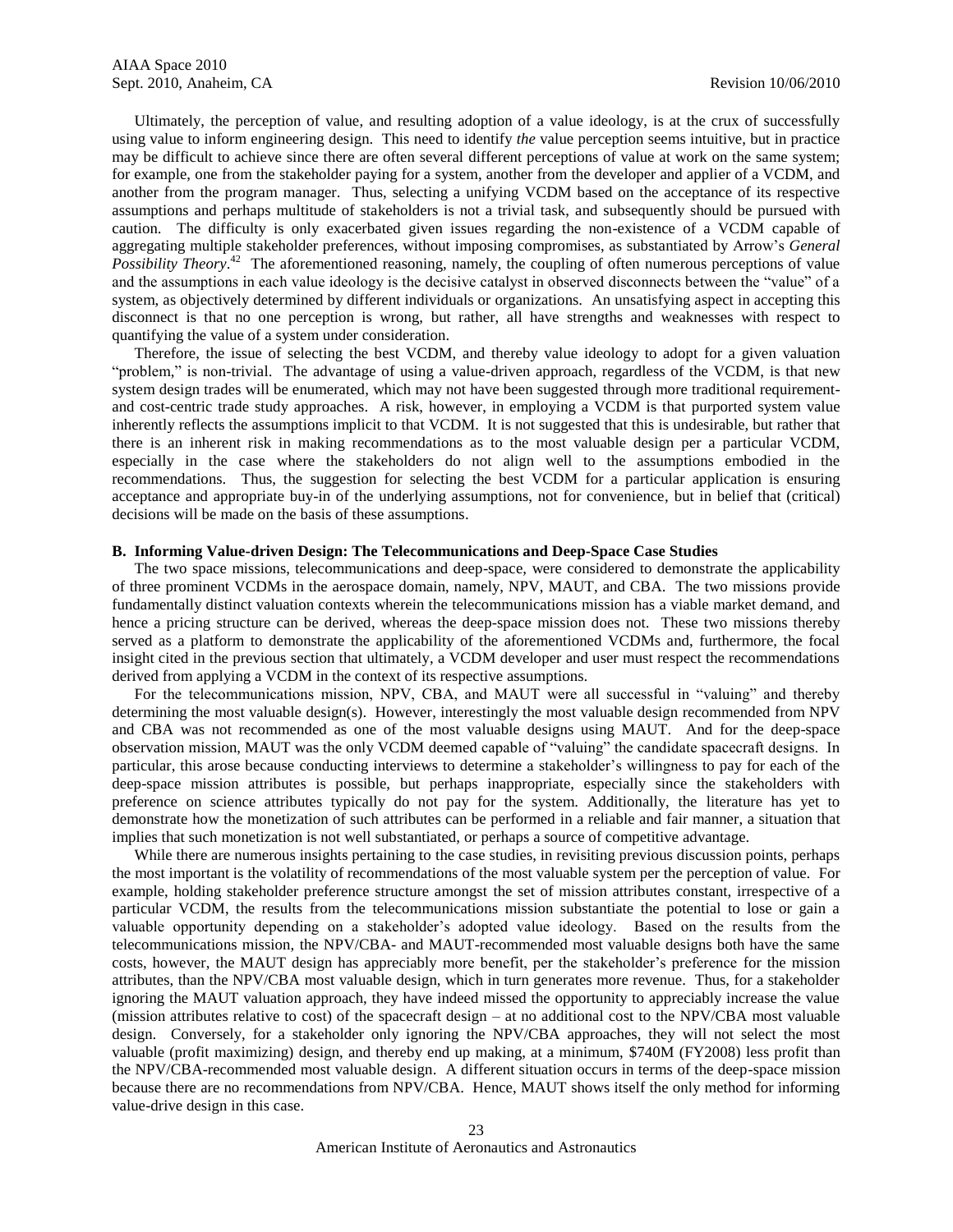In particular, the results from the telecommunications mission motivate the potential to have significant variance in the "value" of the system, as quantified by different VCDMs. As the telecommunications mission substantiates, the identified "most valuable design" is likely to be different by VCDMs having fundamentally differing value ideologies (e.g.*,* discounted cash flow versus utility). While this variance in value is notable, there is also the implicit uncertainty in the value propositions quantified by a single VCDM to consider, only exacerbating the potential variance in the value of a system quantified by several VCDMs. Therefore, for missions having market viability, it is observed that two very different value "schools of thought" lead to two very different recommendations as to most valuable system design. However, for space mission with limited or no market viability, VCDMs not reliant upon monetization of mission attributes prove the more appropriate option.

Ultimately, the case studies provide a rich basis for continued application of VCDMs in an aerospace context, assuming that the attributes for the system of interest are accurately elicited and not biased towards the use of a particular VCDM *a priori*. One general observation is that systems having credible market viability, or stakeholders who perceive value as profit, are more likely to be appropriately valued using methods relying on monetization. However, in the case in which such market viability diminishes or does not exist, or the stakeholder does not perceive value as profit, then monetization-based VCDMs are likely not appropriate. Given this first observation, within the domain of monetization- and non-monetization-reliant VCDMs, there is a plethora of options, many described herein, and choosing the most appropriate VCDM should be done with informed caution.

The second observation is that when used in conjunction with conceptual design modeling, the application of a particular VCDM may represent a small fraction of the total required effort to value a system, where most of the effort is spent developing the "physics-based" models needed for quantifying the attribute values for the systems under consideration. As motivated by the results from the telecommunications study, it may be desirable to employ the use of more than one VCDM, in order to get multiple perspectives about the "value" of the system. Using multiple VCDMs offers a benefit over assuming a single VCDM and value ideology: it ensures a broader exploration of the system value tradespace while not requiring the investment of much, if any, additional time in modeling the system under consideration. Ultimately, the decision as to the best VCDM, and whether a mixedmethod VCDM approach is best, falls to the stakeholder/user/developer responsible for finding the most valuable system. If they are interested in maximizing the value of their investment in modeling a system, using more than one value ideology or VCDM is likely offer more insights for the effort expended.

#### **C. Differing Perceptions of Value-Driven Design in the "Real-World": The DARPA System F6 Program**

The expectation of what is "valuable" depends on the system, perspective of relevant stakeholders, and importantly, the comfort of the individual(s) employing a VCDM in making the necessary assumptions. To this end, in the aerospace industry and academia, philosophies about value and thereby value-driven design may have little alliance amongst organizations, and even within them. A recent example of disparity in value perspectives is substantiated through the literature resulting from the DARPA System F6 Program's fractionated spacecraft valuation effort, which has fundamentally focused on justifying (or refuting) the same fractionated spacecraft concept, albeit for different missions in some cases. The DARPA System F6 Program has the long-term objective of demonstrating that fractionated spacecraft are a desirable alternative to monolithic spacecraft in the current spacecraft paradigm.<sup>79,80</sup>

<span id="page-23-0"></span>One of many facets of the first phase of the program was the development and application of four VCDM tools for providing a risk-adjusted, net value comparison amongst fractionated and monolithic spacecraft designs. The literature from the Phase I of the program regarding the independent development of VCDMs reveals that four major aerospace companies were involved, each developing their own VCDM. These are well-respected companies and thus the following disparity in their interpretations of value is, if anything, an indication of differing philosophies of value-driven design.<sup>[4,8](#page-0-2)1</sup> Three of the companies assessed the "value" of fractionated spacecraft for remote sensing missions, yet one quantified the value of spacecraft using NPV, the other did so using MAUT and then "monetizing" utility, and the other did so using MAUT.<sup>[4,](#page-0-2)[7,](#page-0-3)[9,](#page-0-8)[81](#page-23-0)</sup> Furthermore, the remaining company valued a telecommunications and remote sensing mission and did so using both NPV and TOPSIS, providing even more confusion as to the correct valuation method for the *same* system, collectively supported by the *same* individuals. [66,8](#page-16-1)2,83 While this is just one instantiation of the differing perceptions of value in the aerospace industry, it is likely a general observation. Ultimately, the adverse ramifications of these differing value perceptions may be a significant disparity in recommendations as to the most "valuable" design per the VCDM employed, as suggested by an objective comparison of the publicly available versions of all four Phase I VCDM tools.<sup>84</sup>

The valuation assessments of fractionated spacecraft performed through the System F6 Program enumerated trades for these spacecraft that would otherwise be missed through traditional cost and requirement-centric trade study approaches, so they did provide an example of the usefulness of VCDMs, at least in a technical design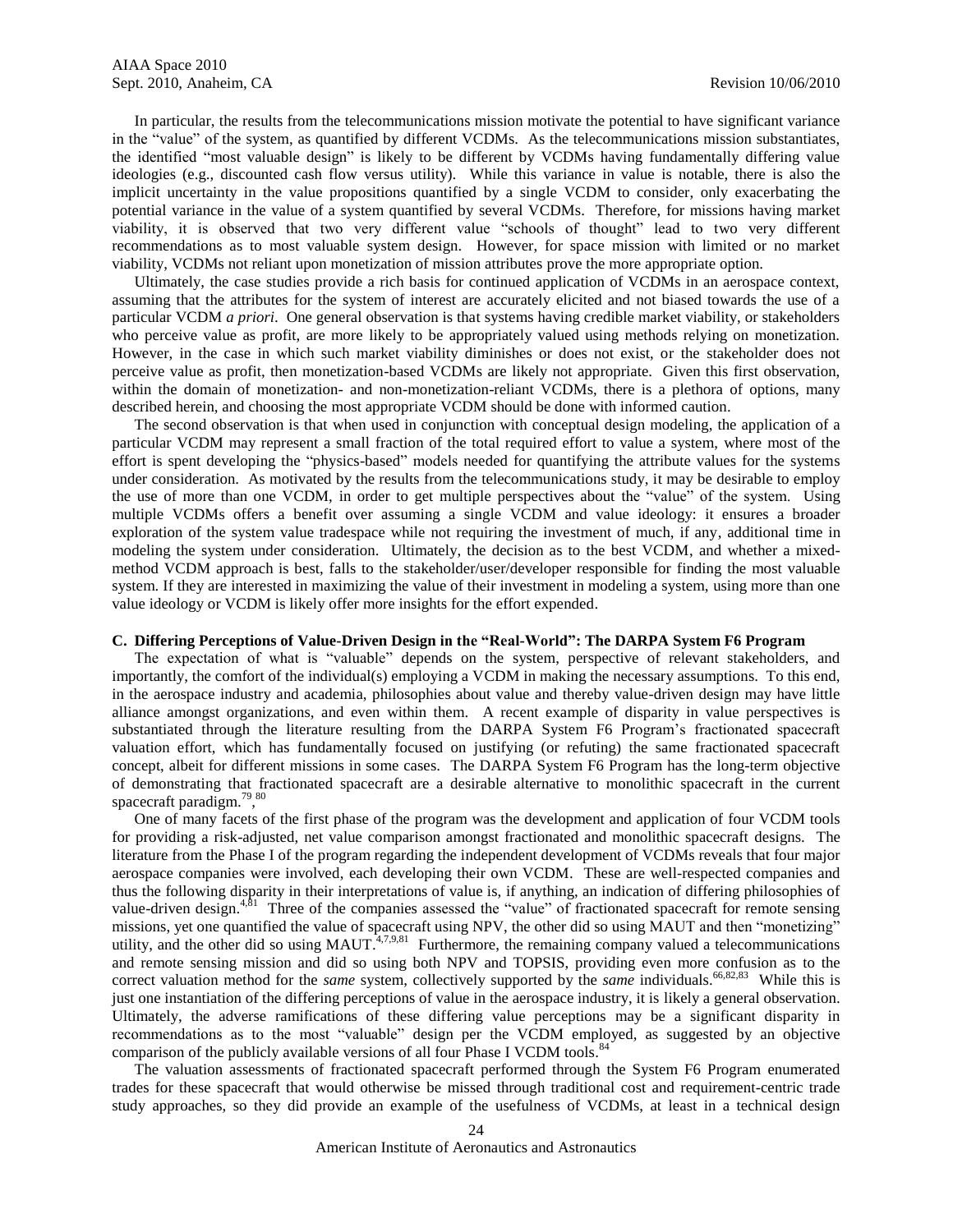capacity. However, given the disparity in the value quantification by each of the four industry teams in Phase I of the System F6 Program, it strongly suggests the existence of an extreme variance in the "value" of, and hence lack of consensus for, this new spacecraft concept based on the results from Phase I of the program. Thus, from a programmatic standpoint, with such differing perceptions and ensuing quantifications of value from the Phase I, what level of confidence can be placed in selecting one valuation philosophy and ensuing approach for valuing the System F6 Program's planned fractionated spacecraft demonstration mission in the future?<sup>85</sup> For advocates of fractionated spacecraft, continuation of the spacecraft valuation effort through the System F6 Program in Phase II, wherein only one of the several valuation philosophies, and therefore approaches for valuing spacecraft, was selected, seems an illogical choice given the substantial insights contributed through the respective valuation philosophies adopted by the four aerospace companies from Phase I of the System F6 Program.<sup>[7,](#page-0-3)[9,](#page-0-8)[66,](#page-16-1)[81](#page-23-0)</sup>

#### **VII. Conclusion**

As discussed in this paper, the goal of "creating value" is usually not controversial in and of itself; however, operationalizing this goal requires making explicit assumptions about a complex and nuanced concept. In order for the valuation engineer to quantify the value of potential systems, it is necessary to align the quantification approach with the expected meaning of the word "value." Economics-based methods provide reasonable approaches for doing so, since economics is about quantifying and predicting exchanges of goods and services (e.g., markets) for stores of value (e.g., money). However, in order to apply economics-based methods, the valuation engineer must identify the type of market in which he finds himself, by recognizing the number of suppliers, demanders, number of exchanges, and uniqueness of the system being designed. The smaller the market and the more unique the system, the more important it will be to explicitly understand the value proposition of both the demander (e.g., customer) and the supplier (e.g., aerospace company) in order to realize a value-creating exchange. As the market grows (e.g., more suppliers and more demanders) this need to understand the preferences of individuals becomes less and less important since what is needed by the supplier is to capture enough demand to make the exchange worthwhile. Commercial space systems tend to fall in the latter category, as commercial markets tend to require the existence of demand in order to justify the development of companies and system products and services. Science space systems tend to fall into the former category, as these systems tend to focus on very unique and specialized missions for which a very small market may exist, if at all. Military space systems tend to fall somewhere in between, where missions are highly specialized, however multiple organizations within the U.S. (or foreign) governments may have similar needs.

Further research is desired in order to develop more prescriptive approaches for determining appropriate valuation methods based on the system type and market. Additionally, little work to date has been done in leveraging insights from behavioral economics into space system valuation (e.g., using CPT). Such research would be very useful in organizing the literature and application of methods in industry and academia on value-driven design, providing an opportunity to focus on moving the state of the practice forward, and clarifying the debate on appropriate methods for valuing system alternatives.

Regardless of one's prior definition of value and use of a favorite VCDM, this paper has highlighted the importance of aligning perspectives of value and methods for valuation in order to pursue value-driven design. The results of the two case studies show that depending on method used for valuation, very different conclusions and insights will be derived, therefore an explicit consideration of the appropriate definition of value is necessary in order to align a chosen method with desired valuation insights.

#### **Appendix**

The single attribute utility (SAU) functions used to derive the multi-attribute utility function and values of the candidate designs for both the telecommunications and deep-space observation mission are given here in turn. Note that all SAU functions are monotonic. Listed in each of the figures hereafter, is the assumed risk preference for the pseudo stakeholder for each mission and their respective attribute preference value (i.e.*,* corner point, *ki*); per MAUT, these corner points are not required to equal unity. As demonstrated through Fig. 7 and Fig. 8, the pseudo stakeholder for the telecommunications and deep-space observation mission is assumed generally conservative in their respective decision-making with regard to attaining benefits for a certain cost, with a known risk.

# **A. Telecommunications Mission**

The following are the single-attribute utility functions for the telecommunications mission. In Fig. 7, HD and SD are high definition and standard definition channels, respectively.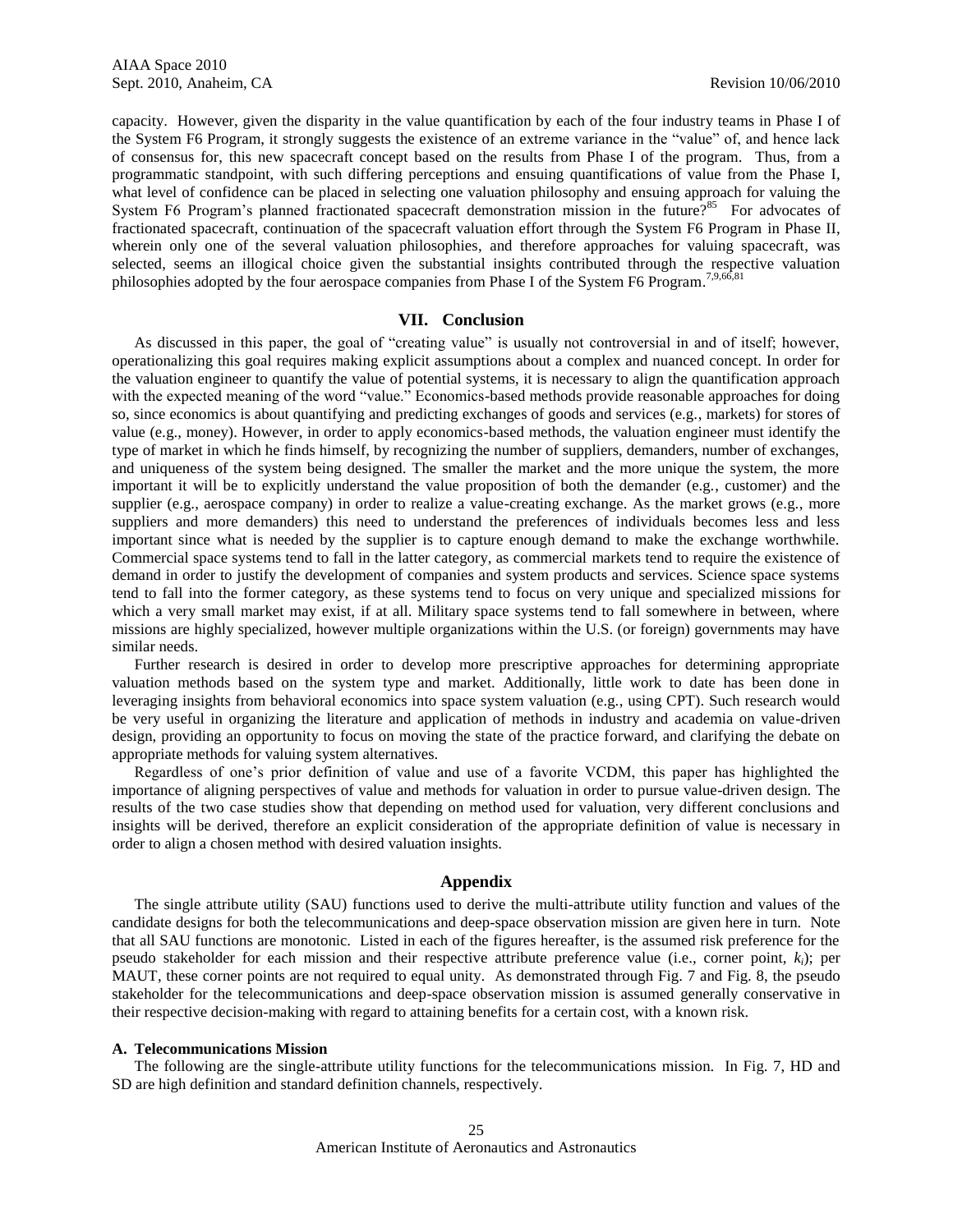

# **B. Deep-Space Observation Mission**

The following are the single-attribute utility functions for deep-space observation mission. In Fig. 8, mas is milli-arcsecond.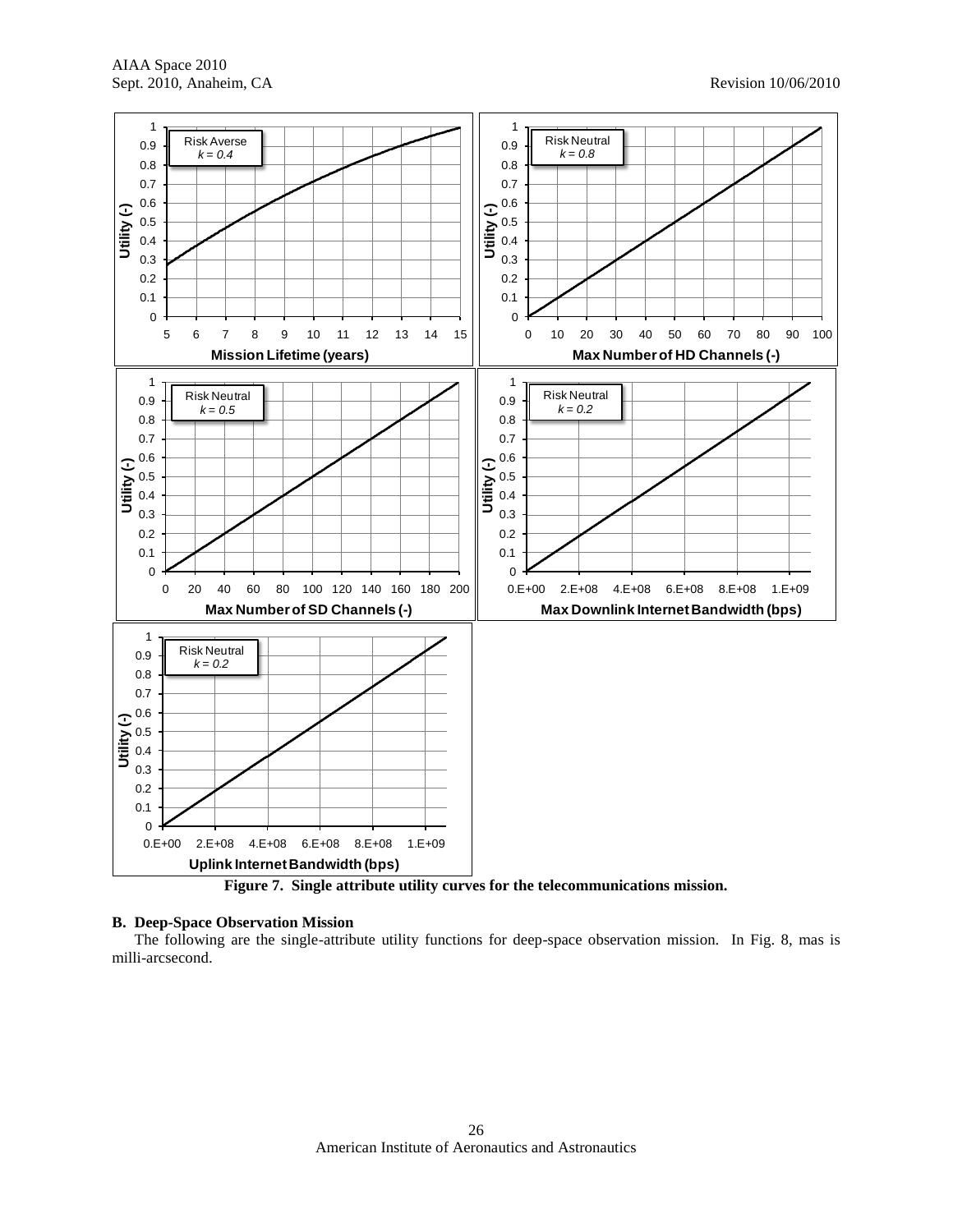



# **Acknowledgements**

Funding for this research was provided in part by the Systems Engineering Advancement Research Initiative (SEAri), a research initiative within the Engineering Systems Division at the Massachusetts Institute of Technology.

# **References**

 $1$  Brown, O., & Eremenko, P., "Fractionated Spacecraft as a Testbed for Value-Centric Design (Research)", Defense Advanced Research Projects Agency, 2008.

 $^2$  Brown, O., & Eremenko, P., "Application of Value-Centric Design to Space Architectures: The Case of Fractionated Spacecraft,‖ *AIAA Space 2008*, San Diego, CA, 2008.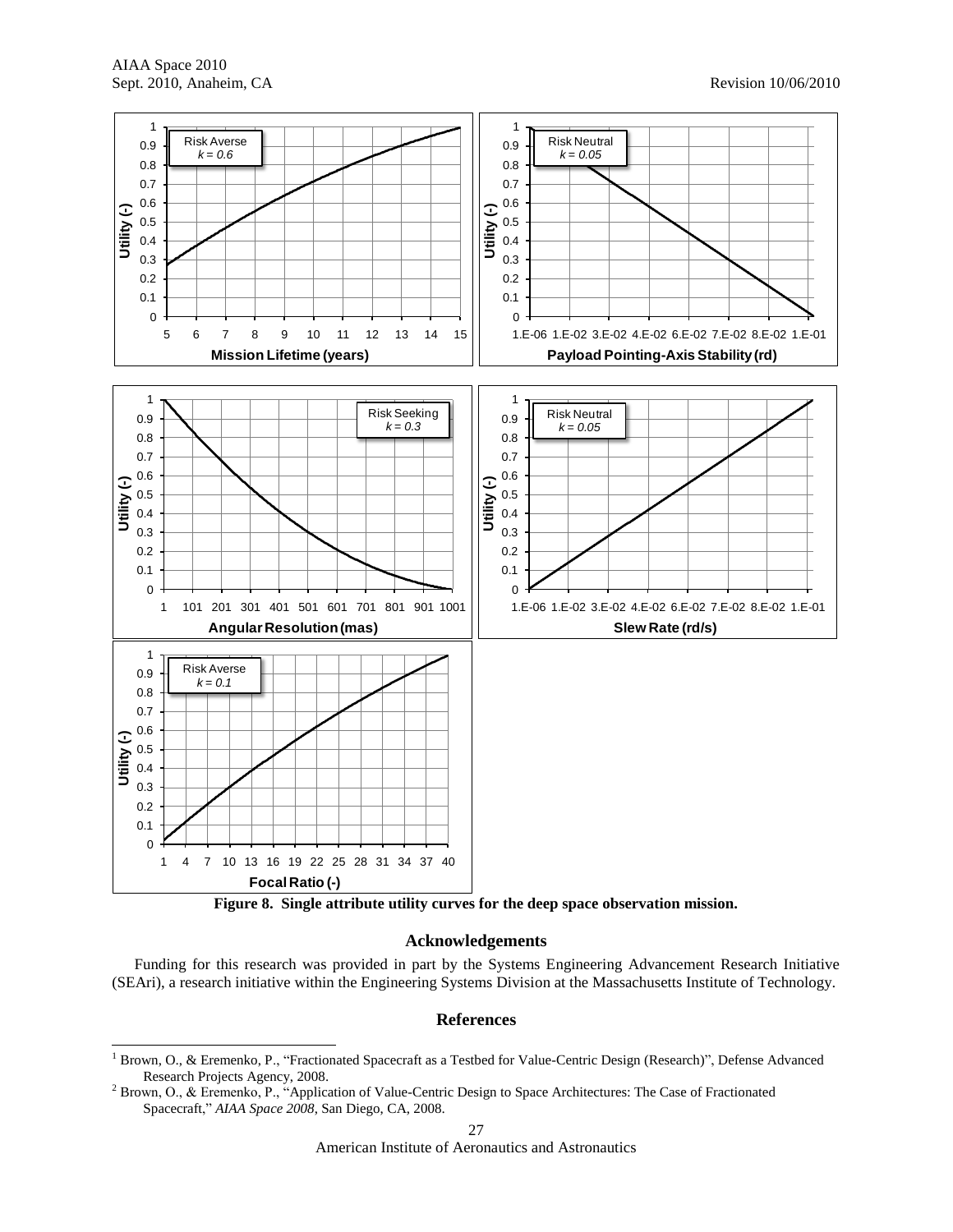- <sup>3</sup> Brown, O., Eremenko, P., & Roberts, C., "Cost-Benefit Analysis of a Notional Fractionated SATCOM Architecture," *AIAA 24th International Communications Satellite Systems Conference (ICSSC),* San Diego, CA, 2006.
- <sup>4</sup> Brown, O. C., Eremenko, P., & Collopy, P. D., "Value-Centric Design Methodologies for Fractionated Spacecraft: Progress Summary from Phase 1 of the DARPA System F6 Program,". AIAA Space 2009. Pasadena, CA, AIAA 2009-6540, 2009.
- <sup>5</sup> Collopy, P. D., "Aerospace System Value Models: A Survey and Observations," AIAA Space 2009, Pasadena, CA, AIAA 2009-6560, 2009.
- $6$  Diller, N. P.. "Utilizing Multiple Attribute Tradespace Exploration with Concurrent Design for Creating Aerospace Systems Requirements," S.M. Thesis, Aeronautics and Astronautics Dept., Massachusetts Institute of Technology, Cambridge, MA, 2002.
- $^7$  Dragos, M., Chow, J. K., Siddiqi, A., de Weck, O., Alban, S., Dewell, L. D., Howell, A. S., et al., "A Modular, High-Fidelity Tool to Model the Utility of Fractionated Space Systems," AIAA Space 2009, Pasadena, CA, AIAA 2009-6765, 2009.
- <sup>8</sup> Mathieu, C., & Weigel, A., "Assessing the Fractionated Spacecraft Concept," *AIAA Space 2006*, San Jose, CA, 2006.
- $9$  McCormick, D., Barrett, B., & Clapp-Burnside, M., "Analyzing Fractionated Satellite Architectures using RAFTIMATE A Boeing Tool for Value-Centric Design," AIAA Space 2009, Pasadena, CA, AIAA 2009-6767, 2009.
- <sup>10</sup> McManus, H., & Schuman, T. E., "Understanding the Orbital Transfer Vehicle Trade Space," *AIAA Space 2003*, Long Beach, CA, AIAA 2003-6370, 2003.
- $11$  Richards, M. G., Ross, A. M., Shah, N. B., & Hastings, D. E., "Metrics for Evaluating Survivability in Dynamic Multi-Attribute Tradespace Exploration," AIAA Space 2008, San Diego, CA, 2008.
- <sup>12</sup> Ross, A., "Managing Unarticulated Value: Changeability in Multi-Attribute Tradespace Exploration," Ph.D. Dissertation, Engineering Systems Division Dept., Massachusetts Institute of Technology, Cambridge, MA, 2006.
- $13$  Saleh, J. H., Jordan, N. C., & Newman, D. J., "Shifting the Emphasis: From Cost Models to Satellite Utility or Revenue Models The Case for a Value-Centric Mindset in Space System Design," *Acta Astronautica*, Vol. 61, No. 10, 2007, pp. 889-900.
- <sup>14</sup> Collopy, P. D., & Hollingsworth, P., "Value-Driven Design," AIAA 9th Aviation Technology, Integration, and Operations *Conference (ATIO),* Hilton Head, SC, AIAA 2009-7099, 2009.
- $<sup>15</sup>$  Fischer, K.,. "Value Functions Versus Utility Functions" (Internal), RP0416, Aston Business School, Birmingham, England:</sup> Aston University, 2004.
- <sup>16</sup> Kahneman, D., & Tversky, A., "Prospect Theory: An Analysis of Decision Under Risk," *Econometrica*, Vol. 47, No. 2, 1979, pp. 263-291.
- <sup>17</sup> Kahneman, D., & Tversky, A., eds., *Choices, Values, and Frames*. 1st ed., Cambridge University Press, New York, 2000.
- <sup>18</sup> Keeney, R. L., & Raiffa, H., *Decisions with Multiple Objectives: Preferences and Value Tradeoffs*, Cambridge University Press, New York, 1993.
- <sup>19</sup> Mishan, E. J., *Cost-Benefit Analysis*, 5th ed., Routledge, New York, 2007.
- <sup>20</sup> Nickel, J., "Using Multi-Attribute Tradespace Exploration for the Architecting and Design of Transportation Systems," S.M. Thesis, Engineering Systems Division Dept., Massachusetts Institute of Technology, Cambridge, MA, 2010.
- <sup>21</sup> Ross, A., "Multi-Attribute Tradespace Exploration with Concurrent Design as a Value-Centric Framework for Space System Architecture and Design," S.M. Thesis, Aeronautics and Astronautics Dept. and Technology and Policy Program, Massachusetts Institute of Technology, Cambridge, MA, 2003.
- <sup>22</sup> Ross, S. A., Westerfield, R. W., & Jordan, B. D., *Fundamentals of Corporate Finance*, 9th ed., McGraw-Hill Irwin, Boston, 2010.
- <sup>23</sup> Tversky, A., & Kahneman, D., "Advances in Prospect Theory: Cumulative Representation of Uncertainty," *Journal of Risk & Uncertainty*, Vol. 5, No. 4, 1992, pp. 297-323.
- <sup>24</sup> O'Neill, M. G., "Assessing the Impacts of Fractionation on Pointing-Intensive Spacecraft," S.M. Thesis, Aeronautics and Astronautics Dept., Massachusetts Institute of Technology, Cambridge, MA, 2009.
- <sup>25</sup> Osborne, H., *Foundations of the Philosophy of Value--An examination of value and value theories*, University Press, Cambridge, 1933.
- <sup>26</sup> Miriam-Webster Dictionary, http:/[/www.m-w.com,](http://www.m-w.com/) [cited 12 Feb. 2010].
- <sup>27</sup> Mill, J.S. and Bentham, J., *Utilitarianism and Other Essays*, Penguin Classics, London, 1987.
- <sup>28</sup> Smith, A., *An Inquiry into the Nature and Causes of the Wealth of Nations*, Book 1, Chapter IV, section 13, 1776.
- <sup>29</sup> Landreth, H. and D.C. Colander, *History of Economic Theory*, 2nd ed., Houghton Mifflin, Boston, 1989, p. 101.
- <sup>30</sup> *Ibid*., p. 202.

- <sup>32</sup> *Ibid*.
- <sup>33</sup> Calhoun, C., ed., *Dictionary of the Social Sciences*, Oxford University Press, 2002. *Oxford Reference Online*, Oxford University Press, Massachusetts Institute of Technology, [http://www.oxfordreference.com/,](http://www.oxfordreference.com/) [cited 6 Aug. 2010].
- <sup>34</sup> Scott, J., and Marshall, G., *A Dictionary of Sociology*, Oxford University Press, 2009. *Oxford Reference Online*, Oxford University Press, Massachusetts Institute of Technology, http://www.oxfordreference.com/, [cited 6 Aug. 2010].
- <sup>35</sup> Colman, A.M., ed., *A Dictionary of Psychology*, Oxford University Press, 2009, *Oxford Reference Online*, Oxford University Press. Massachusetts Institute of Technology, http://www.oxfordreference.com/, [cited 6 Aug. 2010].
- <sup>36</sup> Gabaix, X. and Laibson, D., "Shrouded Attributes, Consumer Myopia, and Information Suppression in Competitive Markets," *Quarterly Journal of Economics*, Vol. 121, No.2, 2006, pp. 505-540.

<sup>31</sup> *Ibid*,, p. 277.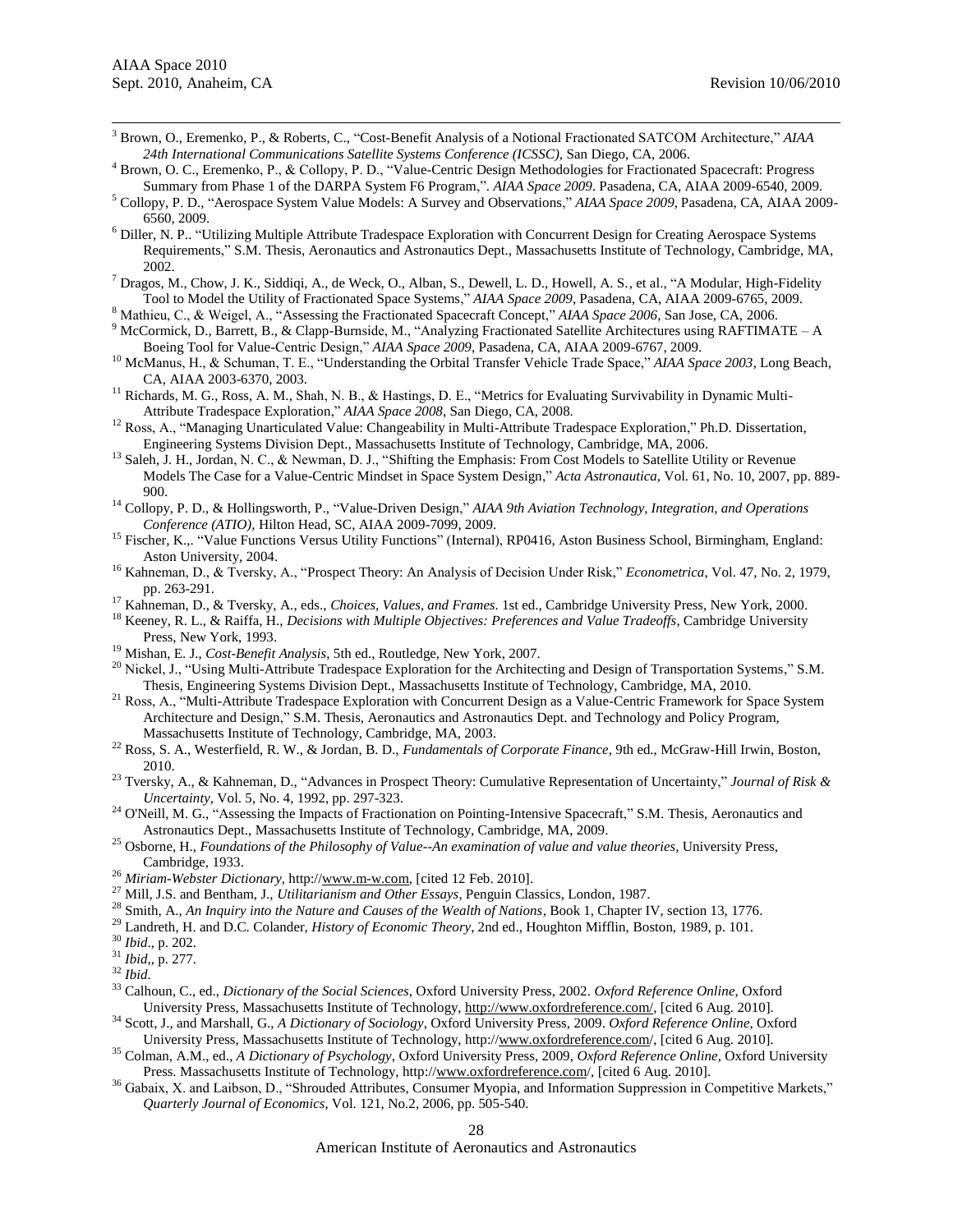- <sup>37</sup> Shleifer, A., *Inefficient Markets: An Introduction to Behavioral Finance*, Clarendon Lectures in Economics, Oxford University Press, New York, 2000.
- <sup>38</sup> Pesendorfer, W., "Behavioral Economics Comes of Age: A Review Essay on Advances in Behavioral Economics," Journal of *Economic Literature*, Vol. 44, 2006, pp. 712-721.
- <sup>39</sup> Fudenberg, D., "Advancing Beyond Advances in Behavioral Economics," *Journal of Economic Literature*, Vol. 44, 2006, pp. 694-711.
- <sup>40</sup> Brealey, R. A., Myers, S. C., & Allen, F., *Principles of Corporate Finance*, 9th ed., .McGraw-Hill Irwin, Boston, 2008.
- <sup>41</sup> Keeney, R. L., *Value-Focused Thinking: A Path to Creative Decisionmaking*, Harvard University Press, Cambridge, MA, 1992.
- <sup>42</sup> Arrow, K. J., *Social Choice and Individual Values*, 2nd ed., Yale University Press, New Haven, CT, 1963.
- <sup>43</sup> Gilboa, I., *Theory of Decision Under Uncertainty*, Cambridge University Press, New York, 2009.
- <sup>44</sup> von Neumann, J., & Morgenstern, O., *Theory of Games and Economic Behavior*, 3rd ed., Princeton University Press, Princeton, NJ, 1953.
- <sup>45</sup> Chattopadhyay, D., Ross, A. M., & Rhodes, D. H., "Demonstration of System of Systems Multi-Attribute Tradespace Exploration on a Multi-Concept Surveillance Architecture," 7th Annual Conference on Systems Engineering Research 2009 *(CSER 2009)*, Loughborough University, England, 2009.
- <sup>46</sup> Viscito, L., Richards, M. G., & Ross, A. M., "Assessing the Value Proposition for Operationally Responsive Space," *AIAA Space 2008*, San Diego, CA, 2008.
- <sup>47</sup> Baron, J., *Thinking and Deciding*, 3rd ed., Cambridge University Press, Cambridge, England, 2000.
- <sup>48</sup> de Neufville, R., *Applied Systems Analysis*, 1st ed., McGraw-Hill, New York, 1990.
- <sup>49</sup> Ross, A. M., & Rhodes, D. H., "Using Attribute Classes to Uncover Latent Value during Conceptual Systems Design," 2nd *IEEE Systems Conference 2008*. Montreal, Canada, 2008.
- $50$  Ross, A. M., & Rhodes, D. H., "Using Natural Value-Centric Time Scales for Conceptualizing System Timelines through Epoch-Era Analysis,‖ *INCOSE International Symposium 2008*, Utrecht, the Netherlands, 2008.
- 51 Viscito, L., & Ross, A. M., "Quantifying Flexibility in Tradespace Exploration: Value Weighted Filtered Outdegree," AIAA *Space 2009*, Pasadena, CA, 2009.
- $52$  Nickel, J., Ross, A. M., & Rhodes, D. H., "Comparison of Project Evaluation Using Cost-Benefit Analysis and Multi-Attribute Tradespace Exploration in the Transportation Domain,‖ *2nd International Symposium on Engineering Systems*, Cambridge, MA, 2009.
- 53 Fennema, H., & Wakker, P., "Original and Cumulative Prospect Theory: A Discussion of Empirical Differences," *Journal of Behavioral Decision Making*, Vol. 10, No. 1, 1997, pp. 53-64.
- 54 Gonzalez, R., & Wu, G., "On the Shape of the Probability Weighting Function," *Cognitive Psychology*, Vol. 38, No. 1, 1999, pp. 129-166.
- 55 Kobberling, V., "Program for Calculating the Cumulative-Prospect-Theory Value of Prospects with at Most Four Outcomes," Retrieved from [http://psych.fullerton.edu/mbirnbaum/calculators/cpt\\_calculator.htm,](http://psych.fullerton.edu/mbirnbaum/calculators/cpt_calculator.htm) 2002.
- 56 Schmidt, U., & Zank, H., "Risk Aversion in Cumulative Prospect Theory," *Management Science*, Vol. 54, No. 1, 2008, pp. 208-216.
- <sup>57</sup> Saaty, T. L., ―Decision Making The Analytic Hierarchy and Network Processes (AHP/ANP),‖ *Journal of Systems Science and Systems Engineering*, Vol. 13, No. 1, 2004, pp. 1-35.
- 58 Wang, Y., & He, Z., "A TOPSIS Based Robust Optimization Methodology for Multivariable Quality Characteristics," IEEE *International Conference on Service Operations and Logistics and Informatics*, Beijing, China, 2008, pp. 2558-2561.
- <sup>59</sup> Olson, D., "Comparison of Weights in TOPSIS Models," *Mathematical and Computer Modeling*, Vol. 40, No. 7-8, 2004, pp. 721-727.
- 60 Zanakis, S. H., Solomon, A., Wishart, N., & Dublish, S., "Multi-Attribute Decision Making: A Simulation Comparison of Select Methods," *European Journal of Operational Research*, Vol. 107, No. 3, 1998, pp. 507-529.
- <sup>61</sup> Yoon, K., "A Reconciliation Among Discrete Compromise Solutions," The Journal of the Operational Research Society, Vol. 38, No. 3, 1987, pp. 277-286.
- $62$  Chen, Y., Li, K. W., Xu, H., & Liu, S., "A DEA-TOPSIS Method for Multiple Criteria Decision Analysis in Emergency Management,‖ *Journal of Systems Science and Systems Engineering*, Vol. 18, No. 4, 2009, pp. 489-507.
- 63 Shih, H., Shyur, H., & Lee, S. E., "An Extension of TOPSIS for Group Decision Making," *Mathematical and Computer Modeling*, Vol. 45, No. 7-8, 2007, pp. 801-813.
- <sup>64</sup> Gass, S. I., "Model World: The Great Debate MAUT Versus AHP," *Interfaces*, Vol. 35, No. 4, 2005, pp. 308-312.
- <sup>65</sup> Saaty, T., *Theory and Applications of the Analytic Network Process: Decision Making with Benefits, Opportunities, Costs, and Risks*, RWS Publications, Pittsburgh, 2005.
- $66$  Eichenberg-Bicknell, E., Wisniewski, M. J., Choi, S. W., & Westley, D. M., "Using a Value-centric Tool Framework to Optimize Lifecycle Cost, Value, and Risk of Spacecraft Architectures,‖ *AIAA Space 2009*, Pasadena, CA, AIAA 2009- 6766, 2009.
- <sup>67</sup> O'Neill, M. G., & Weigel, A. L., ―Assessing the Impacts of Fractionation on Pointing-Intensive Spacecraft,‖ *AIAA Space 2009*, Pasadena, CA, AIAA-2009-6801, 2009.
- <sup>68</sup> O'Neill, M. G., & Weigel, A. L., "Assessing Fractionated Spacecraft Value Propositions for Earth Imaging Space Missions," *Journal of Spacecraft and Rockets*, accepted for publication 7 Jun. 2010.